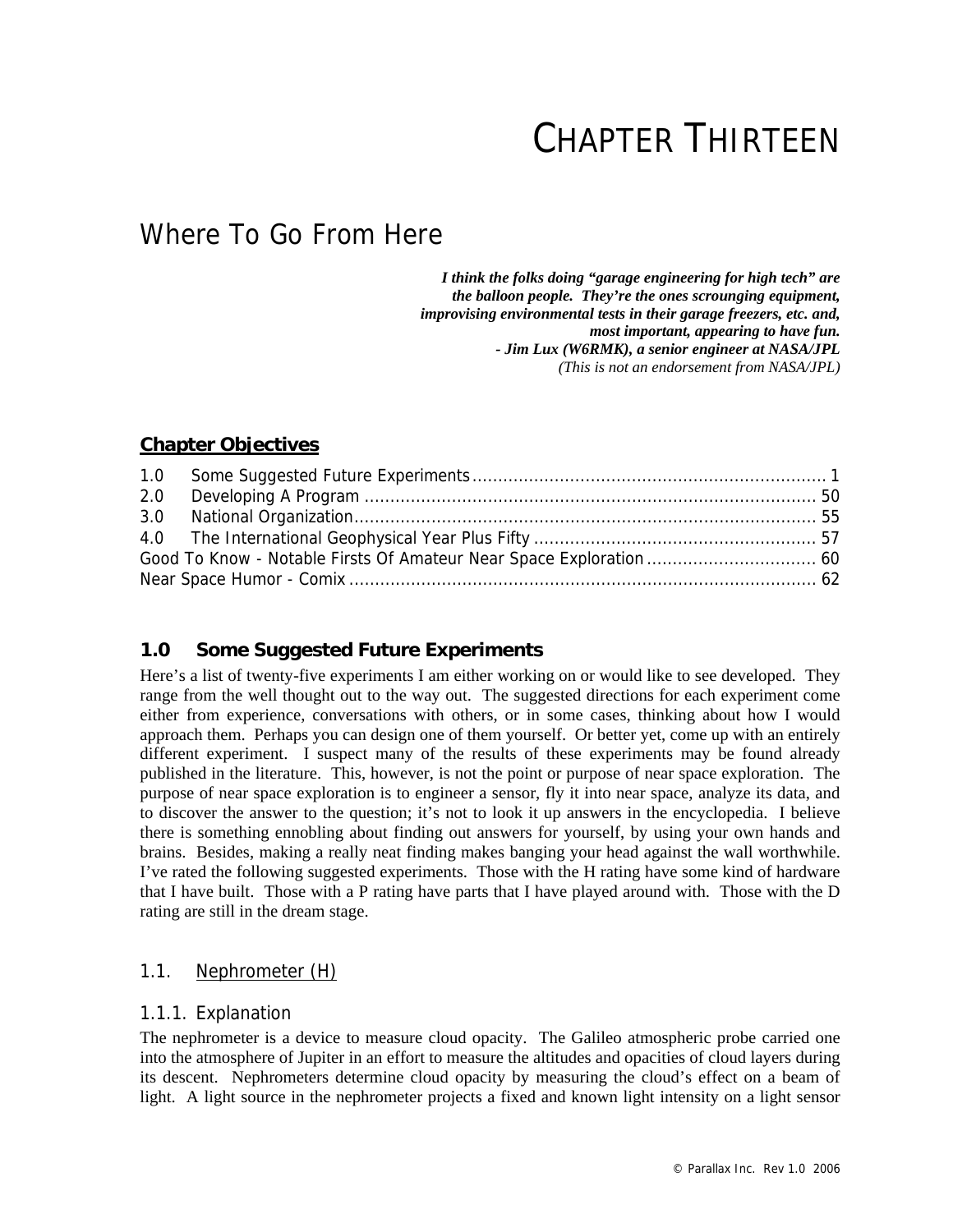placed some distance away. The light detector continuously monitors the intensity of light reaching it from the light source. As obscuring material passes between the laser and the detector, the light intensity measured by the detector decreases. The greater the measured decrease in light intensity, the more obscuring (thicker) the cloud at the point of measurement.

### 1.1.2. Known Work In This Field

I know of no amateurs who are designing nephrometers at the time I am writing this book. I have a have completed design, but it isn't high on my to-do list at this time. I have often seen devices along military runways that appear to function as nephrometers, where they indicate the visibility at the runway for pilots.

### 1.1.3. Suggestions

### Light Source

Probably the best source of light for the nephrometer is the laser diode. The collimated beam of a laser pointer simplifies the design of the nephrometer by doing away with the focusing lens and making it easier to exclude external light sources from interfering with the light sensors. Making the base line between the light detector and the laser source longer increases the amount of obscuring material between the detector and laser, thereby increasing its effect on the laser's intensity (which makes it easier to detect). A laser source will not spread it's beam over a significantly larger area as the base line of the device increases.

#### **Light Detectors**

Suitable light detectors for the nephrometer should be either the TSL230 Light To Frequency converter, a photodiode, or a LED wired in reverse. See Chapter Eight Section Five for instruction on these light sensors.

#### **Potential Problems**

The only thing changing the light intensity at the detector should be obscuring material between the laser source and the light detector. I can think of three factors that are independent of actual obscuring material that may affect the measurements returned by the nephrometer.

- 1. The laser source and the light detector may flex slightly, changing the amount of light reaching the light detector.
- 2. The laser's output probably varies with changes in temperature and battery voltage.
- 3. The sensitivity of the light sensor may change as the air temperature changes.

The first problem appears to be easily fixed by mounting the laser source and light detector to a base made from a wide beam of Styrofoam. When the beam is turned on its side (the wide side of the beam oriented vertically), the width of the base makes it difficult for the weight of the laser and light detector from flexing the beam. To prevent sideways forces from flexing the beam horizontally, glue one or two ribs to the base. The result is a T or C shaped beam. I don't think temperature changes can cause the Styrofoam beam to expand or contract significantly.

I know of no realistic way to prevent the laser source and the light detector from changing through the flight. Therefore I propose a second set of measurements be made during the flight to compensate for any changes in the system. First measure the laser's output without obscuring matter influencing the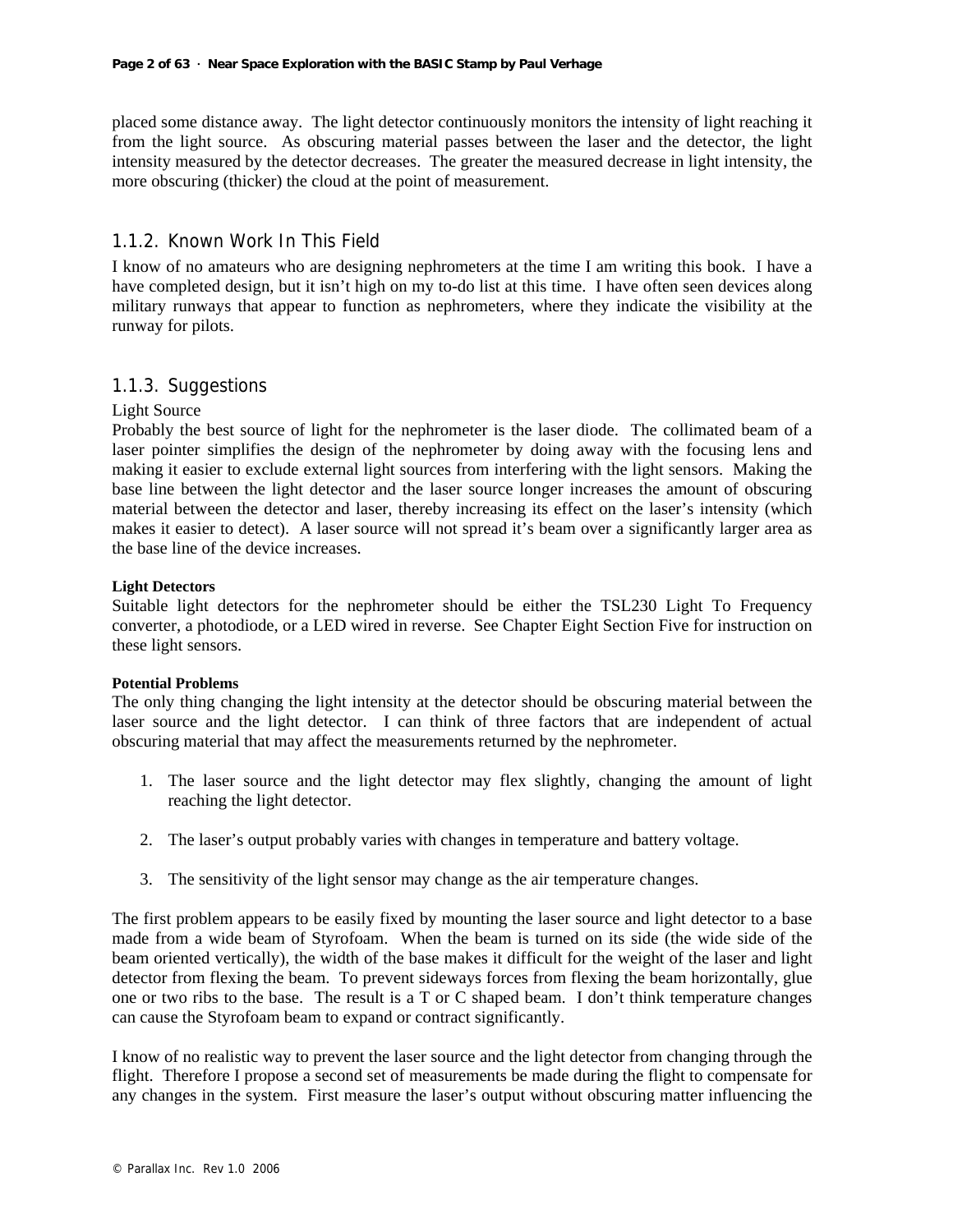beam. This first measurement is the reference measurement that is used to determine the effects of the changing laser source and light sensor. Next a measurement is made of the laser's output with possibly obscuring matter can affect the beam. The first reference measurement is compared to the actual measurement. When the ratio of the second measurement compared to the first measurement differs from the first measurement, then obscuring material has been detected by the nephrometer.

I recommend the following design to implement the nephrometer. Place a beam splitter just in front of the laser to break the laser's beam into two separate beams. One beam travels the distance across the nephrometer, where clouds or dust can attenuate the beam. The second beam travels through a short blackened tube where it is sampled very close to the laser where obscuring material cannot interfere with the beam. Both light sensors are identical in design and exposed to the same temperatures and power source. Measurements of the two beams are made in quick sequence, before power fluctuations or temperature changes can affect the measurements independently of each other. Graph the ratio between the two measurements in relationship to the near spacecraft's altitude. The profile generated should indicate the altitude of clouds and their amount of obscuration.



### 1.2. Dust Sampling After Volcanic Eruptions (DH)

### 1.2.1. Explanation

It's very difficult for dust to travel from the surface of the Earth into the stratosphere. Any dust launched only into the troposphere is quickly removed by weather, like rain. Once in the stratosphere however, dust should remain aloft for months or possibly even years as gravity slowly removes the dust. Remember, there is no weather, and especially rain, to wash dust from the stratosphere. Highenergy events like big meteor impacts and volcanic eruptions can send material into the stratosphere. Launching balloons for several months after a volcanic eruption can record the progress of dust removal from the stratosphere.

### 1.2.2. Known Work In This Field

I know of no amateur program at this time making these measurements. I have experimented with using servo-operated petri dishes as a type of sampler, but still need to do more work. Perhaps photographs taken of the horizon at various altitudes may be used after-the-fact to make these kinds of measurements.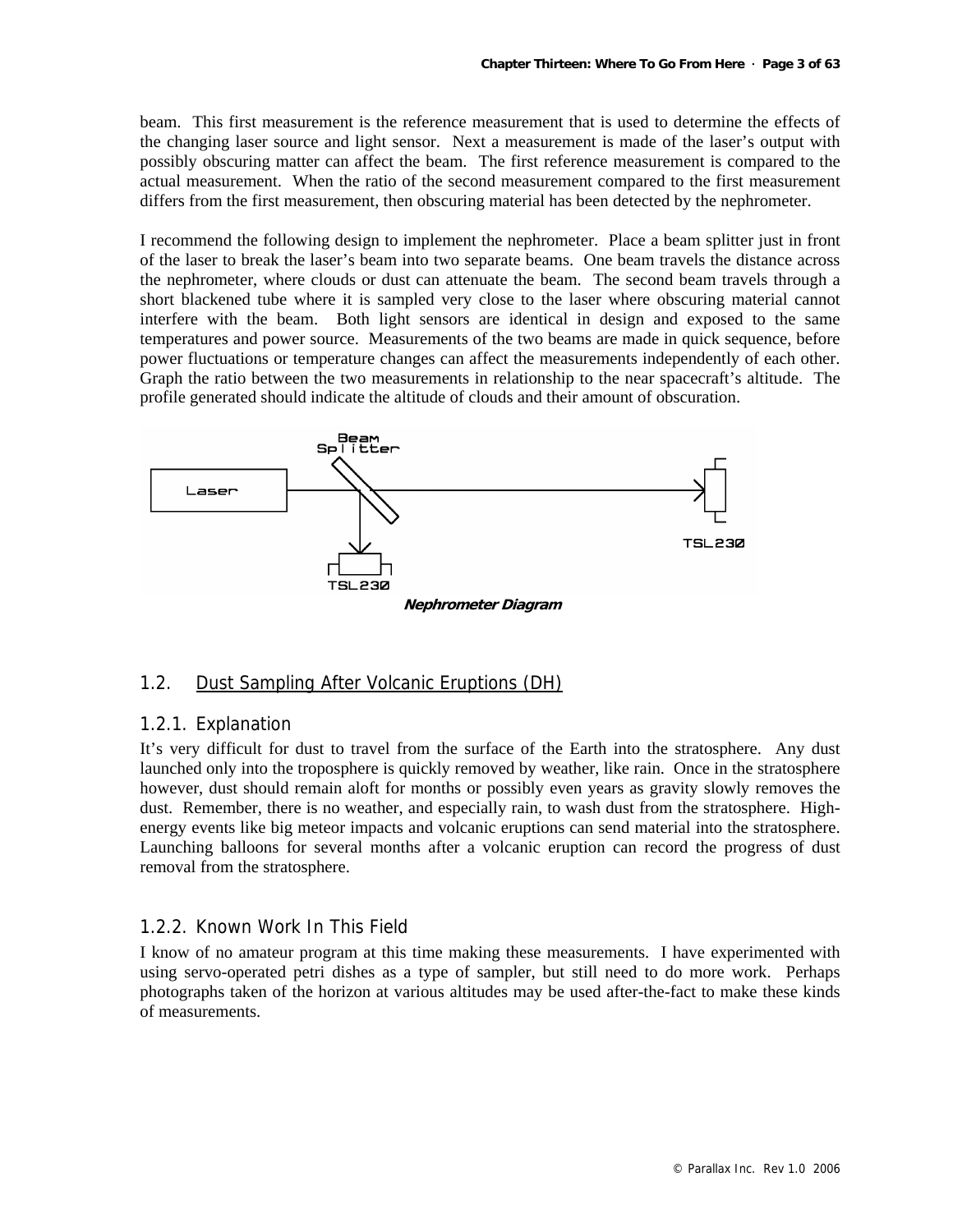### 1.2.3. Suggestions

I can think of two ways of sampling the dust in the stratosphere. Either a large collecting plate can be carried on the near spacecraft or stratospheric air can be pumped through filter paper (this last idea comes from the GAINS project that EOSS is working with and from my email conversation with Dr. Brownlee of the University of Washington ).

#### **Sticky Plates As Dust Samplers**

One way to collect materials in the stratosphere is to let them settle on a collection plate. The collection plate and its cover form the dust sampler. To increase the chances of collecting atmospheric dust, the sampling plate of the dust sampler must be large. To keep the weight of such a large plate low enough for a balloon and for a servo to open the cover, try making the dust sampler from a sheet of ½" thick Styrofoam. The dust sampler requires a sticky film on its plate to hold onto any material that settles on it.

After reading *Sky and Telescope* magazine for October 2003, I discovered professionals use a film of oil on sheets of plastic to adhere any falling dust. With this in mind, a design for a dust sampler is shown in the following diagrams, with construction steps following.

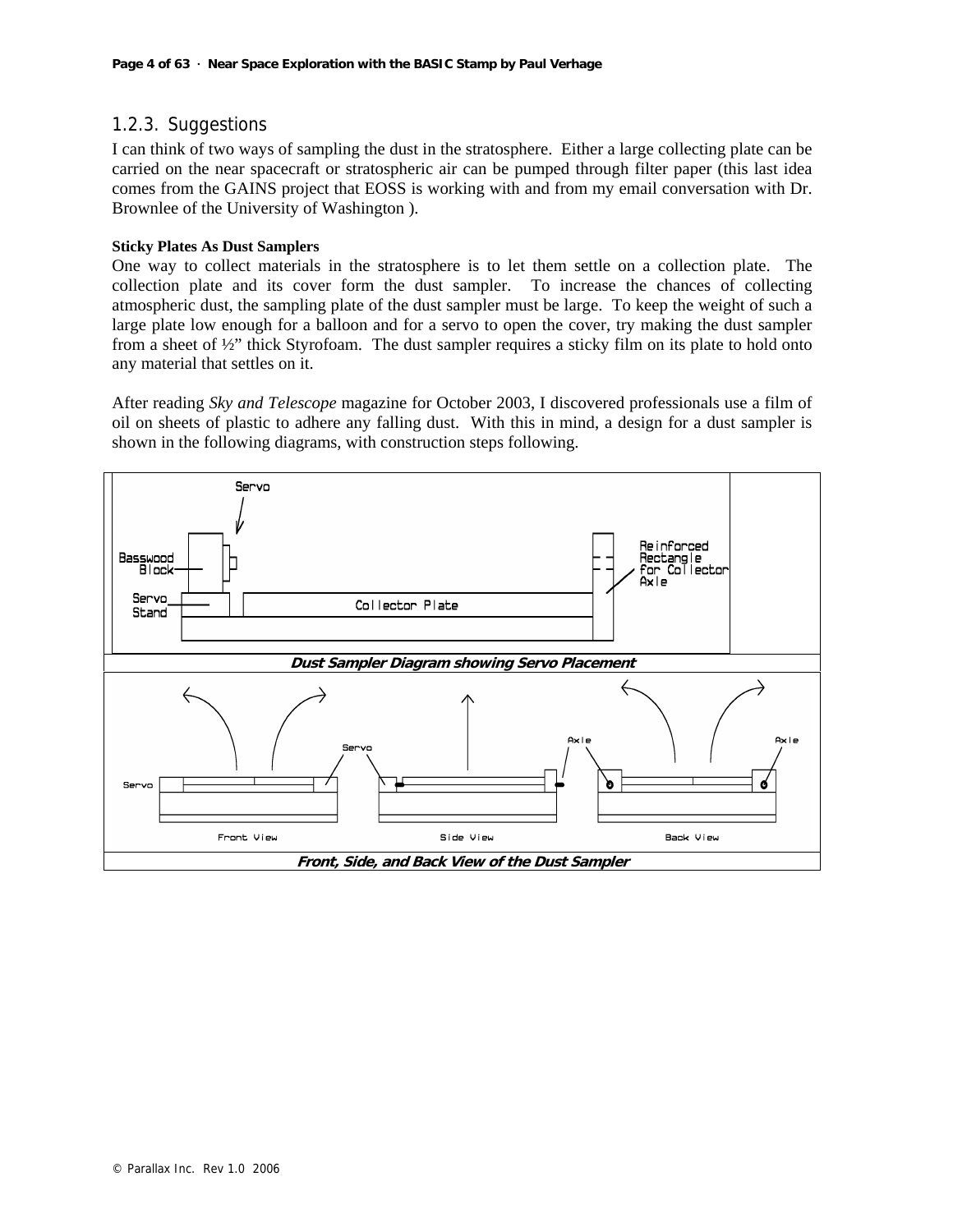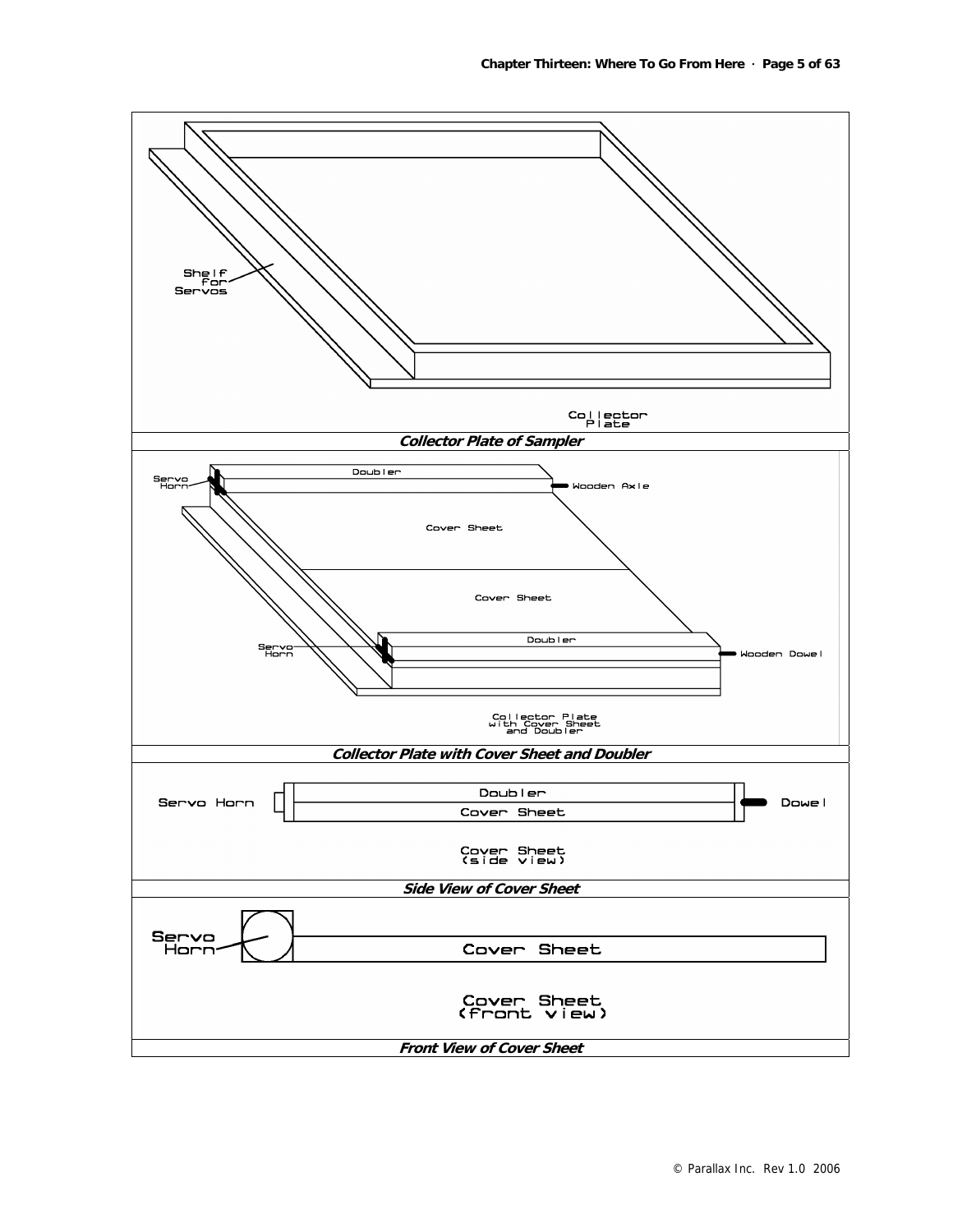#### **Materials**

- $\bullet$   $\frac{1}{2}$  inch thick Styrofoam sheet
- Hot glue
- $\bullet$  1/8 inch thick plywood
- $\frac{1}{4}$  by  $\frac{1}{2}$  inch basswood strip
- $\frac{1}{2}$  inch diameter dowel
- Servo mounting screws
- #0 or #00 hardware (1/4 inch long bolts, washers, and nuts)
- Two servos
- Three colors of #24 AWG wire (preferably red, black, and white)
- 1/8 inch thick heat shrink tubing

#### **Procedures**

- √ Determine where the sampler will be carried on the near spacecraft. Perhaps it's easier if the dust sampler is suspended a ways below the bottom capsule in the near spacecraft.
- $\sqrt{\phantom{a}}$  Cut two identically sized sheets of  $\frac{1}{2}$  inch thick sheet of Styrofoam into a large square (the size depends on how large of a dust sampler your near spacecraft can carry)
- √ Identify which cut sheet will be the collecting plate and which will become the cover
- $\sqrt{\phantom{a}}$  Cut six ¼ inch wide strips from ½ inch Styrofoam (four of these form the sides of the dust sampler and the other two form reinforcements for the cover)
- $\sqrt{\phantom{a}}$  Draw a line parallel to one side of the collecting plate that is two inches from the edge (this is the servo side)
- $\sqrt{\phantom{a}}$  Glue one strip to the collecting plate inside the two-inch line with hot glue
- $\sqrt{\phantom{a}}$  Glue the remaining three sides to the other edges of the collecting plate with hot glue
- √ Cut the cover sheet of Styrofoam in half, down the center
- $\sqrt{\phantom{a}}$  Lay the covers on top of the collecting plate and cut off the overhang
- √ Make notes on the covers so you cannot switch them around, as the covers are about to modified to the point where they cannot be switched
- $\sqrt{\phantom{a}}$  Trim about ½ inch from one end of each cover (this makes the cover about ½ inch narrower)
- $\sqrt{\phantom{a}}$  Glue one of each remaining strips to the outside edge of each of the covers (this doubles up the outside edge of each of the covers)
- √ Cut four pieces of thin plywood into one inch squares
- √ Rotate the servo to one of its fully rotated position
- √ Note: The servo horn is to be mounted to the maxed out servo centered servo to form a cross, with arms that are diagonal to the square sides of the servo
- √ Remove the servo horns from the servos and center them on two of the squares (to form an X across the squares)
- √ Drill small holes for the #0 hardware through two opposite mounting holes in the servo horns and the thin plywood
- $\sqrt{\phantom{a}}$  Epoxy the bolts through the holes in the plywood squares (these are the bolted squares)
- √ Epoxy the blank squares to the ends of the doubled up covers that are away from the servo side of the collecting plate
- $\sqrt{\phantom{a}}$  Epoxy the bolted squares to the ends of the doubled up covers that are on the side of the servo side of the collecting plate
- √ Note: Now each cover has a blank square on one end and the bolted square on the other
- √ Drill a ¼ inch (or slightly smaller) hole into the center of each of the blank squares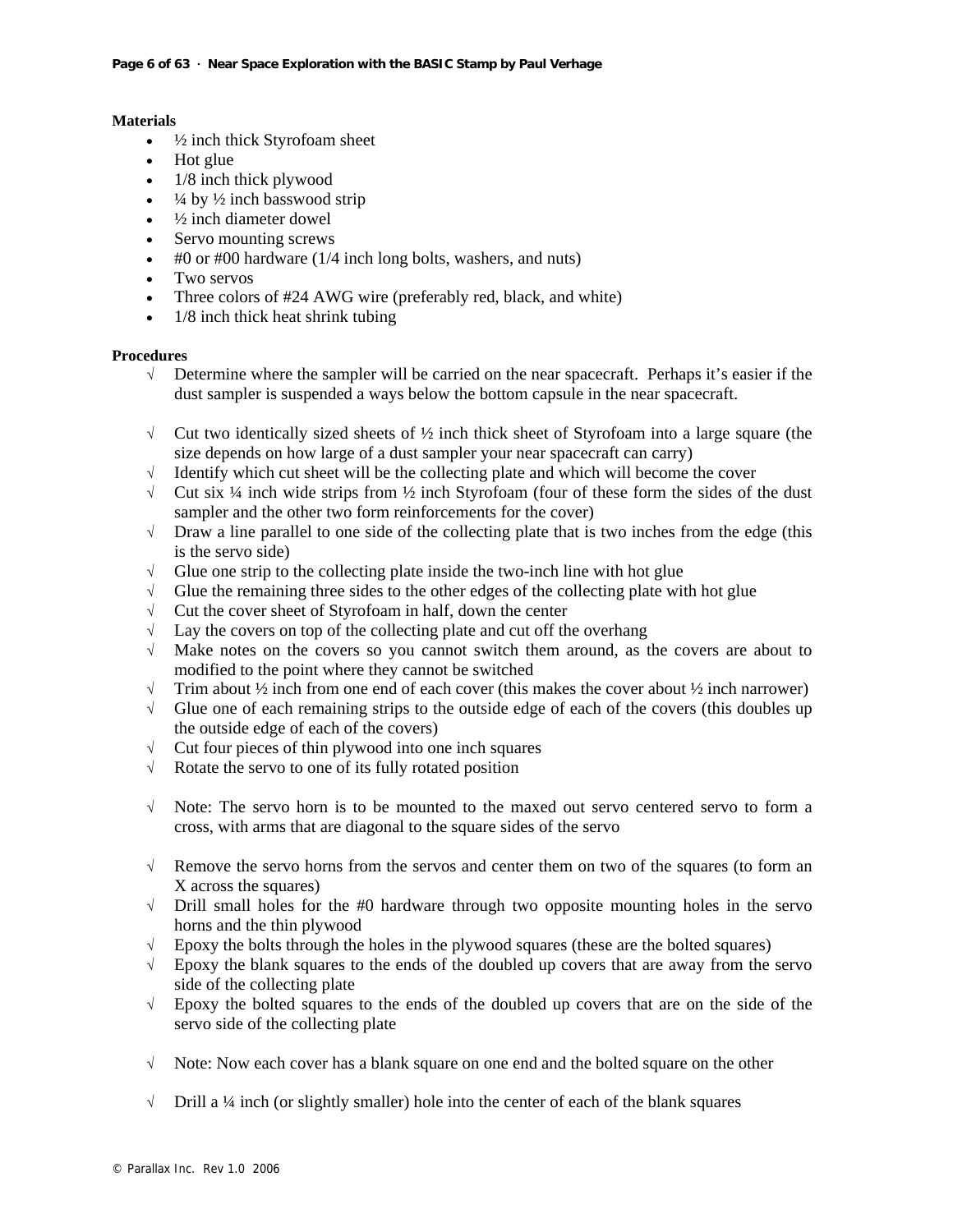- $\sqrt{\phantom{a}}$  Epoxy a length of ¼ inch dowel into the holes so that the dowel extends about  $\frac{1}{2}$  inch beyond the plywood
- $\sqrt{\phantom{a}}$  Cut two pieces of ½ thick Styrofoam into a rectangle measuring one inch by two inches  $\sqrt{\phantom{a}}$  Cut two pieces of thin plywood to match and epoxy them to the Styrofoam rectangles
- √ Cut two pieces of thin plywood to match and epoxy them to the Styrofoam rectangles
- $\sqrt{\phantom{a}}$  Drill a ¼ inch diameter hole into the plywood face of the rectangles that is centered, but  $\frac{1}{2}$ inch from one edge (and 1-1/2 inches from the other end)
- $\sqrt{\phantom{a}}$  Lay the covers over the collecting plate
- √ Slide the reinforced rectangles over the dowels in the cover
- √ Apply a thin layer of epoxy to the plywood faces where they make contact with the collecting plate and press them onto the plate and let the epoxy set
- $\sqrt{\phantom{a}}$  Note: Be careful not to get epoxy on the dowels, the cover needs to rotate freely along the dowels
- $\sqrt{\phantom{a}}$  Bolt the servo horn back onto the servo
- √ Rotate the servo to its maxed position
- √ Bolt the servo horn to the bolted squares
- $\sqrt{\phantom{a}}$  Fill the space beneath the servo, but above the collecting plate with Styrofoam topped with a thin sheet of plywood
- √ Note: Cut the Styrofoam and plywood into a square measuring two inches on a side
- √ Use hot glue to glue the Styrofoam to the collecting plate and epoxy to glue the plywood the top of the Styrofoam
- √ Note: You'll need to get the servo out of the way when gluing the Styrofoam and plywood to the collecting plate. The square will fit up against the servo side of the collecting plate.
- √ Close the cover, laying the servo on the plywood face of the space filling Styrofoam and plywood
- √ Mark the outline of the servo
- $\sqrt{\phantom{a}}$  Cut two pieces of the  $\frac{1}{2}$  by  $\frac{1}{4}$  inch basswood to a length that fits under the servo mounting ears and against the servo body
- √ Place the basswood against the servo body and mark the location of the mounting holes in the servo ears
- √ Drill small pilot holes into the basswood
- √ Epoxy the basswood into place
- After the epoxy sets, bolt the servo to the collecting plate
- $\sqrt{\phantom{a}}$  Place the cover axles into the axle holes in the collecting plate and push the cover up against the axle holes
- $\sqrt{\phantom{a}}$  After the cover is laying flat on top of the collecting plate, push the covers into the servo horn
- √ Bolt the cover to the servo horn
- √ Note: The servo may not be exactly maxed at this point, but this will be corrected in software
- $\sqrt{\phantom{a}}$  Cut the servo cable in half
- $\sqrt{\phantom{a}}$  Split the servo cable back about one inch into three separate wires
- √ Strip about ½ of insulation from each of the three wires forming the servo cable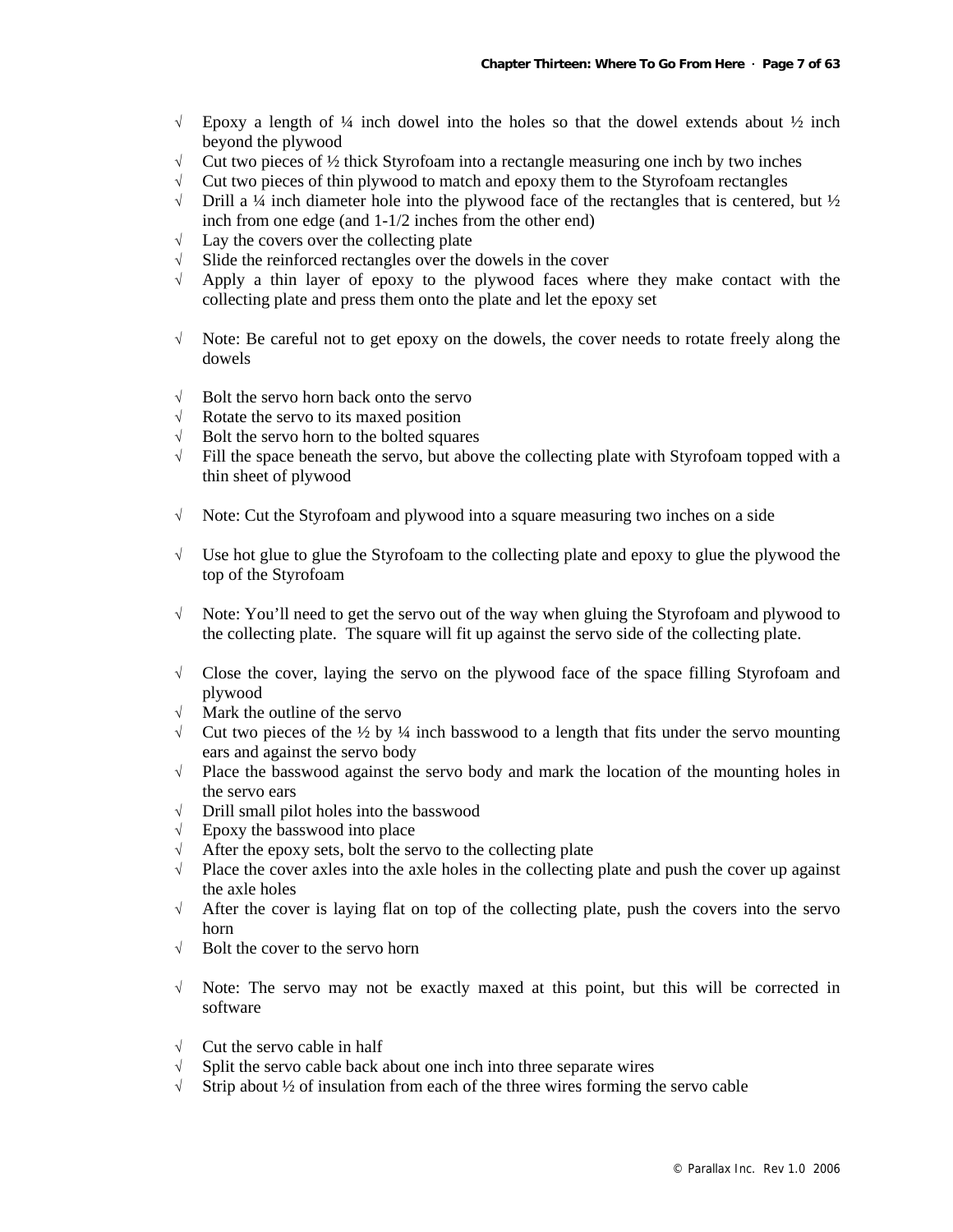- √ Cut three lengths of #24 AWG wire long enough to extend the servo cable to the near spacecraft's flight computer
- $\sqrt{\phantom{a}}$  Solder the wires to the servo cable, matching the colors  $\sqrt{\phantom{a}}$  Slide heat shrink tubing over the soldered connections a
- Slide heat shrink tubing over the soldered connections and shrink
- $\sqrt{\phantom{a}}$  Slide three more pieces of heat shrink over the extending wires
- $\sqrt{\phantom{a}}$  Solder the remaining half of the servo cable to the extending wires
- √ Slide the heat shrink tubing over the soldered connection and shrink
- √ Plug the servos into the flight computer

Download code into the flight computer to position the servos and experiment with the proper settings. You want to position the cover in one of two positions, fully opened and fully closed. This means the servo must rotate 180 degrees with the code.

If the dust sampler is to be suspended below the near spacecraft, then cut two Dacron kite lines long enough to reach from the bottom of the near spacecraft, down to the dust sampler, across the sampler from diagonal corners, and back up to the opposite corner of the near spacecraft. Cut a second cord the same length and tie them together at their centers. Place the dust sampler into this harness and use a little duct tape to hold the dust sampler inside the Dacron harness. Let the harness come up from the sampler where it cannot interfere with the opening of the covers.

If the dust sampler is larger than the bottom of the near spacecraft, then make a spreader to keep the Dacron lines a part. To make the spreader, cut two lengths of dowel or fiberglass kite spars to a length just longer than the diagonal measurements of the dust sampler. Cut notches in the centers of both rods and epoxy them together to form an "X". Drill small holes near the edges of the arms of the X that are large enough to pass the Dacron cord through. Tie knots in each arm of the Dacron harness that the holes in the spreader cannot pass through. Tie these knots above the reach of the covers of the dust sampler. Pass the lines through the spreader and terminate the ends with bearing swivels. The spreader lets the Dacron harness widen from the bottom of the near spacecraft but remain out of the way of the opening covers.

#### **Thoughts On Preparing The Dust Sampler**

I don't know what kind of oil is used in dust samplers, but I imagine it is clear in color. There must be very little contamination from foreign debris in the oil or else it will be confused for near spacecollected dust. Pouring the oil must be done in a clean location that will not add additional debris to the oil before the mission. So I imagine a process like this.

- √ Cut a sheet of Styrofoam large enough to cover the opened sampler, but sure to cleanly cut the edges so there is no Styrofoam flaking off the edges (I would recommend hot cutting the sheet)
- $\sqrt{\phantom{a}}$  Set aside an area to pour the oil, it must have a table to work on and electrical power (this will be the clean room)
- √ Open the sampler and remove any dust with compressed air, then wipe down the surfaces with alchohol and lint-free paper towels (such as  $KimWipes^{TM}$ <sup>A</sup>
- √ Hang plastic sheets around the work table, leaving enough space for you to work next to the table
- $\sqrt{\phantom{a}}$  Blow as much dust out of the area as possible with fans or clean, compressed air
- $\sqrt{\phantom{a}}$  Wipe down surfaces that seems to retain dust with lint free paper towels and alcohol
- √ Place a few fans on the table that point away from the center and far enough a part that the sampler can sit between them
- $\sqrt{\phantom{a}}$  Run the fans until the sampler is closed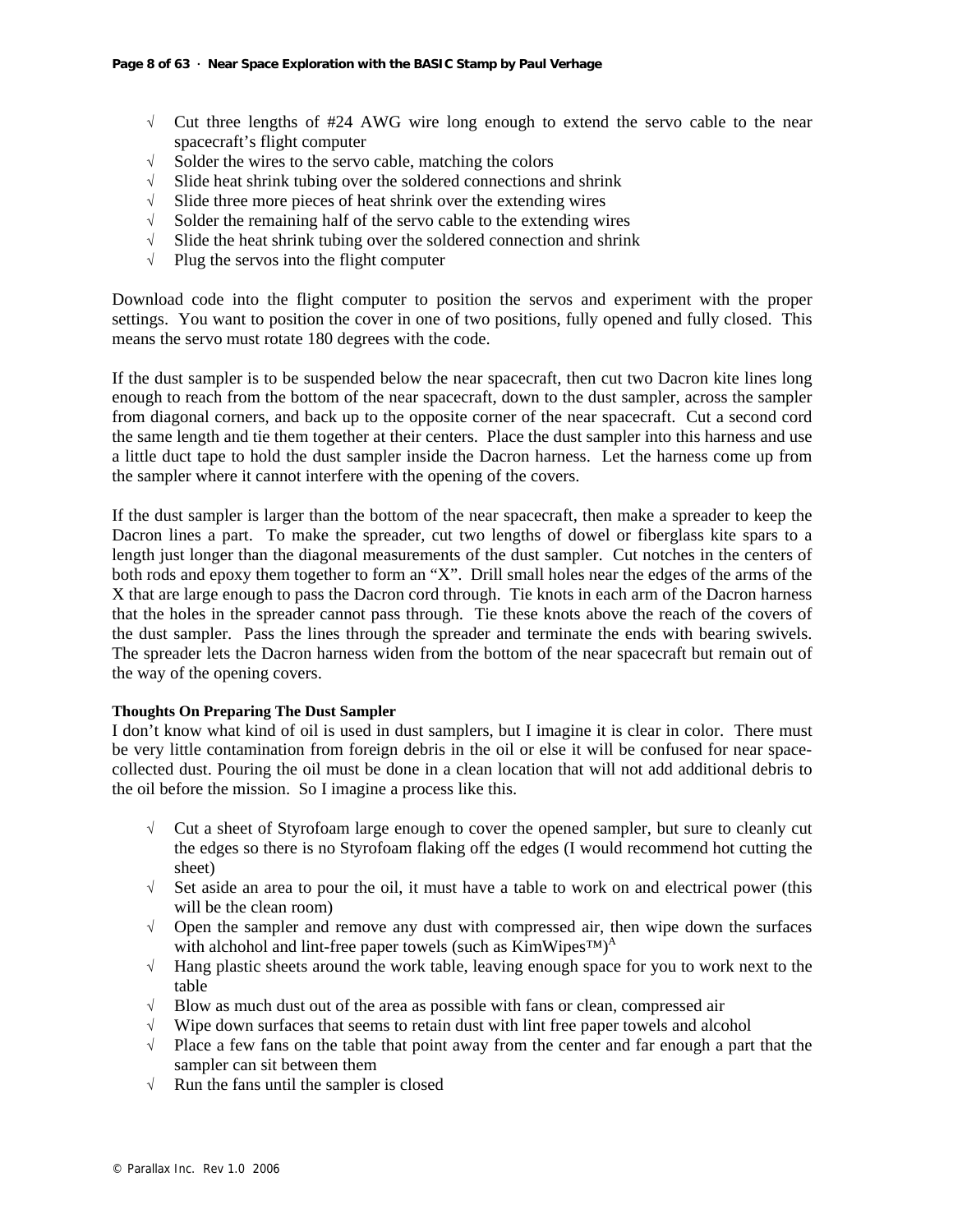- √ Suspend the Styrofoam cover above the sampler in order to block any dust that may fall during the filling
- $\sqrt{\phantom{a}}$  Wipe the bottom of the suspended Styrofoam sheet and let it dry before proceeding
- $\sqrt{\phantom{a}}$  Open the sampler and wipe out the inside with alcohol-dampened lint free towels
- √ After it dries, pour a thin layer of oil into the sampler
- $\sqrt{\phantom{a}}$  Note: I'd make the layer very thin, perhaps around a 1/16th of an inch or less
- √ Rock the sampler to spread the oil evenly
- √ Close the sampler covers as soon as possible
- √ Consider covering the closed sampler inside a plastic bag to prevent contamination before launch (add directions to remove the plastic bag covering to the pre-launch checklist).

Program the flight computer to open the sampler at an altitude above aircraft and before the balloon bursts. It opened too early, particulate matter from jet exhaust may contaminate your sample and if closed after the balloon bursts, latex and talcum power from the burst balloon may contaminate the dust sampler's plate. Immediately upon recovery, cover the petri dish with a plastic bag. Keep the plate closed and do not open it until it is inside the clean room. Thoroughly clean the exterior of the dust collector before opening it. Pour off the oil from the opened dust sampler into a petri dish. Note that any glassware used in this process must be free of dust. View the collected dust under a microscope.

The amount of atmosphere sampled is determined by multiplying the surface area of the plates by the change of altitude during the time the sampler is opened. The length of time the sampler is opened is another important thing to know. Samplers covering the largest volume of air for the longest period of time have the greatest exposure to dust. Complicating this is the fact that the air pressure drops as the balloon ascends. Lower air pressures are less capable of keeping dust aloft. So the "effective" volume sampled is not simply the volume of air the sampler plate passes through.

A control sampler must be constructed along with the actual sampler. The control is a sample of the same oil that has never been sent up. Another good control is to use oil that has been poured into sampler, but removed before closing up the sampler. The dust collected from the control sampler is compared to the dust from the actual sampler. It looks like a lot of fun is to be had perfecting this process.

#### **Air Pump Samplers**

A second option is to pump a high volume of air through a sheet of filter paper. By using a high volume air pump, more atmosphere is sampled. The benefit of using an air pump to sample the atmosphere is that a clean room and large collection plates are not needed.

#### **Potential Problems**

Air pumps are rated in cubic feet per minute (CFM) for one standard atmosphere. As the air pressure drops in near space, the pump is less effective at pumping air. High volume air pumps require more power to operate that low volume air pumps. Increased power implies more weight is required in batteries.

#### **Potential Air Pump Designs**

Because of current requirements, a relay or MOSFET is required to turn on and shut off the air pump. Orient the air pump horizontally, rather than vertically, so dust cannot fall on the filter paper during the initial ascent. Use a funnel to concentrate airflow into the air pump. Make the funnel with smooth sides and joints so turbulent airflow doesn't cause pockets of air to slow down. When any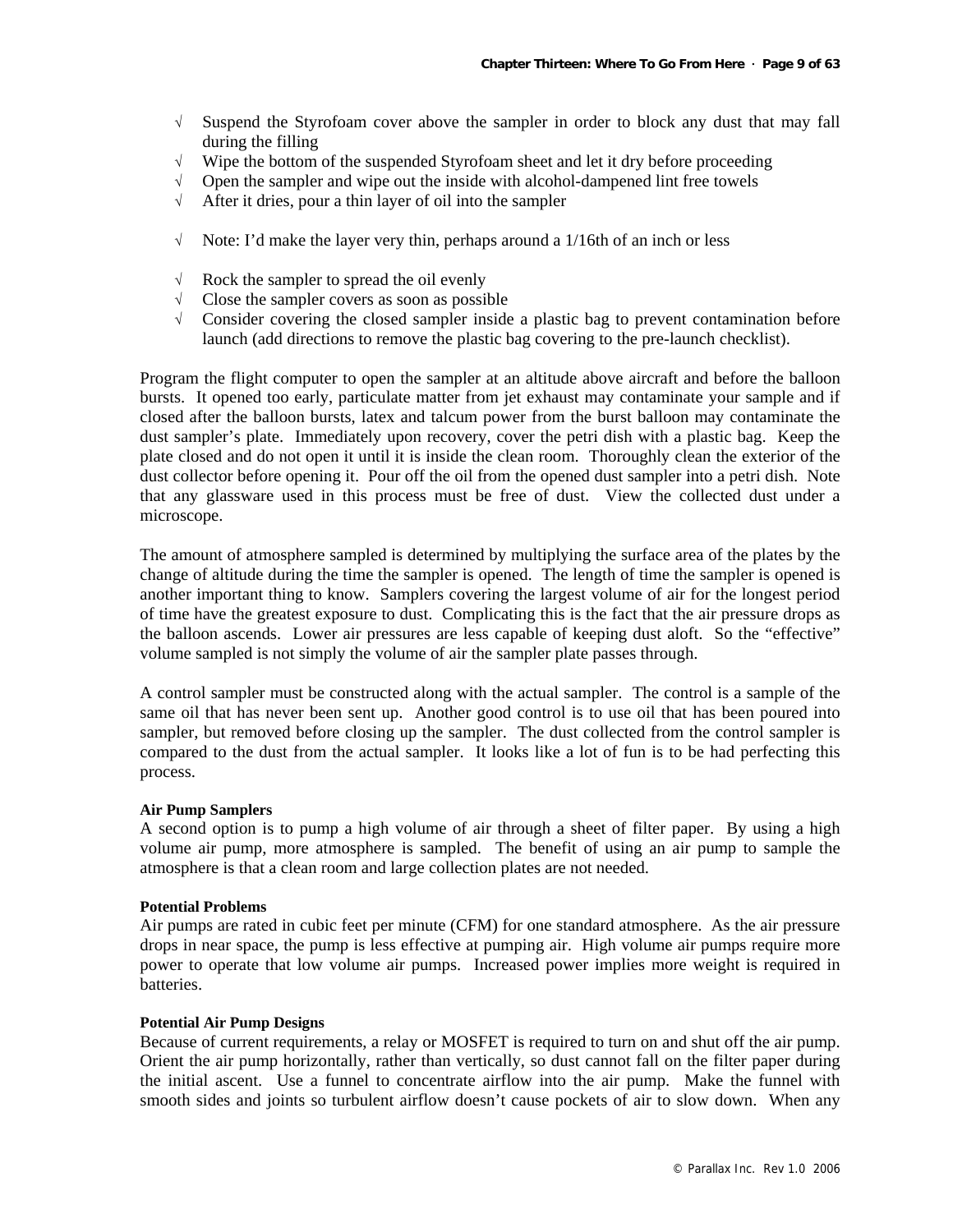medium, including air, carrying materials slows down, it loses it ability to keep those materials suspended in the medium. Use smooth surfaces in the funnel to prevent suspended dust from settling out and onto the funnel surface. At the exhaust port of the sampler, suspend a sheet of paper from its top edge to monitor the effectiveness of the air pump to create airflow. The greater the volume of air flowing through the pump per unit time, the greater the deflection it creates on the paper. Use a camera to photograph the position of the paper sheet. I suspect the effective CFM of the air pump decreases just as the air pressure deceases. As an example, when using an air pump with a rating of 100 CFM at a pressure of 500 mb (about ½ of the air pressure at sea level), the effective CFM of the pump is only 50 CFM.

Turn on the air pump once the near spacecraft is above the troposphere and off before the balloon bursts. To prevent contamination upon landing, a door should close over the filter when the air pump shuts off. Use two covers, one on the inflow side of the filter and the other on the outflow side of the filter. If the covers are mounted inside the funnel of the sampler, and next to the filter paper, then the doors can be kept small. Use a servo to open and close the doors. After the flight the filter paper is removed and examined under a microscope. Create a control by launching a second filter paper that is not exposed to airflow from the pump. Orient the control with its face pointing horizontally, like the filter paper in the air pump.



**Diagram of Pump Sampler**

Because of the changing altitude of the air pump during the flight, the volume of air sampled cannot be determined simply by multiply the CFM of the air pump by the length of time the pump was operated. Normally calculus is used to calculate something like this. It may be too difficult to determine a mathematical function describing the air pressure as a function of time. If such a function can be determined, then the function is integrated over the length of the time the filter was operated. Here are two other ways to make the calculation.

#### **Graphical Approach**

- $\sqrt{\ }$  Multiply the CFM of the air pump by the length of time (in minutes) it was operated to calculate a total volume of air in cubic feet
	- (This is the uncorrected volume value)
- $\sqrt{\phantom{a}}$  Determine the altitudes at which the air pump was operating

Use a sheet of fine square graphing paper to perform the next steps

 $\sqrt{\phantom{a}}$  Graph the air pressure versus the time during which the time pump operated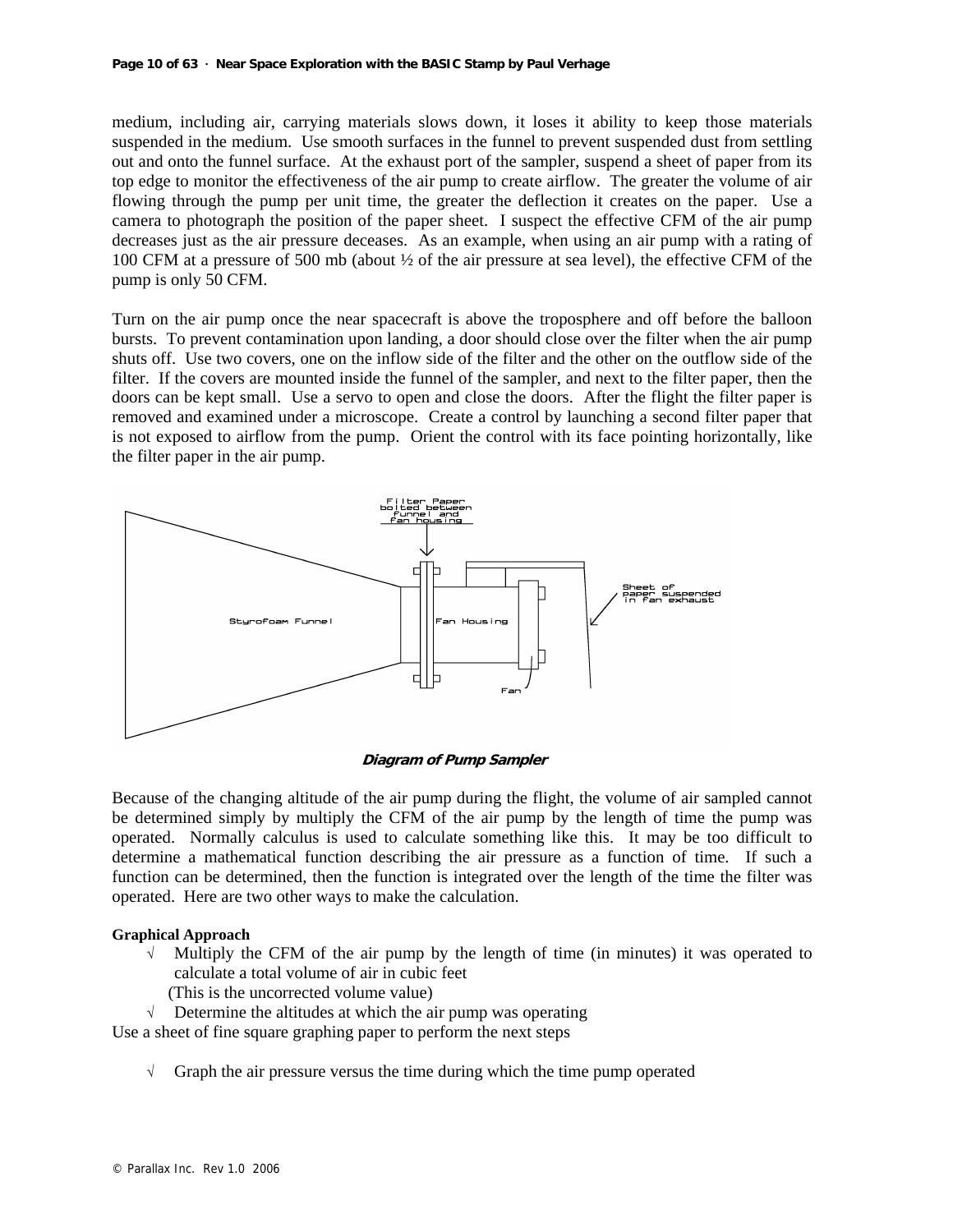- √ Note: The resulting graph looks like a pressure versus altitude graph, but the altitudes have been converted to the MET the experiment operated at that altitude
- √ Draw a rectangle on the above graph where:
	- o The top side of the rectangle is the air pressure at the start time of the experiment
	- o The bottom side of the rectangle is at the origin of the graph
	- o The left side of the rectangle is the start time of the experiment
	- o The right side of the rectangle is the stop time of the experiment



Now the calculus step, sans the calculus

- √ Count and record the number of squares inside the original, uncorrected rectangle
- √ Count and record the number of squares beneath the curve of pressure versus time graph
- √ Calculate the correction ratio by dividing the number of squares beneath the pressure versus time curve by the number of squares in the original rectangle
- $\sqrt{\phantom{a}}$  Note: The result of this division is less than one
- √ Multiply the uncorrected volume value by the correction ratio

The result should be close to the actual volume of air sampled

Note: The finer the squares on the graph paper, the more accurate the results of the calculations

#### **Sampling Approach**

This method divides the sampling time into segments. The average pressure during each segment is used as a correction factor for the volume of air sampled during that segment.

- $\sqrt{\phantom{a}}$  Divide the time the experiment was run into a number of equal width segments of time (I) recommend at least ten segments)
- Determine the altitude at the beginning and ending of each segment
- $\sqrt{\phantom{a}}$  Determine the length of time required for the balloon to pass through each segment (This is the time spent at each segment)
- √ Average the altitude at the beginning and ending of the segment to determine the average altitude during each segment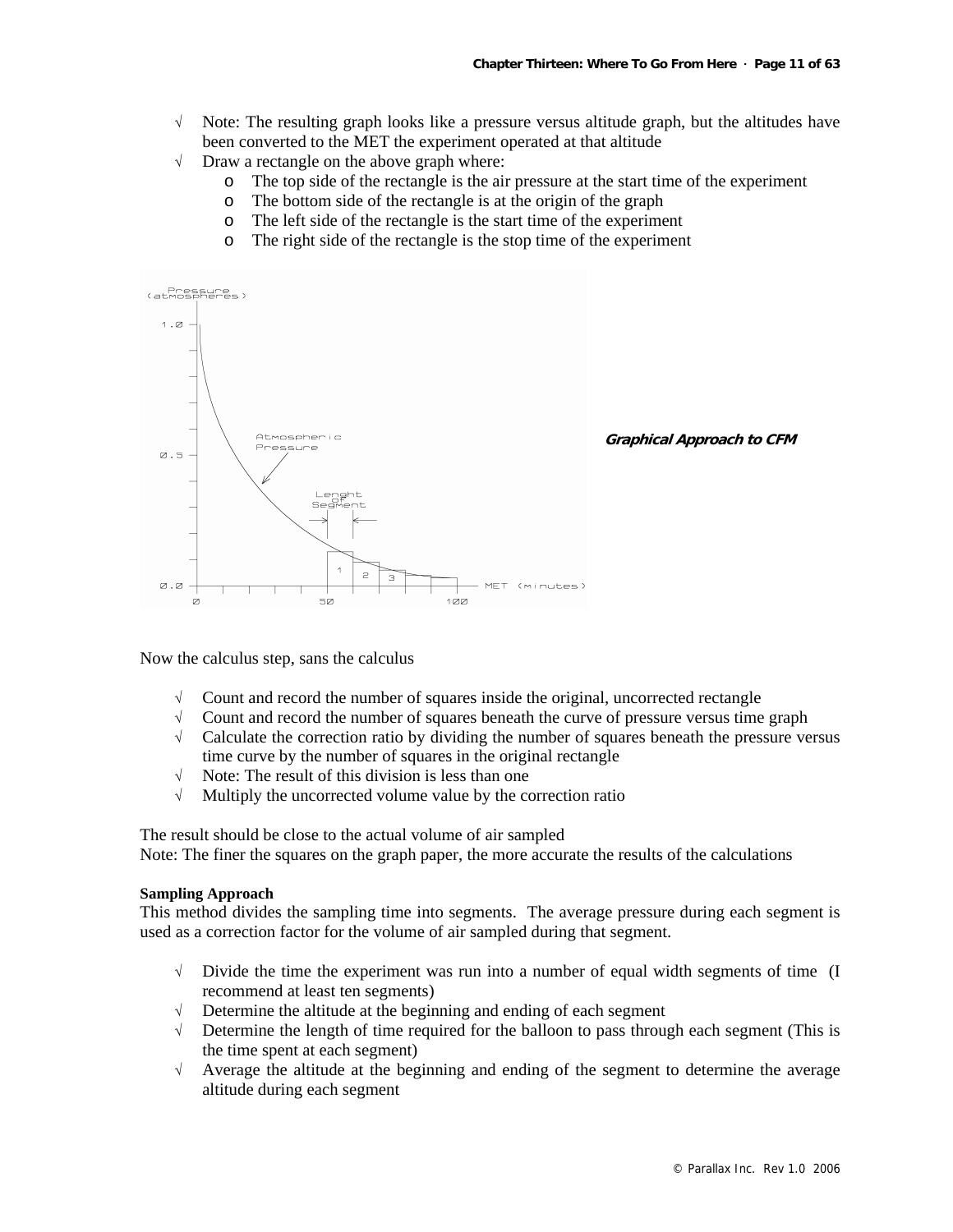- √ Determine the air pressure at the average altitude of each segment (This is the average air pressure of each segment)
- √ Divide the average air pressure of each segment by the sea level air pressure at the time of launch (This is the correction factor for each segment)
- √ Note: Because of the great change of pressure experienced during the flight, 1013 mb can probably be used without creating significant errors
- √ Multiple the time at each segment by the CFM of the air pump (This is the uncorrected volume of air sampled)
- √ Multiple the uncorrected volume of air sampled by the correction factor of each segment (This is the averaged volume sampled as each segment)
- Air Pressure<br>(atmospheres)  $1.2$ ø. 9 ø.e  $a.7$ ø.e **Sampling Segments**  0.5  $\alpha$ .4 0.3 ø.a  $\boldsymbol{\mathsf{Z}}$ .1 0.0 ا<br>10
- $\sqrt{\phantom{a}}$  Sum up all the averaged volumes sampled for all the segments

The result should be close to the actual volume of air sampled Note: The greater the number of segments created, the more accurate the results of the calculations

### 1.3. Aurora Studies (D)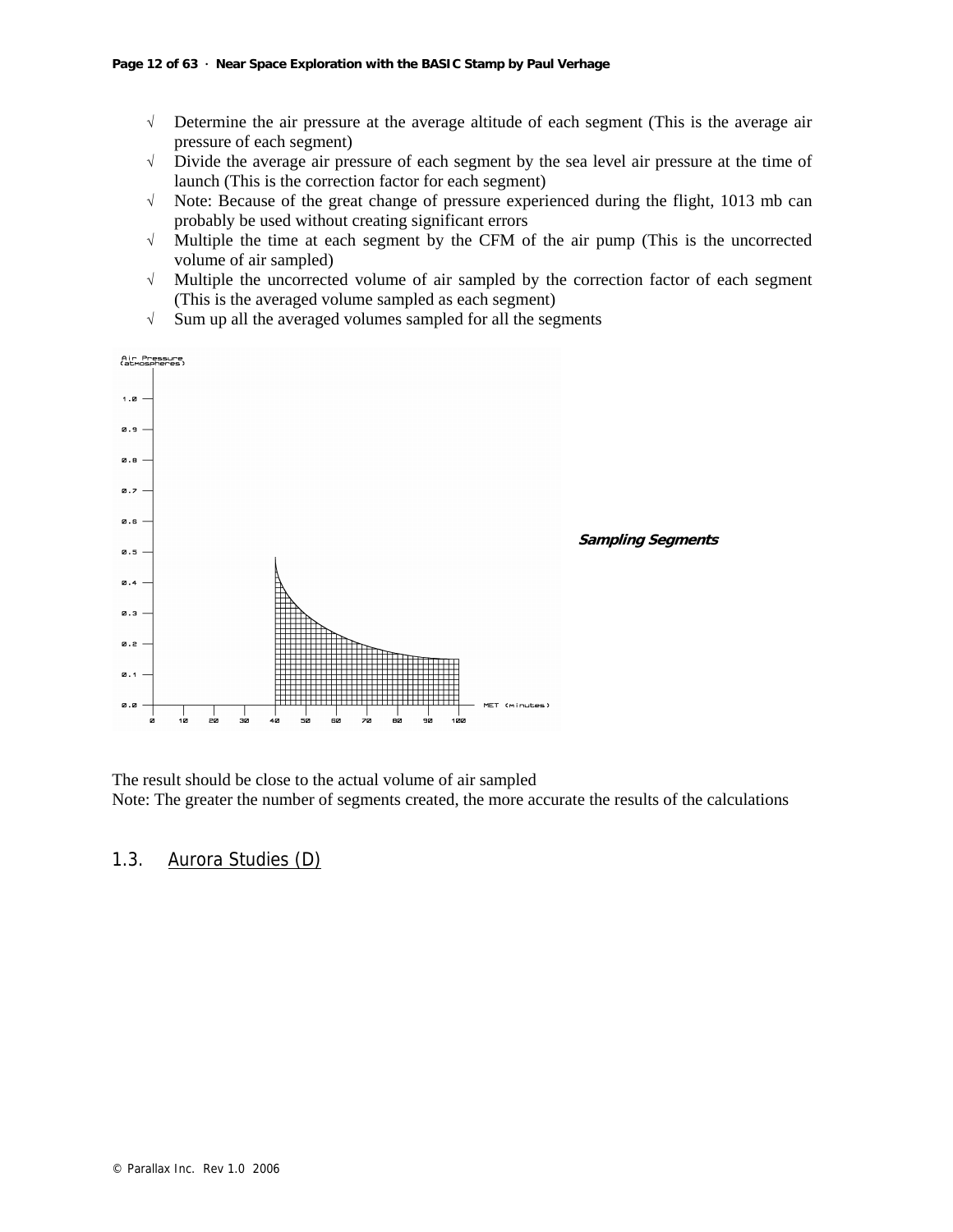

**Aurora over Idaho -** November 2003

### 1.3.1. Explanation

Auroras are an inspiring sight. After seeing my first one in Idaho, I immediately wanted to send a near spacecraft up to photograph it from the darkness of near space.

### 1.3.2. Known Work In This Field

There is no amateur work in this area that I know of. Satellites have been launched to study auroras, however.

### 1.3.3. Suggestions

Since auroras are not predictable in the long term, experiments for an aurora flight must be designed in advance and be ready to launch in a few hours notice and at night. Don't forget that this means tanks of helium must be on hand. While this is not difficult for professionals who get paid to do studies in the middle of the night, it's difficult to arrange for amateurs. Possible aurora experiments include the following.

- Measure cosmic rays fluxes during an aurora and compare the results to a flight shortly after the aurora
- Measure ionization levels in the atmosphere (see section 1.5)
- Record images of aurora on videotape

Since auroras are caused by storms of charged particles from the Sun, larger cosmic ray fluxes should be detected during the mission. In this case, most of the additional flux is due to the Sun. The increased number of cosmic rays detected can be correlated to the solar wind measurements as determined by the ACE satellite. See the ACE website at http://www.sec.noaa.gov/ace/ACErtsw\_home.html for the current solar wind measurements.

Some newer CCD cameras are sensitive enough to record faint stars. A suitable CCD camera is the PC 164C available from Super Circuits. This CCD camera has a lux rating of 0.0003 lux, letting it see in near darkness. For color images of aurora try using the PC 165C CCD camera. However, this camera only has a lux rating of 0.05 lux. Live images of the aurora can be transmitted over ATV, but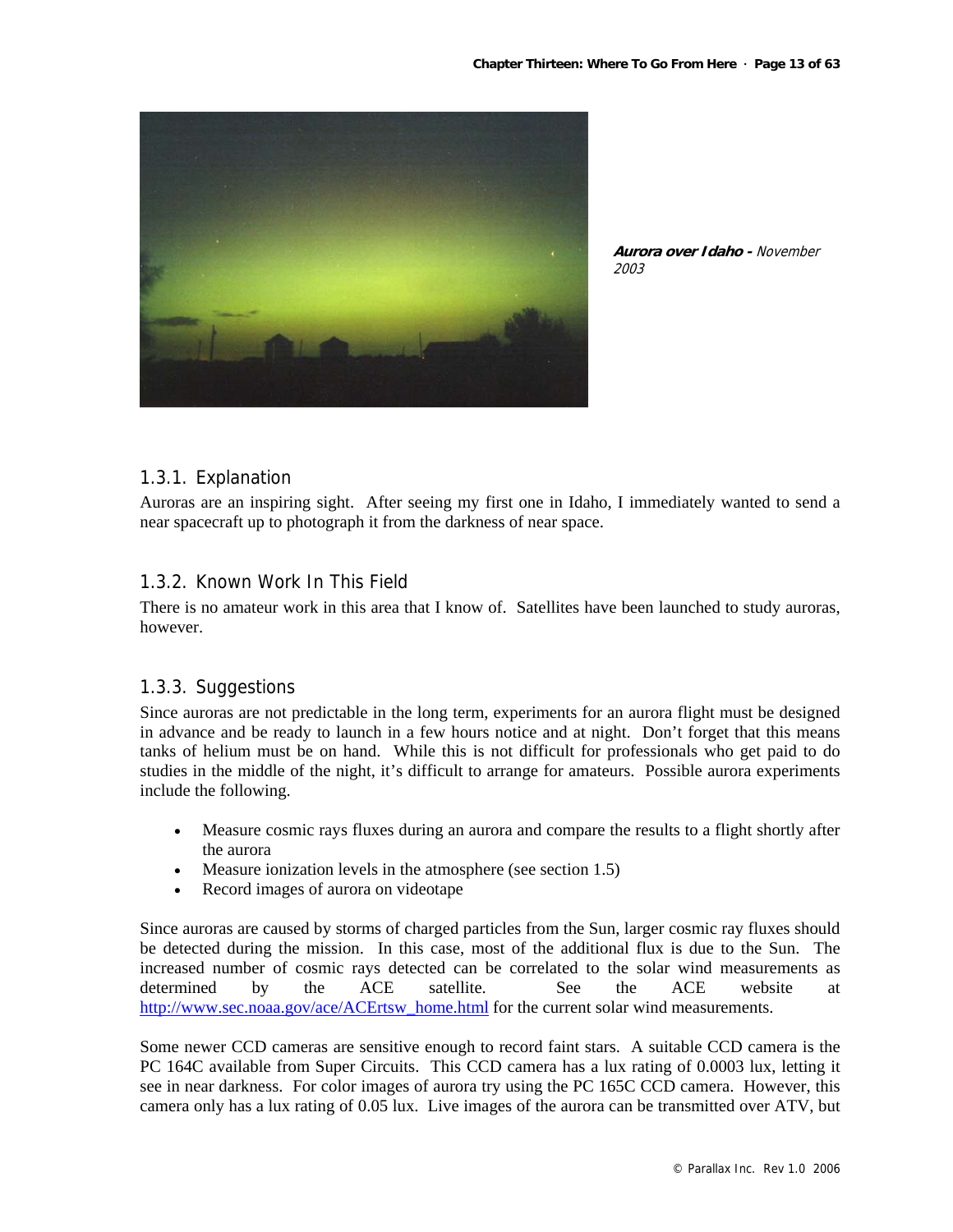for the best quality of images, use a camcorder with A/V input or a portable, battery operated VCR to record the images from the CCD camera onboard the near spacecraft. CCD cameras need an optical system to create images. Don't use a pinhole; instead use a wide-angle camera lens for the CCD camera optics. Auroras are large beasts; to see them requires large angles of view, so don't use anything like a telephoto lens.

Do not attempt to use a film camera in place of the CCD camera. A film camera requires about 15 seconds to record a descent aurora photograph. The capsule's spinning and swinging will not allow good still images of an aurora from near space using film cameras.

For the best images, position the CCD camera to point above the horizon but below the balloon. Placed at a 45 degree angle above the horizon might make a good compromise. Positioning the CCD camera at a 45 degree angle prevents city lights below from entering into the camera. It also prevents city light reflected off the balloon from entering into the camera. For additional protection, make a light hood to go over the camera lens and extends several inches beyond the end of camera lens.

### 1.4. Measuring Cosmic Ray Energies And Directions (H and D)

### 1.4.1. Explanation

A Geiger counter is good at counting the number of cosmic rays during a near space flight, but it can't determine the energies of the detected cosmic rays. A single Geiger counter also can't determine the direction of the radiation.

### 1.4.2. Known Work In This Field

There is none that I know of. I have heard of only two amateur flights even measuring cosmic ray fluxes in near space.

### 1.4.3. Suggestions

There are two measurements I want to make in regards to cosmic rays. The first is their energies and the second is their source (direction).

#### **Cosmic Ray Energies**

In one of my Physics classes in college, we used a multichannel analyzer to measure the energies of x and gamma radiation. The detector consisted of a doped silicon crystal or a crystal of sodium iodide (scintillators) place in front of a photomulitplier tube (PMT). When radiation slams into the scintillator it creates a small flash of light, which is too faint to be seen with the eye. The brightness of the flash is determined by the energy of the particle slamming into the crystal. A PMT amplifies the tiny flash of light. Photons from the flash strike the face of the PMT liberating electrons (in some cases, a single photon of light can be detected). Several charged grids inside the PMT accelerate the freed electrons. Each collision between one of the grids and an accelerating electron creates more free electrons, amplifying the original signal. At the end of the tube, the PMT creates a voltage pulse that is linearly related to the size of the original flash of light. The signal from the PMT is digitized by an I/O card in a PC and graphing software then plots the results.

Unfortunately, a PC is not a realistic item to carry on a near spacecraft. But a PC does exist in a single board computers (SBC) form factor called the PC104. Several CPUs, like the 80486 and Pentium can be found in this PC104 form factor. It may take some effort to physically interface a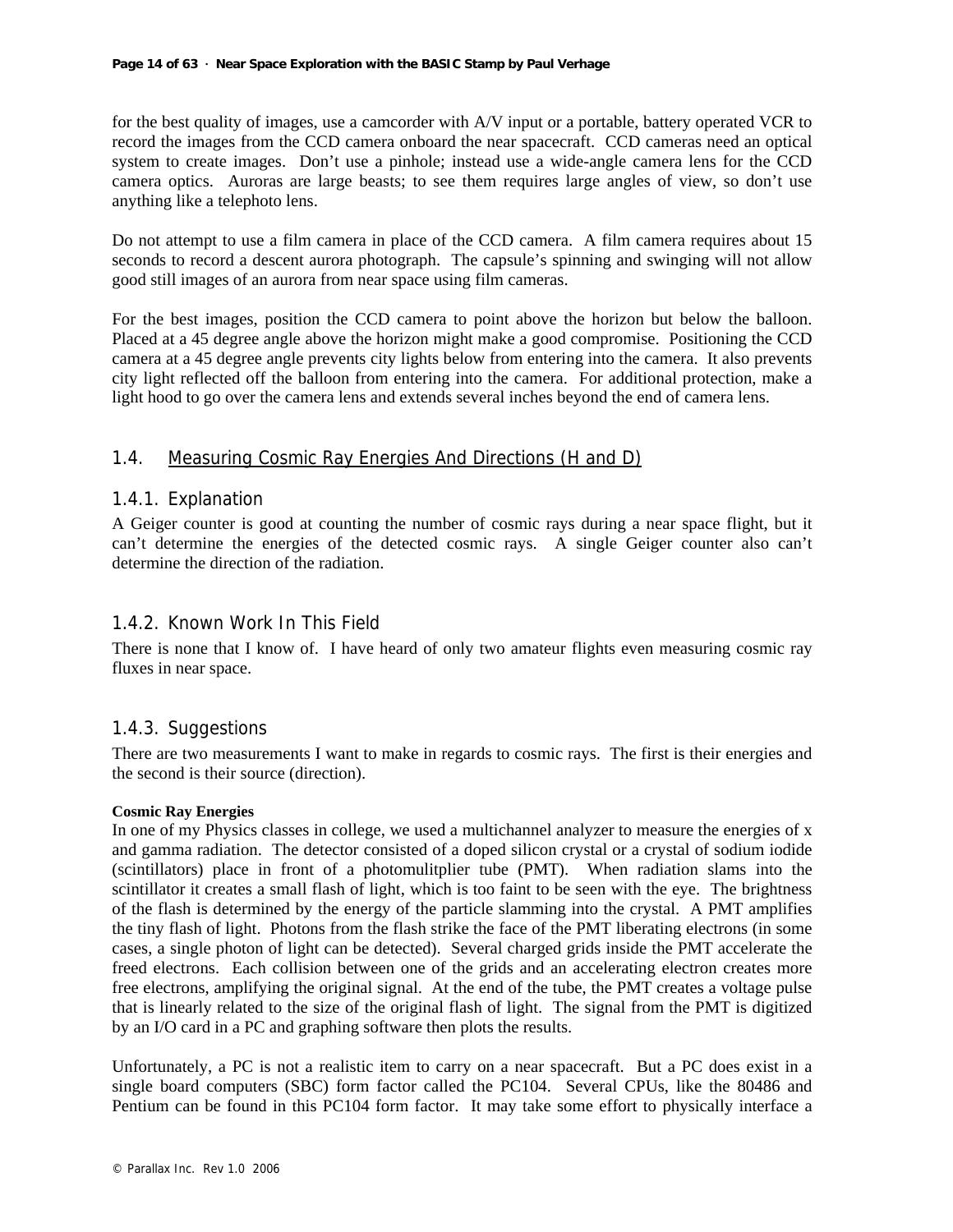PMT A to D board to the I/O slots of the PC104. Use a solid-state hard drive to store the multichannel analyzer software and the results from the flight. If the PC104 route is too difficult, then another possible option is to record data from the PMT on an audiotape and analyze it after recovery.

Another suggestion, and one should be easier to implement, is to send materials into near space that physically record nuclear tracks. Materials like acrylic plastic are damaged by the impact of subatomic particles. Etching the acrylic plastic with suitable chemicals changes the damaged regions into tracks visible in simple microscopes. The size and orientation of the tracks indicate the energy and path of each particle. Dr. Fleischer's book, *Nuclear Tracks In Solids*, explains which materials are suitable and the proper etchants to use. It's quite amazing what he and others have done with the clear plastic visors of the Apollo astronauts.

#### **Cosmic Ray Direction**

Cosmic ray detectors have already determined that galactic magnetic fields hopelessly scramble the flights of cosmic rays. There is no way to determine the original direction and source of cosmic rays, unless a statistical study of a large number of cosmic rays can sort it out. But this fact does not prevent us from determining the direction of cosmic rays in the atmosphere. Recall that a Geiger counter only measures the presence of ionizing radiation, and not the direction of its travel. But there is a way around this. When two Geiger counters are placed in close proximity, cosmic rays traveling in the direction aligned with both Geiger counters can be sorted out from those that do not travel in the same direction. The coincident counter is an AND gate with inputs from two Geiger counters. Only when both Geiger counters produce a detection at nearly the same time, does the AND gate produce an output. The time available to detect a coincidence is the length of time it takes for ionized gas inside the GM tube to recombine. The length of time for a quenching gas to recombine the ions inside the GM tube is referred to as the tube's dead time. The dead time is shortened by the presence of a quenching gas inside the GM tube, usually an inert gas like Argon. During the dead time, no further detection of radiation is possible. This creates an incentive to design GM tubes with very short dead times. In the case of the RM-60, the dead time is on the order of 20 microseconds. Since cosmic rays travel at relativistic speeds, two RM-60s within 20,000 feet of each other can detect coincidences. Two RM-60s and a coincident counter electrically connected between them makes a Cosmic Ray Telescope (CRT). To make the CRT more effective, mount the CRT to a servo-operated scan platform, as outlined in Chapter Seven, Section Four. During a near space mission, take several measurements at each altitude, with the CRT positioned at a different azimuth.



**Two RM-60 Geiger Counters AND a Coincidence Counter** – Only cosmic radiation within the angle shown will trigger both geiger counters and the coincident counter

A more pressing problem than the time it takes cosmic rays to travel the length of the CRT is that as the distance between the GM tubes is increased, the beam diameter of the telescope decreases. As the area of the sky being viewed decreases, so does the cosmic ray flux entering the CRT. Improvements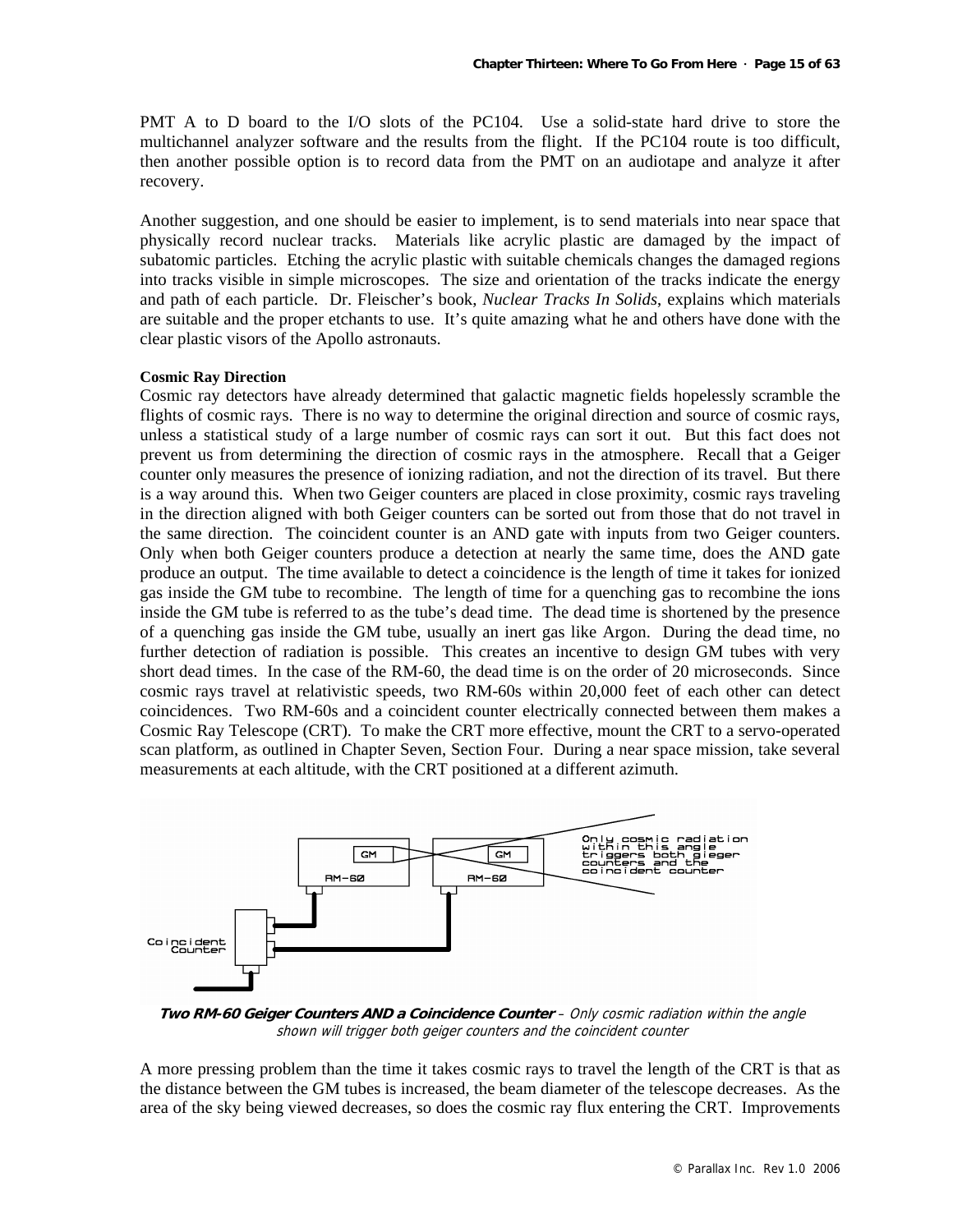in resolution are offset in decreases in sensitivity. Also, as the beam diameter, or field of view of the CRT decreases, rotation and rocking of the near spacecraft smears out the CRT's field of view. For amateur near space, it's only realistic for us to measure cosmic ray fluxes where, we use short length CRTs, with the RM-60s are positioned next to each other, and at large changes in elevations. My first and only CRT test, which appears to have recovered in a reservoir, attempted to measure cosmic ray fluxes at three elevations, 0 degrees, 45 degrees, and 90 degrees. With the RM-60s mounted next to each other, the beam diameter of the CRT was 7.5 degree. Depending on the results of the experiment (which I never got back), I was going to attempt other elevation measurements on the next flight. Perhaps you can have better luck than I did. I'd like to add one more point about finding sources of cosmic rays by determining their direction. If a nearby star goes supernova, it may be a source of increased cosmic ray flux. In that case, the CRT should be able to determine that the supernova is a source of cosmic rays. However, if the supernova is really close and powerful, chances are we'll be more interested in avoiding the cosmic rays than measuring them!

### 1.5. Atmospheric Ion Measurements (P)

### 1.5.1. Explanation

.

Cosmic ray collisions with molecules in the atmosphere break a part those molecules and create atmospheric ions. The movement of these charged ions can be detected with resistors and an operational amplifier

### 1.5.2. Known Work In This Field

I know of no one making this kind of measurement.

### 1.5.3. Suggestions

The Society of Amateur Scientists, operated by Shawn Carlson, has developed a atmospheric ionmeasuring device which is simple to construct. The plans were initially published in the September 1999 issue of *Scientific American* under the Amateur Scientist. Kits may still be available from the SAS. If not, there is sufficient information in the Amateur Scientist article to build the atmospheric ion counter.

Once I complete my kit, I plan to compare the ion count at various altitudes with the cosmic ray counts my RM-60 measures. Perhaps measuring ion concentration is one way to measure cosmic ray energies.

### 1.6. UV and Ozone (H and D)

### 1.6.1. Explanation

Ozone in the stratosphere prevents most ultraviolet radiation from the Sun from reaching the Earth's surface. Ultraviolet radiation is divided into three bands, called UVA (320 to 400 nm), UVB (290 to 320 nm), and UVC (100 to 290 nm). UVA is not absorbed by ozone as both UVB and UVC are. The amount of ozone in a column of air can be determined by measuring the UV flux. Alternatively, the concentration of ozone can be measured by an instruments carried aloft by balloons. A device to measure ozone, an ozone sounder, is called an ozonesonde.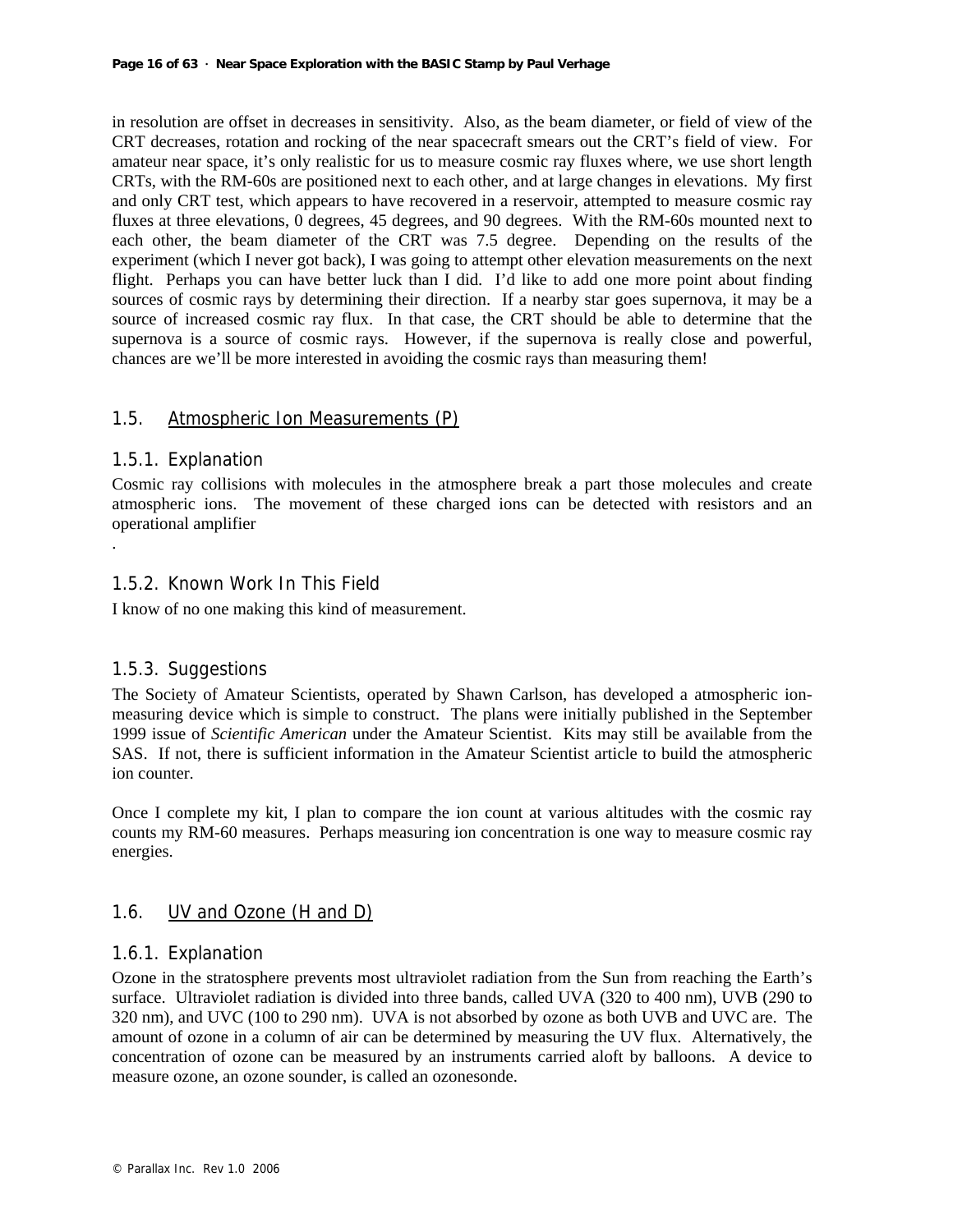### 1.6.2. Known Work In This Field

Ozonesondes are launched daily by professional organizations. I know of no amateur near space groups launching their own ozonesondes. Ground-based UV measurements are taken through telescopes pointed at the Sun and carrying special UV filters. By taking into account the elevation of the Sun, the amount of ozone in the column of air above the telescope can be determined. The units of ozone are given in Dobsons.

### 1.6.3. Suggestions

Ozonesondes pump air through a cell containing a solution of sodium iodide. The chemical reaction between the ozone and sodium iodide creates a small current. The amount of current generated is measured and compared with the airflow of the pump or fan pulling ozone-containing air through the chemical cell. The ozonesondes create a signal that is the standard for radiosondes, allowing to be interfaced to a standard radiosonde. Ozonesonde kits are manufactured and are available over the Internet. Refill kits are available to refurbish and refly the same ozonesonde. However, I found the cost to be prohibitive.

An alternative is to use a light detector sensitive to ultraviolet radiation. One method is to use a broadband light detector and cover it with a UV filter. A second method is to purchase a UV photodetector. Hammamatsu is one manufacturer of these devices. Do not use a flame detector. Flames give off UV radiation and the flame detector is used in fire-fighting robots. My research has uncovered that these flame detectors do not create a signal that is linear with UV flux. They produce a signal when the UV flux is intense enough to trigger them. Recently I have come across UV and violet emitting diodes (UVEDs). Wiring them backwards creates a UV sensitive photodiode. Refer to Chapter Eight, Section Five for using LEDs as photodiodes.

To get a reading of the absorption of UV by ozone, the UVED must be sensitive (emit) in at a wavelength below 350 nm, which is the lowest end of the UVC band, and all of the UVB and UVC bands (100 nm to 320 nm). After finding a UVED sensitive to that region of the spectrum (they don't exist now, but they may exist soon), the UVED detector must point to the Sun to get the most accurate reading. There are a couple of approaches to solving this problem. One is to build a despun section for the near spacecraft. As the near spacecraft rotates on ascent, the despun section rotates in the opposite direction, keeping every instrument on the despun section in a fix position. Either the flight computer must be located on the despun section or command and control between the flight computer and instruments on the despun section must be accomplished by a radio link. The second suggestion would necessitate a slave flight computer on the despun section. Perhaps a RC helicopter gyroscope could be used to determine how fast and in what direction to rotate the despun section. These gyros output a PWM signal that changes as the direction and amount of rotation of the gyro changes. A second option to determine the spinning of the near spacecraft is to detect the position of the Sun, which changes very slowly during the ascent (roughly one or two RPM as experienced by past missions). Another option is to take measurements only while the Sun is drifting through the UV sensor's field of view. This method requires the construction of a sun sensor to detect when the Sun has entered the field of view of the UV detector. See this chapter, Section 1.14 for notes on the Sun Sensor.

A third option to record the output of the UVED for an entire rotation of the near spacecraft is not a viable solution, because the rotation of the near spacecraft changes, sometimes speeding up, other times slowing down or even reversing directions.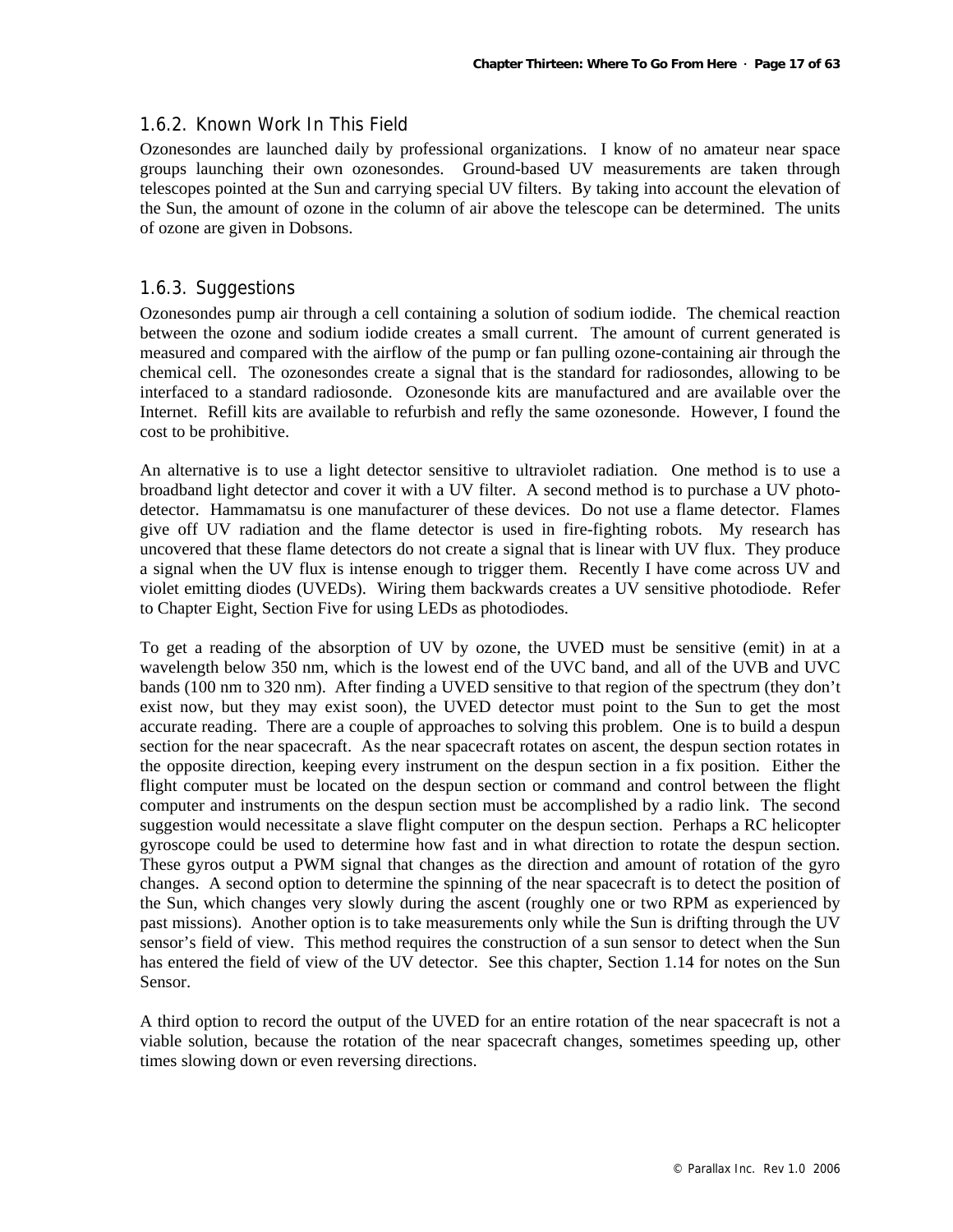### 1.7. Limb Sounding (D)

### 1.7.1. Explanation

Satellites measure atmospheric structure and gas concentrations by limb sounding. As the Sun sets in relationship to a satellite, the Sun passes through more atmosphere until it passes behind the limb of the Earth. Special filters or spectrometers determine the composition of the atmosphere at various levels.



### 1.7.2. Known Work In This Field

Near spacecraft are not suitable for measuring the composition of the atmosphere by observing the Sun rise or set. However, the brightness of the atmosphere as a function of elevation above the Earth's limb can be measured. I know of no one doing this sort of measurement.

### 1.7.3. Suggestions

The best idea I have had on this topic is to use a linear CCD chip at the focus of a lens, perhaps a cylindrical lens, since the measurement in only one dimension is needed. A CCD is needed, as many measurements over a small angle are required to sound the atmosphere above the Earth's limb. If an array of photodiodes were used in place of the linear CCD, the resolution of the array would not be as great as it would be with a linear CCD. At Kansas State University In the late 1990's I was shown a linear CCD with a sample and hold feature. After the array is signaled to make a measurement, the results from each element in the CCD array was stored until read out, one element at a time. This feature is needed as by the time the results from one end of the array was readout, the other end of the array would be experiencing a different amount of light. Take multiple limb soundings and compared them to each other as the altitude changes or to soundings at the same altitude but recorded on different days.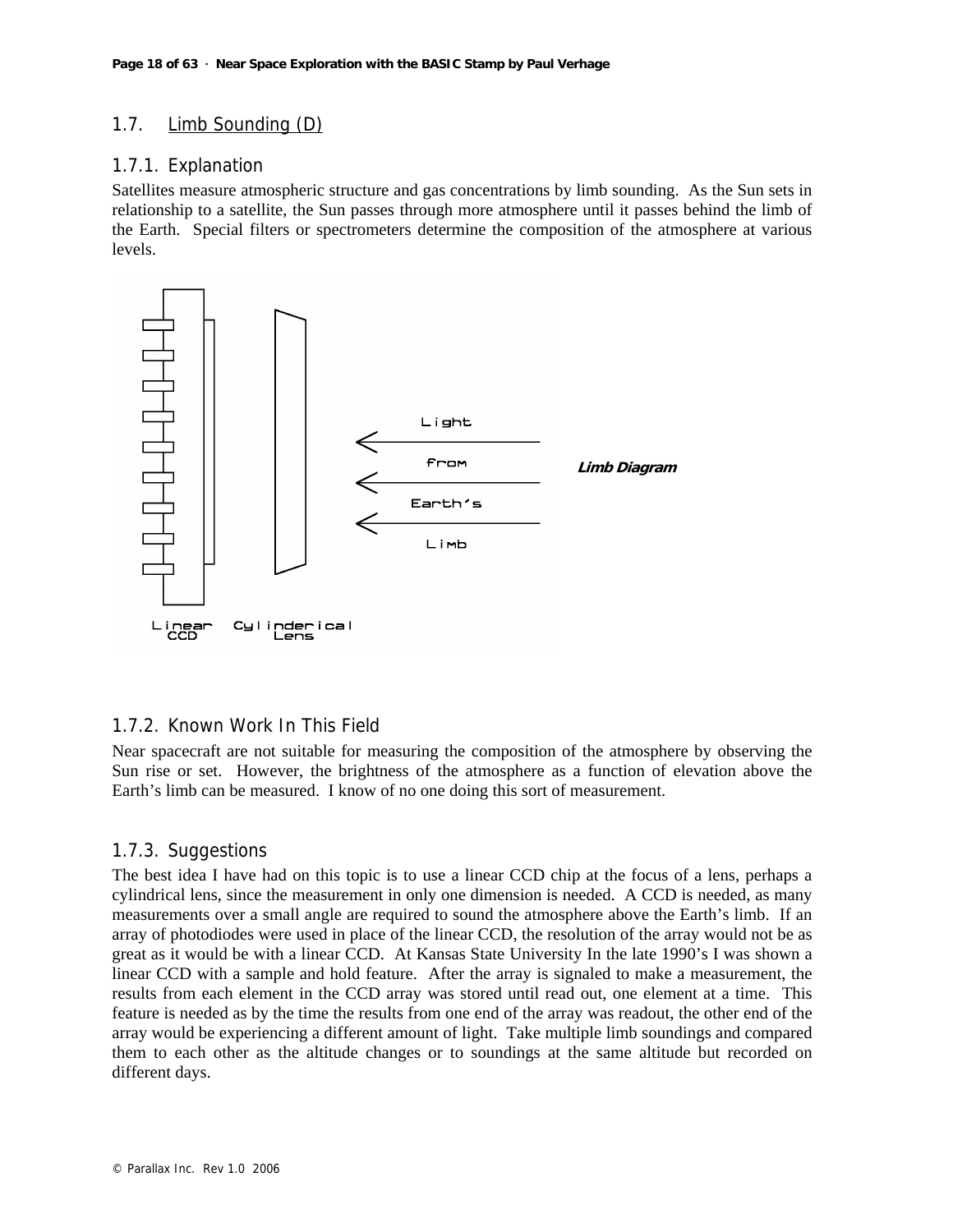#### **Potential Problems In Limb Sounding**

Not taking limb soundings at the same azimuth or the same elevation confounds comparing different soundings. Variations in elevation may be the easiest to correct, as the increased in brightness of the Earth's limb may be easy to pull out of the data. The detection of Earth's limb in each sounding becomes the pixel to align other limb soundings. The remaining problem with this method is the missing data that results. Some limb soundings will start sampling at a lower elevation while other limb soundings will begin sampling at higher elevations. Data on the extremes of the CCD will be lost in the alignment process.

I can think of two ways to get around the azimuth problem. Either mount a limb sounder to a despun section or take a limb sounding only when the Sun is in the correct location with respect to the limb sounder. This requires the use of a sun sensor. It's really beginning to look like the development of the sun sensor would be a good idea.

To compare limb soundings, load the results from each limb sounding into columns of a spreadsheet. Align the columns until the Earth's limb in each column is located in the same row for each column of data. Then graph the results by plotting light intensity vertically and the altitudes horizontally. Draw lines across each column in the graph connecting equal light intensities, called isophotes (equal light brightness)

### 1.8. Passive Thermal Tests (H)

### 1.8.1. Explanation

Near spacecraft risk getting too cold rather than getting too hot, unless, that is, the electronics inside the airframe generates a great amount of heat. The temperature in near space can drop below  $-60$ degrees Fahrenheit -- not a good temperature for many devices! Systems that actively heat the interior when it gets too cold can be designed, however, they require batteries to operate the heater. The drain on the battery from an electric heater is quite substantial, necessitating a separate battery for the heater than is independent of main battery power for the avionics. To save weight and make use of the solar heater always present in near space, the Sun, passive heating methods are preferred over active ones.

### 1.8.2. Known Work In This Field

Several TVNSP experiments have been designed to determine which construction techniques are best for airframes. Other than TVNSP, I'm not aware of any other near space groups performing these experiments.

### 1.8.3. Suggestions

The following conditions are a few suggestions of the many possibilities available for testing passive warming of near spacecraft.

- Construction Materials
- Insulation Materials
- Insulation Techniques
- Airframe Color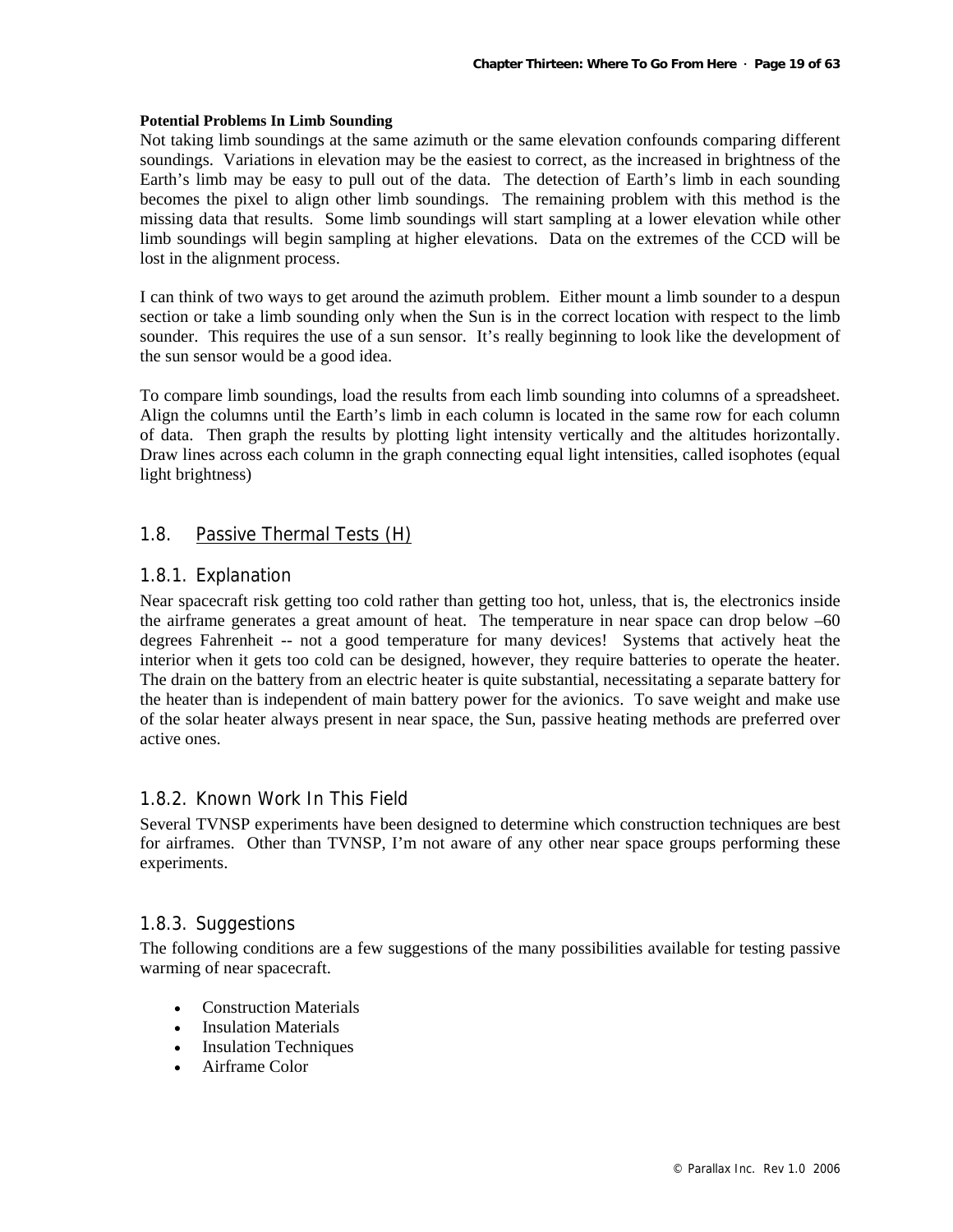For example, other materials may insulate near spacecraft better than  $\frac{3}{4}$  thick Styrofoam. If such a material is identified, it needs to be lightweight and easy to build with. Is space blanket effective enough to justify using it? Perhaps wrapping the airframe in a different material will retain interior heat. What about how the space blanket is used? Materials may be more effective at insulating an airframe when used in a particular way. Materials with the lowest albedo should keep the airframe warmer by absorbing the greatest amount of solar radiation. Aside from absorbing radiation, materials also emit radiation. An ideal material has a high absorption of solar radiation external to the airframe but low emission of infrared radiation from inside the airframe.

### 1.9. Gas Measurements (D)

### 1.9.1. Explanation

Explorer II made attempts to determine the gases and their ratios in the stratosphere (the collected air samples were analyzed in laboratories after the flight). Atmospheric probes dropped by spacecraft into the atmosphere of the planet Jupiter and soon the moon Titan, also attempt to measure gases in the atmosphere (but of other planets or moons).

### 1.9.2. Known Work In This Field

Ozondesondes are one sensor used to measure atmospheric constituents that are used regularly. There may be other programs to measure gases in the atmosphere by balloon. Aircraft are used regularly to measure levels of pollution above cities.

### 1.9.3. Suggestions

I have two suggestions for measuring gases in the atmosphere. The first involves in-situ measurement and the second involves sampling for later analysis. Carbon monoxide and oxygen sensors are available to the public. However, as I understand, their output tends to be more digital than analog. That is, they are used to indicate whether conditions regarding oxygen into an engine are acceptable or if carbon monoxide levels are too high. A second option to purchasing ready-made sensors is to construct one on the workbench. Like the ozondesonde, ambient air can be pumped into a chemical cell where the gas of interest chemical reacts inside the cell. One example is carbon dioxide gas pumped into a solution of sodium hydroxide. A precipitation is produced that clouds the liquid inside the cell. A LED and photodiode together can measure the resulting cloudiness.

The second option is to carry sampling bottles onboard the near spacecraft. At a programmed altitude, the bottle is opened to the air. Afterwards, the bottle is closed, sealing the air sample inside. Servo controlled valves are available at hobby shops that cater to RC aircraft hobbyists. The valves are used to control the deployment of pneumatically operated landing gear. The one problem preventing this from being a simple method is the lower air pressure in near space. When the sample returns to the ground, the increased atmospheric pressure will attempt to crush the bottle. So it may be necessary to pump sampled air into the sample bottle. Alternatively, a stronger, perhaps thin walled aluminum, sampling bottle can be used. Gas ratios should not change between the ground and near space, but let's try measure it.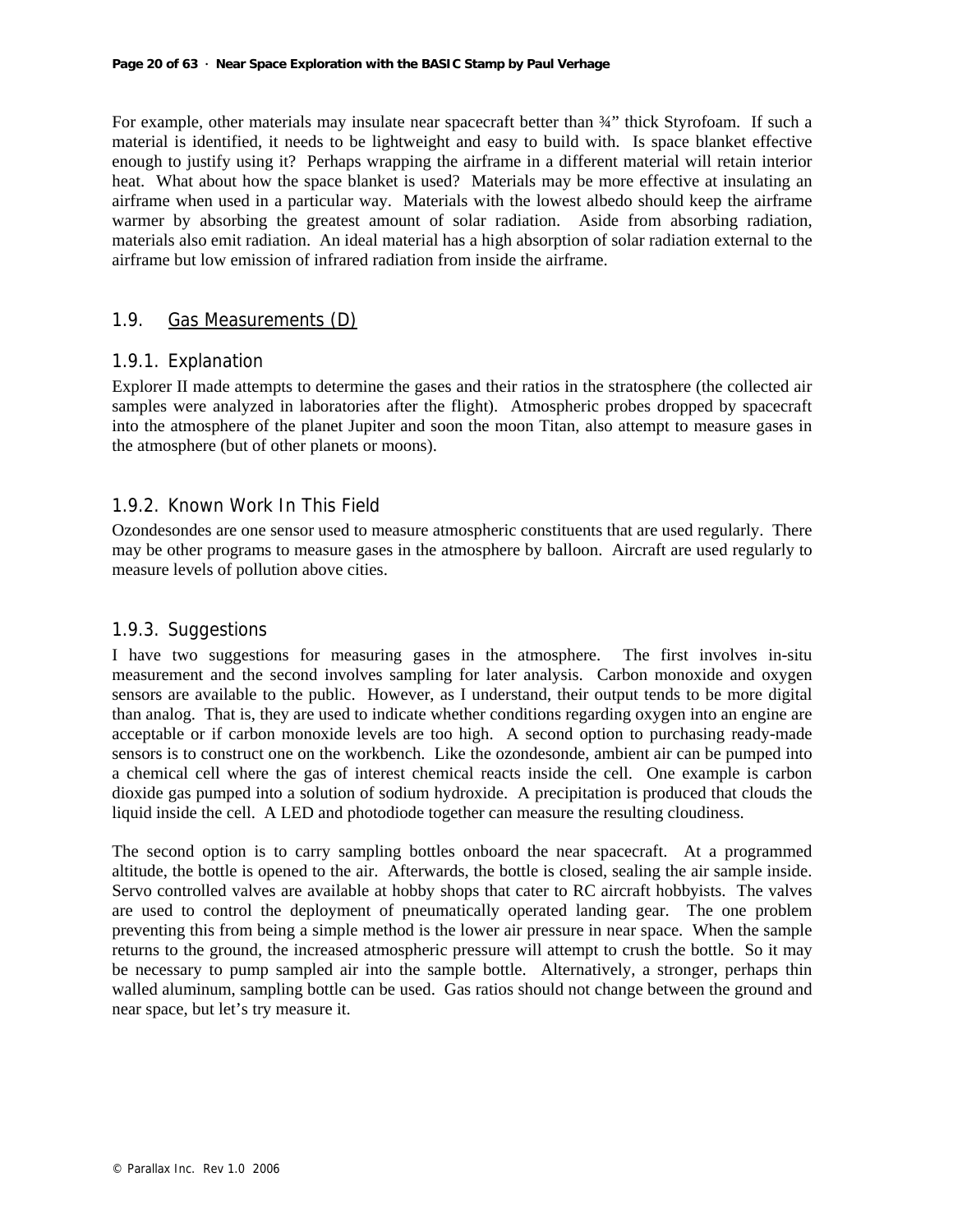### 1.10. Repeaters And Digipeaters (H)

### 1.10.1. Explanation

The higher a VHF, UHF, or microwave antenna is above the ground, the greater the range of the radios using that antenna. Lower frequencies like HF make use of the ionosphere to bounce and skip radio transmissions around the world, so they don't benefit from higher antennas like higher frequencies. Adding a repeater to a near spacecraft makes the near spacecraft look like a commsat. Though not official, this form of communication is termed, Earth-Balloon-Earth (EBE). One of the near space records Ralph Wallio maintains is the record for the longest distance communication via EBE.

### 1.10.2. Known Work In This Field

Many groups have carried voice repeaters into near space. I wouldn't be surprised if every program hasn't carried a repeater at some time. Voice repeaters appear to be very popular with nonparticipants who can use them to make long distant contacts with a Handie-Talkie. Less frequently, digipeaters are launched into near space.

### 1.10.3. Suggestions

The easiest way for a near space program to get into voice repeating is to use the simplex repeater sold by Radio Shack. Their repeater records up to 30 seconds of conversation, keys the radio, and retransmits the recorded signal. The repeater operates on "AAA" batteries and only requires a handheld radio. An external antenna is preferable, but one TVNSP flight successfully flew a handheld with its rubber ducky antenna. The shortcoming of the simplex repeater is that it transmits on the same frequency that it receives. Unless repeater users understand this and the delay between transmission and reception, they will double with each other. One way to reduce doubling is to transmit on one frequency and receive on a different one. Frequency splits can be programmed into most HTs for this purpose.

Some dual band radios are capable of performing as repeaters, but repeaters with a frequency split on located different bands. The shortcoming of this repeater design is that anyone without a dual band radio or two separate radios is incapable of listening into conversations.

To make the repeater strictly legal with the FCC, a means of shutting off the repeater must be incorporated with the repeater. One way is with the Flight Termination Unit (FTU) used to separate the balloon from the load line. Instead of activating the relay to heat the nichrome coil, the relay is used to provide power to the repeater. When the repeater must be shut off, the signal to the FTU is brought to ground, opening the relay and shutting off the repeater. I have personally made this minor modification and programmed a flight computer to turn the repeater on and off. Now you only need to find a means to signal the FTU from the ground. This last requirement is left as an exercise for the reader, as the author has not had the time to experiment sufficiently with DTMF decoders.

If a digipeater is on the manifest for your near space launch, be sure to use a second radio and TNC (unless the flight computer uses a MIM or Tiny Trak). Do not digipeat on the tracker frequency or use the same TNC as the tracker. As the near spacecraft ascends, the amount of packet data is will hear increases. With digipeating turned on, Chase Crews may lose tracking and status data from the near spacecraft as the TNC spends more time digipeating traffic than sending position reports. .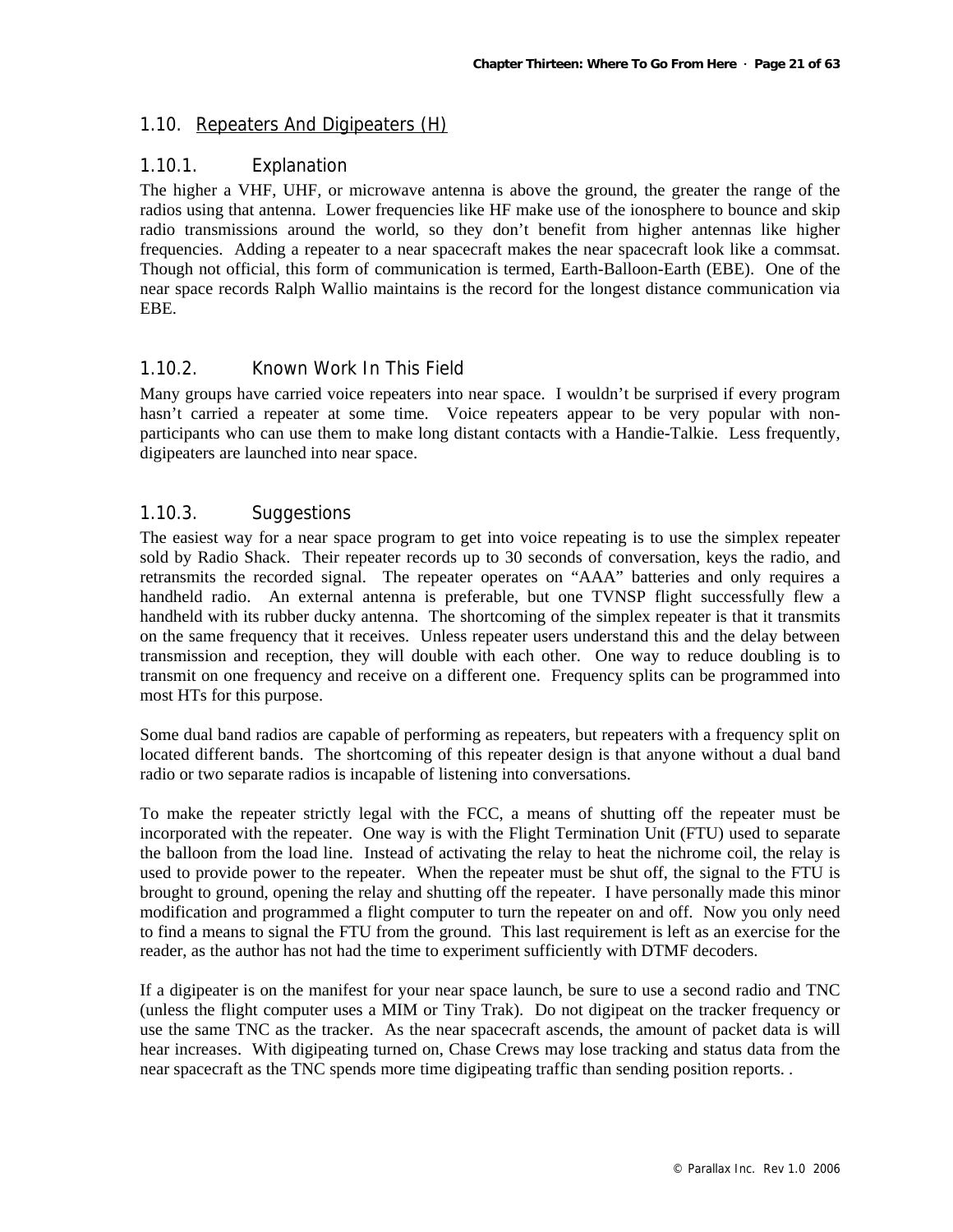#### **Page 22 of 63 · Near Space Exploration with the BASIC Stamp by Paul Verhage**

Another exciting event is to attempt communication hops through several balloons carrying repeaters. This EBBE method of communication has only recently been attempted and promises to allow communications over nearly half the United States. To attempt EBBE communication requires coordination for the times of the launches, the distance between launches, and the frequencies used by the repeaters onboard the near spacecraft. The launches must place the near spacecraft within each other's communication footprint long enough to allow sufficient communications. The farther the launch sites are from each other, the higher the balloon must rise and the shorter the allowed time for communications. Of course, the greater the distance between the balloons, the greater the range allowed between two amateur radio operators using the system. Of course once EBBE becomes more commonplace, there will be attempts for EBBBE! I can just see the fun that will entail.



Be sure to pass the word if you plan to launch a repeater on your near space mission. Let those in the predicted footprint of the signal know what frequency to communicate with and the time to expect the launch. This is especially true if EBBE is to be attempted.

### 1.11. Long Duration Missions (D)

### 1.11.1. Explanation

Currently, most near space missions use latex balloons that are guaranteed to burst. These flights are limited in duration unless measures are taken. Carrying two balloons is one such way. Longer flights allow more amateurs to work balloon-based repeaters and more terrain below to be photographed. By drifting neutrally buoyant, ground photographs are taken at uniform altitudes, making comparisons between photographs easier.

### 1.11.2. Known Work In This Field

HABET has experimented with making neutrally buoyant balloons using two latex weather balloons. The first balloon is filled to the point that it just about lift the near spacecraft. The second balloon is filled with a few pounds positive lift and carries the balloon into near space. At the proper altitude, the second "grape balloon" is cut free, leaving the first balloon with the near spacecraft. Ballast is released from the near spacecraft to trim its ascent rate. Mark Caviezel (KC0JHQ) of ES-OS is developing his own affordable zero pressure balloons that allow long duration flights.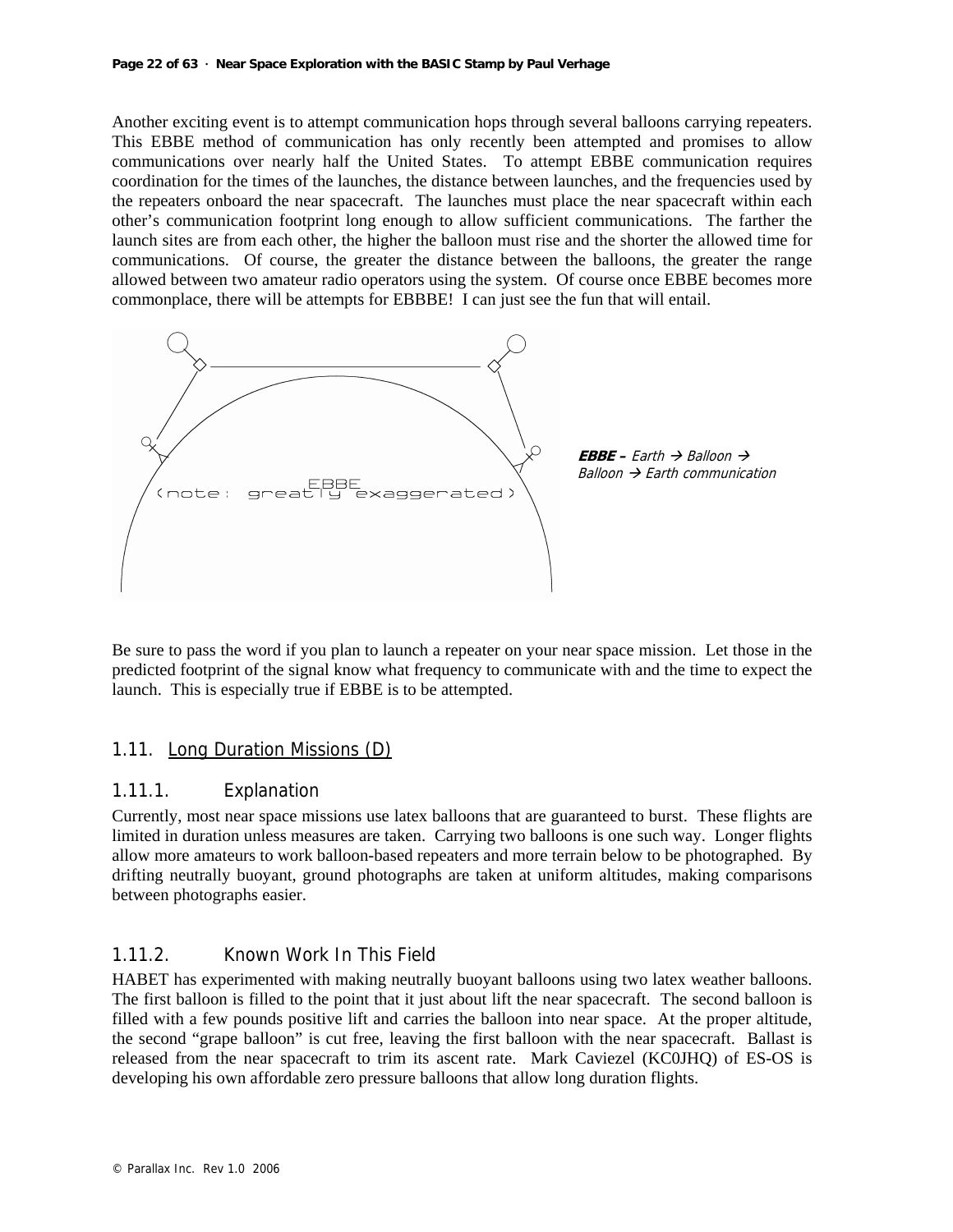### 1.11.3. Suggestions

The suggestions in this sub section are divided into those focused on the near spacecraft and those focused on the ground. In the near spacecraft issues of flight termination, power systems, flight path, and mission manifest are important. On the ground issues of logistics and public outreach (which is partly governed by the mission manifest) are important.

#### **Flight Termination Systems**

Either way, with multiple latex weather balloons or ZPBs, cutdowns and cutdown systems must be perfected before attempting a long duration near space mission. When the cutdown system of a near spacecraft doesn't function, the near spacecraft is left aloft for its batteries to fail. Once the batteries fail, the near spacecraft can no longer send telemetry. At that point the FAA declares the near spacecraft derelict. The location of a derelict near spacecraft is unknown and represents a risk to air traffic. Being responsible for a derelict near spacecraft makes you very popular with the FAA. The solution is to use multiple, redundant cutdowns. Each system must include it's own power, antenna and receiver or timer. Design cutdowns to use multiple frequency bands, rather than just one. Another option is to include a pager controlled cutdown. Using a stopwatch-operated cutdown should be the ultimate failsafe. Before using a flight termination system, cold soak it in dry ice for 24 hours to make sure it will properly function in the chill of near space.

#### **Power Systems**

Consideration should be given to meeting long term power needs with solar cells and rechargeable main batteries. Because of the prolonged cold soaking, battery chemistry is another important issue. This is especially true during the night when internal temperatures are expected to drop to their lowest point when there is no sunlight to warm the exterior of the near spacecraft. Non-rechargeable batteries have an ultimate limit at which they will no longer produce enough power for the near spacecraft. Using solar power and rechargeable cells gets around this limitation.

#### **Flight Path**

For the simplest flight prediction, fly the mission in the stratosphere where winds tend to remain at the same heading. If flown lower, the location of moving lows and highs complicates the flight path. Besides, floating above 60,000 feet keeps the near spacecraft above controlled airspace, simplifying any possible planning with the FAA. Be aware that when the Sun sets, the helium inside the balloon cools and contracts, lowering the altitude of the near spacecraft. In the morning as the helium warms, the near spacecraft will rise, but not as high as the day before. This is because over many hours, the small helium atoms leak from balloons, reducing the balloon's lift. So use more helium that is needed for a short duration mission..

#### **Mission Manifest**

Three important tissues here are redundant tracking, the power budget of the near spacecraft, and how the flight manifest relates to the planned public outreach.

Carry multiple tracking systems on the near spacecraft to lower the risk of it becoming derelict, even when the flight termination works properly. Each tracker needs its own power supply, GPS, HT, and antenna.

Determining the power budget of a near spacecraft is not much of an issue when the flight only lasts for three hours. On long duration missions, the capacity of the batteries and their recharge rate (if solar cells are used) must be balanced with the current draw of devices onboard and their duty rate. If using multiple sources of power, then each bus is consisted independently of the others. Don't forget to factor in the fact that batteries cannot be recharged at night in your calculations of the required total battery capacity.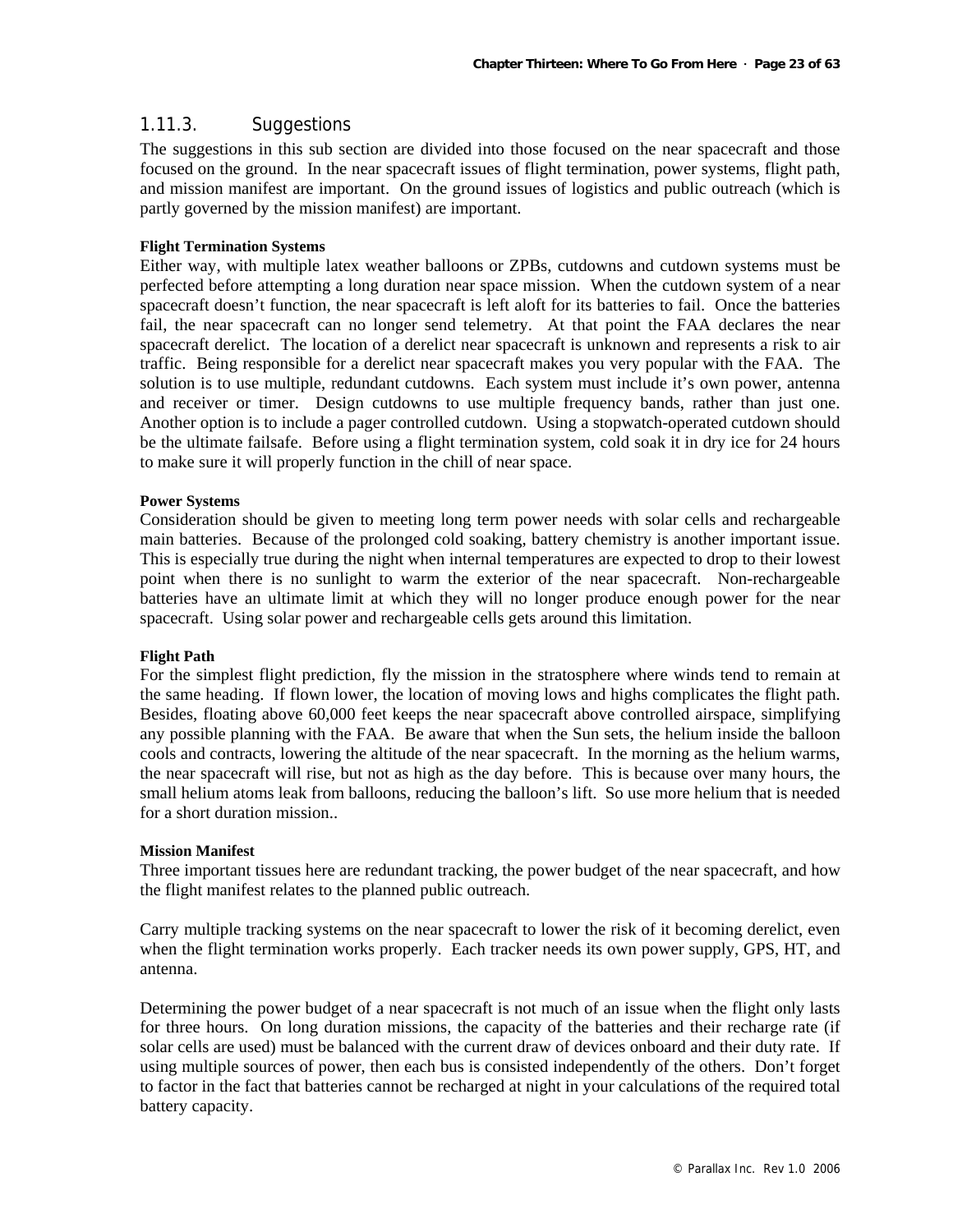Monitor the current on each power bus as a part of telemetry. Op-amps can be configured to act as current to voltage converters and the result fed into a ADC channel for monitoring. High-risk items can be off-loaded to power busses that are considered non-critical. Another option is to design latching relays into power circuits. This allows ground crews or even the CC/PS to take devices offline should it appear they have failed and are exceeding their power allotment or battery levels have dropped low enough that non-critical items must be taken off-line. Onboard devices may be at a higher risk of failing because of their long-term exposure to cold temperatures.

#### **Logistics On The Ground**

There are two groups of people to be concerned with; those in fixed locations like Mission Control or Tracking Posts and the Chase and Recovery Team

A Mission Control is much more important for long-term missions that it is for our typical four hour near space mission. First, Mission Control is the liaison with the FAA. If there's any question about the mission, the FAA needs a single phone number to call. Mission Control provides a location to get weather updates for new flight predictions off the web. They can generate new flight predictions every three hours when updates to the models are made available. Mission Control is also a way to gather many experts together for monitoring the progress of the flight. When the near spacecraft is out of range of Mission Control, they will depend on support sites located along the flight path to forward information. Doesn't this sound just like Mission Control back in the beginning of the Space Age? Since a long duration mission may require 24 hours, a schedule to relieve crews in Mission Control is needed.

For the Chase and Recovery Team, a long duration mission can be thought of as a twenty-four hour road rally. Cars making the entire trip need to be inspected before launch to make sure they're up to the driving. Each vehicle needs more than one occupant, even if the car is not actively tracking. Drivers need to take turns driving to prevent fatigue. Some chase vehicles will not need to make the entire trip, as they can start the chase when the near spacecraft passes close to their homes. As a result I would expect the number of cars in the Chase Team to increase as the mission progresses. Depending on the winds aloft, there may be no need to drive the entire time. If the Chase Team can get ahead of the near spacecraft they may be able to get some sleep during the night. A  $KOA^{\circledcirc}$ Kampground or such location may be an ideal place to wait the night as it's easier to set up antennas at a campsite then at a motel. This adds another responsibility to Mission Control, calling ahead and making reservations. When the Chase Crew does stop for the night, someone should be tasked with monitoring communications and near spacecraft telemetry.

#### **Public Outreach**

If going to this much trouble for a long-term mission, then get some outside attention for it! The media should be notified and asked to attend the launch and recovery. Between the launch and recovery ask them to visit with Mission Control. Because of liability issues, the media may not want to go on the chase. However, there's no reason they can't interview members of the Chase Team via cell phone.

Because of the large swath of country a long duration mission covers, get amateur radio clubs involved to set up public tracking posts. Locations where large numbers of people who are not in a hurry, like shopping malls and parks, to are good places to set up tracking posts. Carrying items like SSTV and repeaters on the flight manifest is a good way to interest the public. At the tracking post they can watch as live images as they are transmitted or talk to other observers in another state through the near space repeater. As for a launch date, perhaps Field Day would be the best time. On Field Day many hams have already planned to be out and showing amateur radio to the public.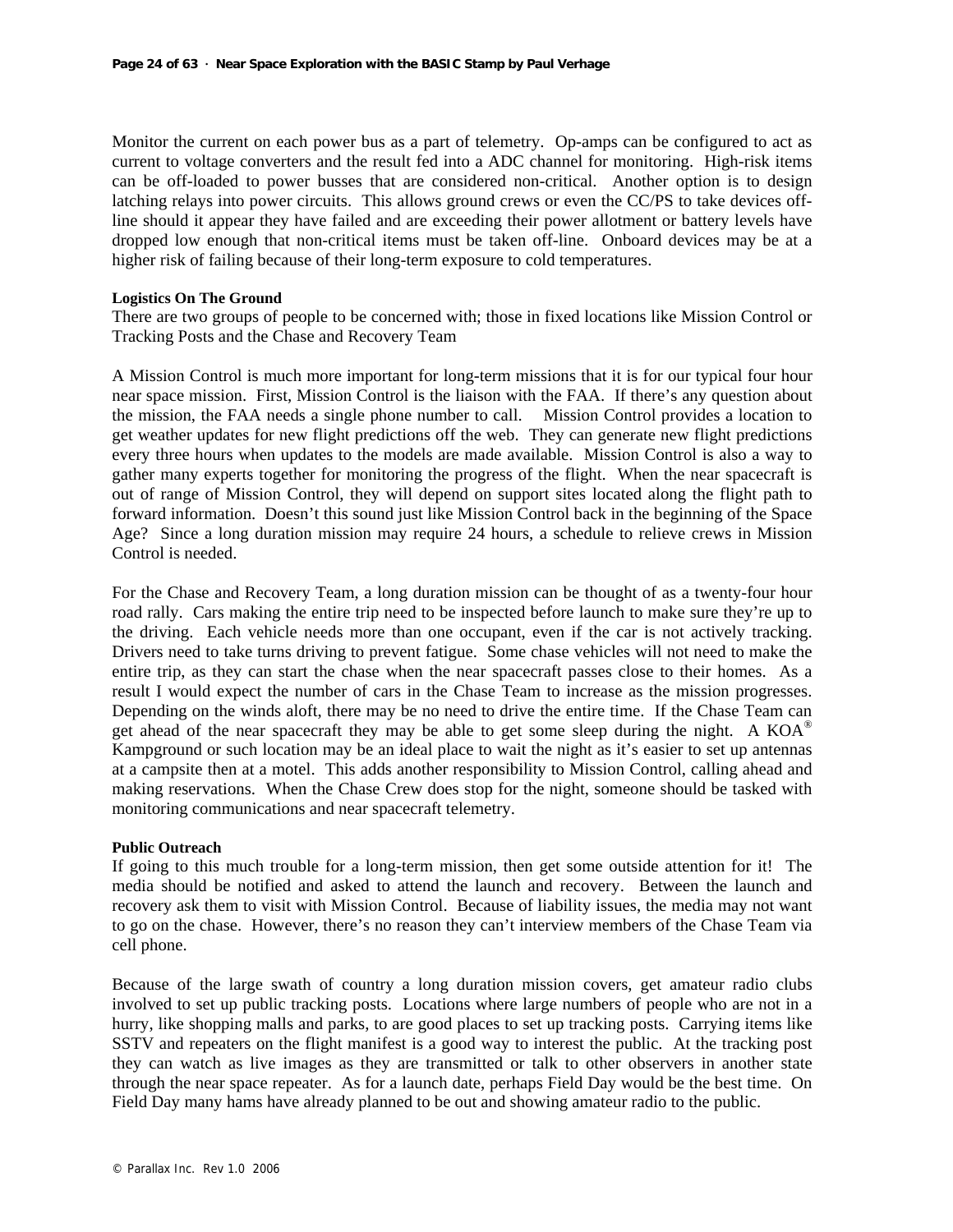### 1.12. High Altitude Rocket Launches (P)

### 1.12.1. Explanation

A portion of the thrust of a rocket motor is used to overcome drag and does not accelerate the rocket. The force of drag on a rocket is related to the density of the air the rocket must pass through. If the air density decreases by a factor of two, then the amount of drag the motor must overcome decreases by a factor of two. Predictions made by the Idaho Tripoli indicate that a rocket launched at 100,000 feet, where the air density is only 1% of that at sea level, would go some 2.5 times higher than it would launched at sea level. The reduction of drag at 100,000 feet means more of the motor thrust goes into accelerating the rocket to high speeds and that there is less drag to slow down the rocket once the motor cuts off. The drag issue at engine cut off gets better because the air density is decreasing with increasing altitude. Just where drag begins to slow down the rocket (at motor burnout), there's less air to help drag do it.

Before the beginning of the Space Age, physicists like James van Allen were launching rockets from balloons, called rockoons, to study cosmic rays.

### 1.12.2. Known Work In This Field

On the amateur side, Bill Brown in conjunction with the Huntsville, Alabama L-5 (HAL-5) Society has developed HALO, High Altitude Lift Off.

Website: http://hiwaay.net/~hal5/HALO/index.shtml

### 1.12.3. Suggestions

There are several issues to resolve. For instance, what is entailed with launching rockets above controlled airspace (60,000 feet)? What is the requirement to carry rockets through controlled air space? What safing mechanisms are required to ensure there is no premature rocket launch? What safing mechanisms are required to bring a rocket back down to the ground should the launch be aborted?

#### **Launch Issues**

From HALO's experience, it appears that there is less trouble if the launch takes place over the ocean. As far as mechanisms to prevent launch, several switches (relays) should be used in the launch chain. For instance, an altimeter switch could be used to prevent a launch until the balloon is above the specified altitude. Switches to detect when the launch rail is properly oriented (like the old mercury switches) should also be included. A timer is another switch in the launch chain to prevent unauthorized launches. One last switch is the fusible link. The fusible link breaks the launch chain of switches when a launch abort of balloon burst is detected. Since no system is prefect, it is preferable that the launch chain fail by preventing a launch, rather than initiating one.

#### **Rocket Issues**

High power rocketry has certification levels that are administrated by amateur rocketry societies like Tripoli and NAR. Be sure that certified individuals with up to date memberships to organizations like Tripoli and NAR are involved with the project. Launching a rocket at 100,000 feet involves entirely different solutions to stability. On the ground, fins and the distribution of weight in the rocket are the primary means of insuring stability. Amateur rocket designers ensure their rockets have a center of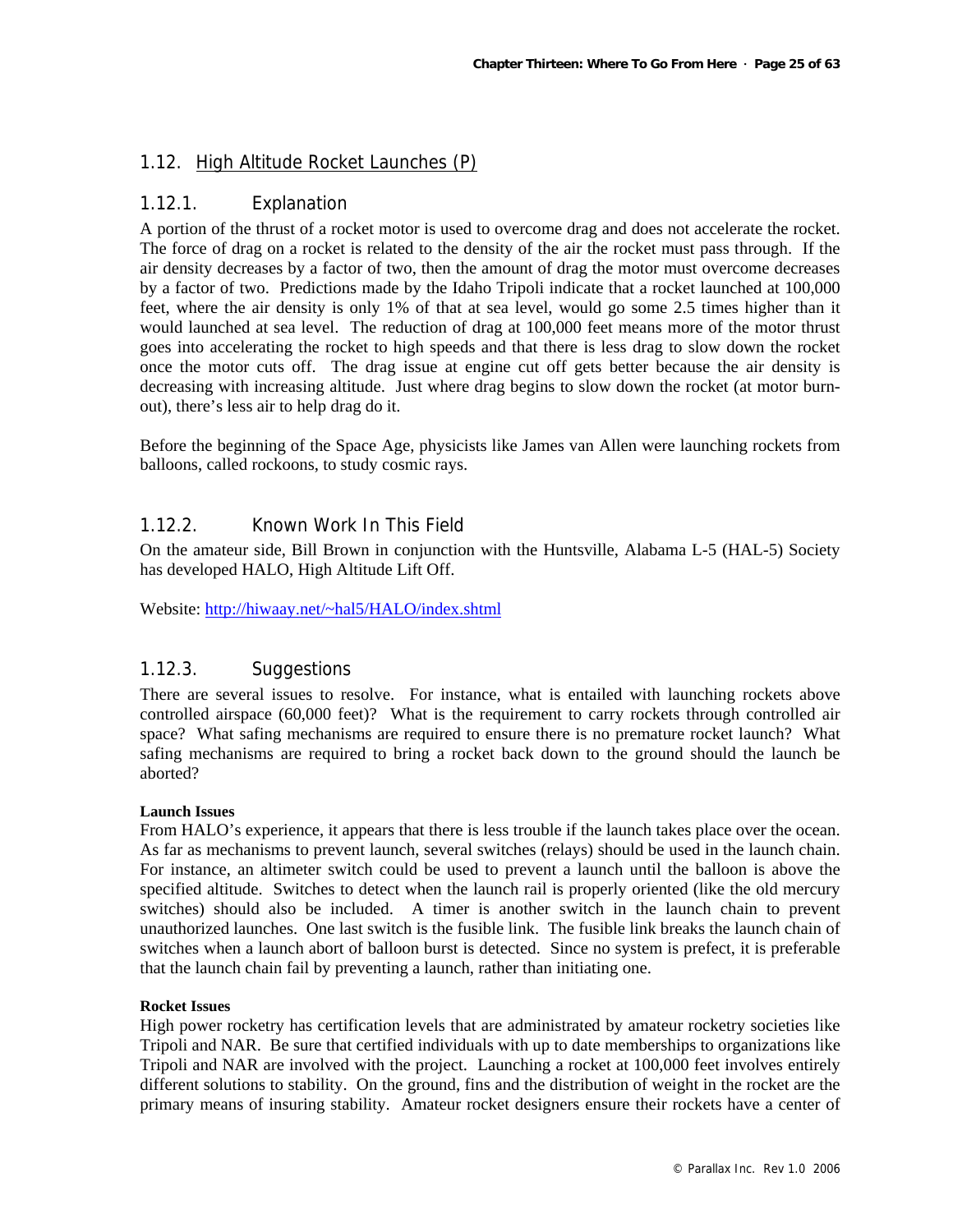pressure about one caliber behind the rocket's the center of mass. In near space, with its low air density, there is much less air to produce pressure on the rocket when it pitches or yaws. One way to address this issue is to use larger fins. However, in near space the fins rapidly become very large and a waste of mass. A large and heavy gyroscope that maintains stability through angular momentum is unsuitable because of its excessive weight. However, a lightweight gyroscope used as input to a guidance system is a possibility. Actively gimballing the motor is a difficult proposition. Gimballing requires servos under the control of a microcontroller getting it's input from the Sun or a piezo gyro. While the weight may not be much, the space required inside the rocket tube for gimballing is best left to more propellant. In place of gimballing the engine, thrust vectoring with graphite vanes (like the V-2) may be possible. Perhaps the best guidance method is to launch the rocket out of a rifled barrel. The spin up of the rocket as it leaves the launch tube may be able to keep it straight. In essence, the rocket becomes its own gyroscope.

According to the International Aeronautical Federation (FAI, from the French – go figure), space begins at an altitude of 100 kilometers. This is equivalent to 62.5 miles or 330,000 feet. If launched from 100,000 feet, a rocket need only make an additional 230,000 feet. With the reduced drag of near space, a rocket capable of making 100,000 feet at sea level should make an additional 250,000 feet if launched at an altitude of 100,000 feet. A rocket performance program run by a member of Idaho Tripoli at my request calculated this improved altitude. Currently, most rockets I have seen capable of making 100,000 feet are very large and heavy. It is necessary to design a minimum mass rocket if a near space launch to space is to be attempted. A back of the envelope calculation by the author indicates a rocket capable of achieving a speed of one kilometer per second at motor burn out should touch space if launched at 100,000 feet. This brings to mind the question, what does it take make a rocket capable of going into orbit? To achieve an Earth orbit requires a rocket to reach a speed of seven kilometers per second. The kinetic energy of such a rocket is 49 times greater than a rocket only capable of traveling at one kilometer per second (kinetic energy scales with the square of the speed). Forty-nine times more kinetic energy means there must be 49 times more propellant onboard the rocket without increasing the rocket's mass, including fuel weight. While rockoons make great sounding rockets, they make lousy orbital vehicles.

### 1.13. Near Space Return Vehicle (NSRV) (D)

### 1.13.1. Explanation

Why chase when you can have the near spacecraft come to you? Currently Chase and Recovery Crews drive after every near spacecraft launched. While most of us enjoy the road rally, there are times when it would be better if the near spacecraft would return to a predetermined safe location. There can be other reasons to control the descent of a near spacecraft. Perhaps an experiment calls for photographs to be taken at particular locations. Or just perhaps the mission profile requires that the flight not recover in the bottom of a canyon or the top of a snow capped peak. For times like this, a near space return vehicle (NSRV) operating similar to the Space Shuttle would be ideal. Besides, creating a NSRV adds another challenge to anyone's near space program.

### 1.13.2. Known Work In This Field

In Canada, Art Vanden Berg has had success with a NSRV design. See his webpage at http://members.shaw.ca/sonde/index.htm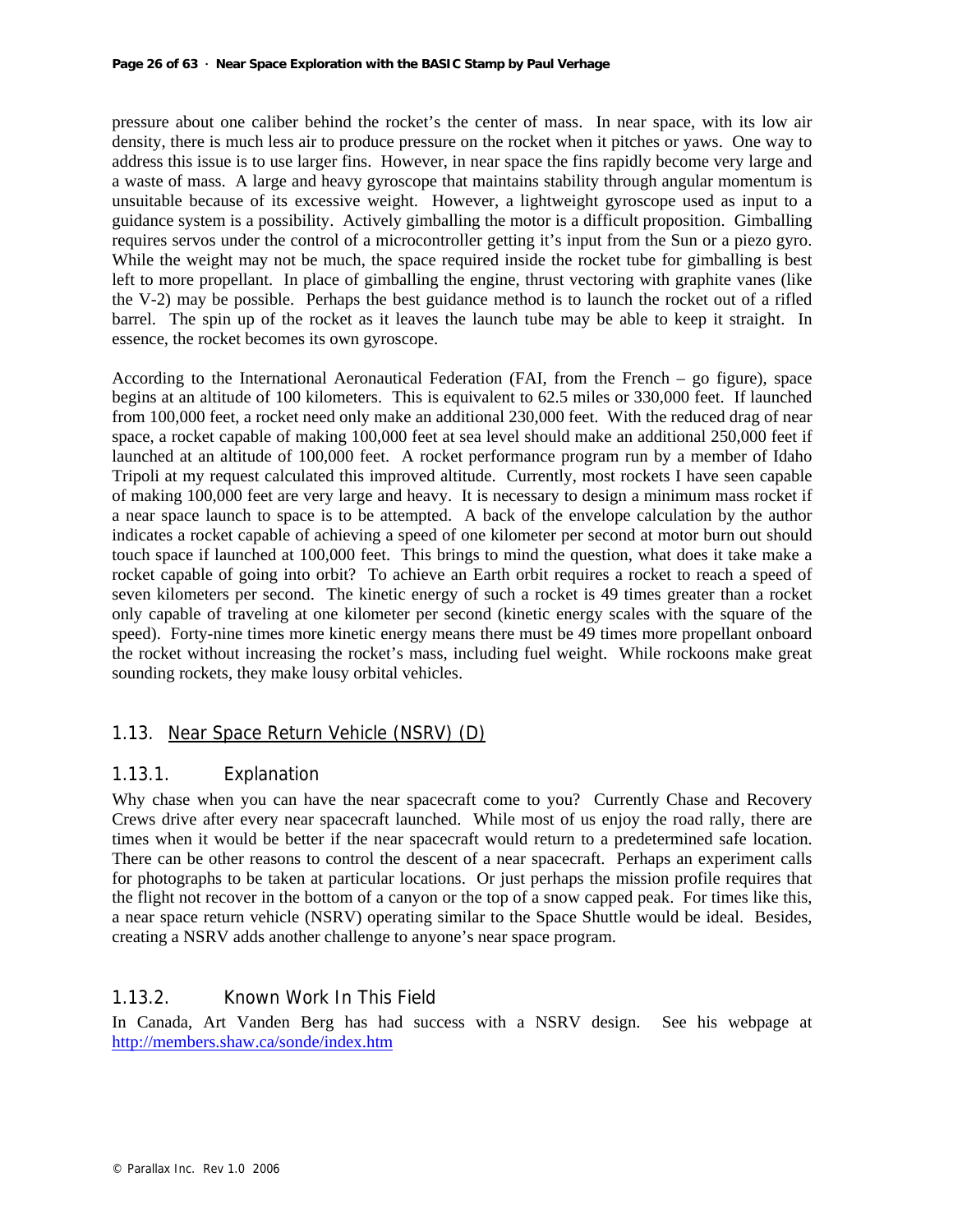### 1.13.3. Suggestions

There are two design approaches to the NSRV. One design utilizes a vehicle flown on wings and the other utilizes a vehicle flown on a parafoil (used in place of standard hemispherical recovery parachute). If the winged vehicle approach is selected, then experiments must be designed to fit inside the glider. If the parafoil approach is used, then experiments and airframes remain as they are for the near space program outlined in this book. Most likely the weight of the control mechanisms, like servos, is similar between the glider approach and the parafoil approach. The major difference between the approaches is regards to dead weight. The weight of NSRV wings becomes part of the payload weight under FAR 101. As a result, the weight of the wings is weight that cannot be utilized for experiments. In the parafoil approach, the weight of the parafoil, like the standard hemispherical recovery parachute, is not a part of the near spacecraft. As a result, changing a hemispherical parachute to a parafoil does not effect the weight available to experiments as much as using wings.

#### **Glider Approach**

A release mechanism must be designed that cleanly separates the NSRV from its balloon. Because of the thinner air in near space, the glide speed of the NSRV is initially higher, but slows as the NSRV approaches landing. Steering is accomplished by more than turning a rudder. When the rudder turns, it creates drag, making the glider slow down and descend faster. When steering the glider, turn the elevators up a little to counteract the descent caused by the rudder's drag.

#### **Wing Cautions**

The concerns regarding wings are different, but still important. Airfoils develop lift when air passes over them. The amount of air passing over the airfoil determines the lift generated (assuming the same airfoil is used). The greater the air speed or the air density, the greater the lift developed. At high altitudes, where the air density is very low, the wing must pass through the air much faster. As the air density increases, the airfoil travels slower while still providing the same amount of lift. At high speeds, wing tip flutter, a rapid vibration of the wings, places stress on the root of the wings. When enough flutter, one or both of the wings can rip away from the fuselage. At this point the controlled aspect of the recovery is over. There are several ways to avoid this. Strengthening the wing roots is one approach, but it adds weight to the NSRV. Another approach is to use wings with a longer root. The delta shaped wing like those used in the Space Shuttle is an example of this approach. However, delta wings develop less lift that traditional straight wings. Going from straight wing to delta wing changes the NSRV design from that of a long glide ratio slope glider with conventional straight wings to more of a delta wing with its shorter glide ratio. The shorter glide ratio reduces the range of the NSRV, possibly requiring the NSRV to land at a location other than the launch site. At a minimum, a GPS receiver and electronic compass are required inputs to the flight computer to guide the NSRV. Program the final destination of the glider into the GPS and rely of the GPS receiver to calculate the range and bearing to the destination. A compass is required to indicate the heading of the NSRV, which may not be the direction it is gliding. An additional input that may be desired is an artificial horizon to keep the glider level. Dan Paulson (KD7OST) of TVNSP is working on these issues.

#### **Parafoil Approach**

The same items in regards to guidance of a winged NSRV are issues for the parafoil approach. However, instead of steering the NSRV with a rudder and two ailerons, steering the parafoil is accomplished by pulling on a single Dacron line attached to the ends of the parafoil. Each end of the Dacron line is attached to one point on the outside edges of the parafoil. The middle of the Dacron line is wrapped a couple of times around a spool. The steering servo rotates the spool to steer the parafoil. When the spool is rotated clockwise, one end of the parafoil is pulled down and the other end is slack. When rotated counter clockwise, the opposite end of the parafoil is pulled down,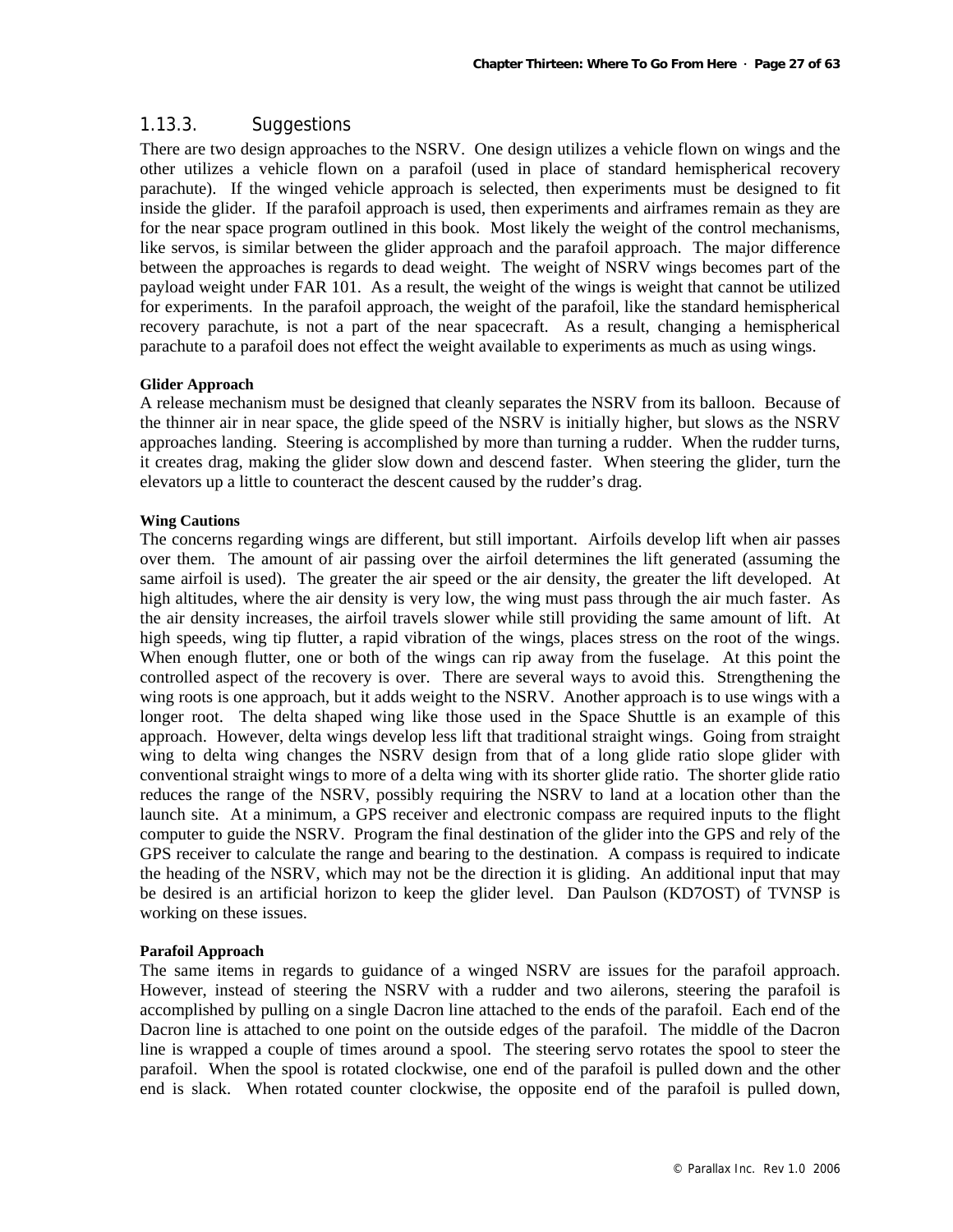steering the parafoil in the opposite direction. The larger the spool's diameter or the greater the spool's rotation, the greater the steering effect.

#### **Parafoil Cautions**

Slow rotation of the balloon relative to the NSRV during an ascent risks twisting the shroud lines of the parafoil. A method to prevent the parafoil shroud lines from twisting into a knot is paramount to a successful recovery. One method to prevent tangling of the parafoil shroud lines is to stow the parafoil during ascent. This solution creates two new concerns. First, the parafoil must deploy with a high level of reliability. Second, the parafoil must be oriented correctly during deployment such that airflow opens the parafoil. NASA's X-38 approach to parafoil recovery is to use multiple sets of parachutes or parafoils, each designed for a different speed and pressure regime. Of course relying on multiple recovery devices multiples the reliable deployment concerns.

### 1.14. Sun Sensors (P)

### 1.14.1. Explanation

Many experiments I am contemplating require some sort of steering or at least an awareness of the Sun's position. A sun sensor is one solution to this need.

### 1.14.2. Known Work In This Field

The only sun sensor I have heard of is marketed by AeroAstro and is designed for microsatellites.

### 1.14.3. Suggestions

Any electronic component capable of detecting light should be able to form the basis of a sun sensor. The one design I have in mind uses photocells (photoresistors). The resistance of photocells depends on how much light is falling on them. One way to detect this change in resistance is to connect a photocell in series to a second, fixed resistor. Connecting a voltage source to one end and ground to the other forms a voltage divider. As the light intensity changes, so does the voltage drop across the photocell. The Basic Stamp can detect a change in voltage when the voltage increases above or below 1.4 volts. Changing the fixed resistor to a trimmer pot allows you to adjust the sensitivity of the photocell to sunlight. Now when the light intensity increases to a certain point, the logic state of the I/O pin changes from low to high or from high to low. Place the photocell into end of a opaque tube, and the photocell will not change states until the tube is pointed close to the Sun. This design is limited to telling the CC/PS when the Sun is pointed in a particular position. Finer position sensing is possible if several sun sensors are used, with each pointed at a slightly different direction.

Instead of placing the photocells into the bottom of tubes, place a fence between the photocells. The shadow cast by the fence indicates which photocell is not pointed directly at the Sun. The fence is less sensitive to azimuth pointing errors that the tube design is.

Instead of programming the flight computer to measure the voltage from each photocell voltage divider, input the voltages from each photocell voltage divider into a series of comparators. Instead of checking the entire set of sun sensor I/O pins for their logic state, the CC/PS only needs to check the output of the correct comparator to be sure the Sun is located in one particular direction.

An alternative to photocells is to use phototransistors. The benefit of using phototransistors is their increased speed over the photocell. Phototransistors control the current flowing through them based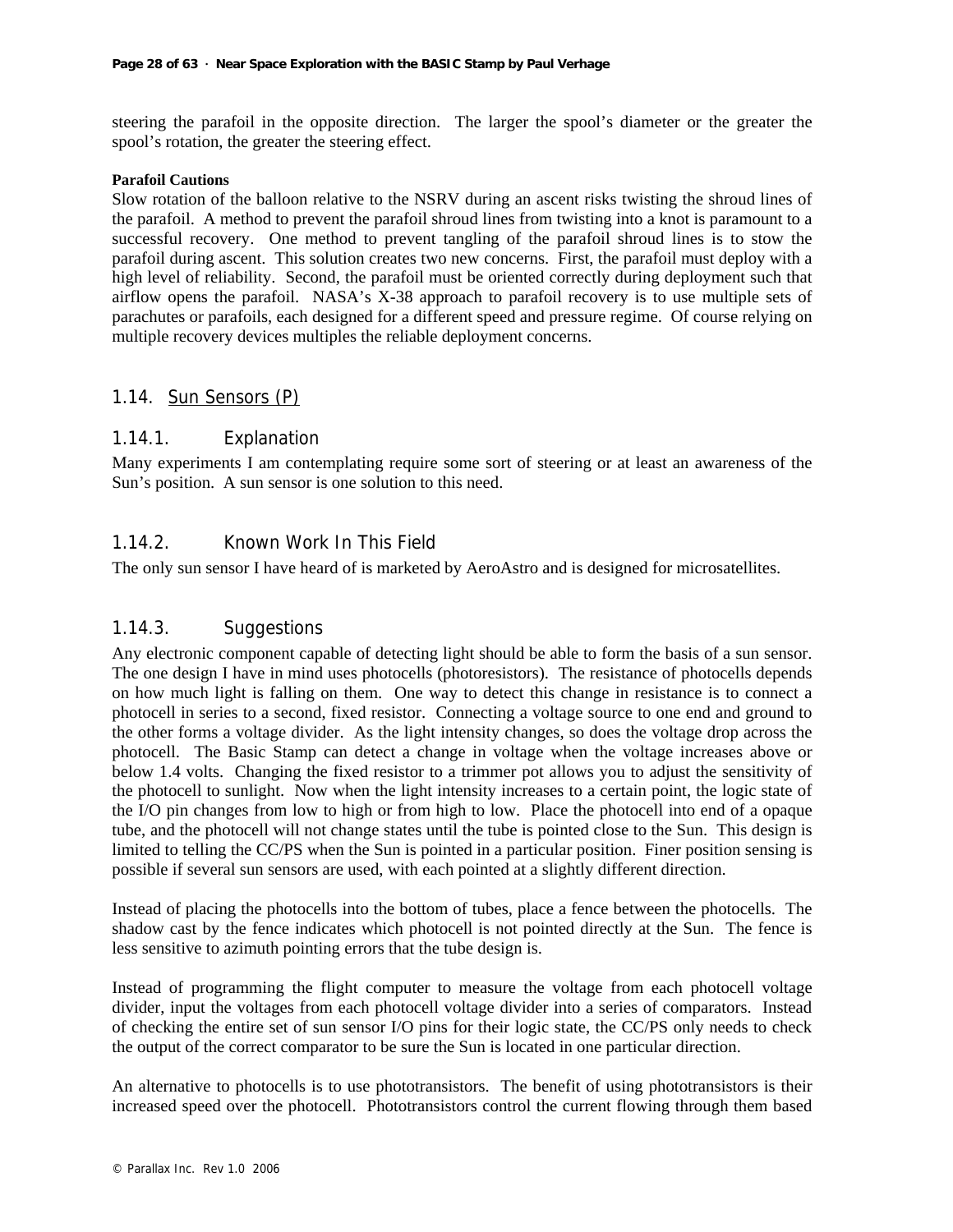on the amount of light shining on their base. The greater the light intensity, the greater the current they let flow through them. Connecting a phototransistor in series with a resistor between five volts and ground creates a "pseudo" voltage divider. The current that the phototransistor lets flow to ground creates a voltage drop across the resistor. Measuring the voltage drop across the resistor indicates the light intensity on the phototransistor. As with the photocell sun sensor, you may want to use comparators to indicate which sensor is most closely pointed towards the Sun.

### 1.15. Sounds In Near Space (H)

### 1.15.1. Explanation

Except for special cases, as in the case of light, waves require a medium to exist. As an example, water supports and carries a water wave. Air is the medium that carries the sound wave. Sound waves are compression waves, so they're not like water waves that travel as rising and falling water. Tiny compressions and rarefactions of air are waves of sound. When you hear a sound, your ears are detecting tiny bursts of high and low pressure in the air (the changes in pressure are very small). Remember that all waves have a characteristic called wavelength. High pitch tones or frequencies have a shorter wavelength than low pitch sounds or tones. As the air pressure drops, the average distance between the air molecules gets greater. We can calculate the average distance between air molecules as a function of the air pressure. We refer to this average distance between air molecules as their mean free path. So as the altitude increases and the air pressure drops, the mean free path between molecules increases. Thinner air also doesn't carry sound very well. So as the air pressure drops, what frequencies that can be carried are not carried with sufficient energy, so they get fainter.

### 1.15.2. Known Work In This Field

Some of my former students at Nampa High School designed a near space beeper experiment using a BS-1 IC, LEDS, and a piezo speaker. Sounds in near space have been measured indirectly by KNSP and TVNSP on missions flying camcorders and audio locator beacons.

### 1.15.3. Suggestions

It should be the case that air molecules can only carry sound waves with wavelengths longer than the mean distance between the air molecules (I have yet to verify this). Recall from your physical science courses that the longer the wavelength of a sound wave, the lower its pitch, or frequency. The distance between molecules determines how far molecules can move before colliding with each other, or their mean free path. As the air pressure drops, there are fewer molecules in a volume of air and therefore their free mean path increases.

As a near spacecraft ascends and the air pressure drops, the highest frequency tones are affected first. The increasing mean free path between molecules means it's difficult to carry high pitch sounds effectively. As the capsule continues to climb, lower and lower frequency sounds begin to fall off in volume.

To determine near space's effects on sound, Nampa High School students designed a sound and light circuit with the Basic Stamp 1-IC. Seven LEDs and a speaker where connected to the BS1-IC. Seven tones were programmed in the BS1-IC. When a tone was played, its LED was illuminated as a visual indicator (in case the tone couldn't be heard, we would know it was being produced). The assembled circuit was positioned in front of a camcorder. Throughout the mission, the camcorder recorded the LED and sounds of the circuit, with the edge of the Earth as a backdrop to the experiment. From the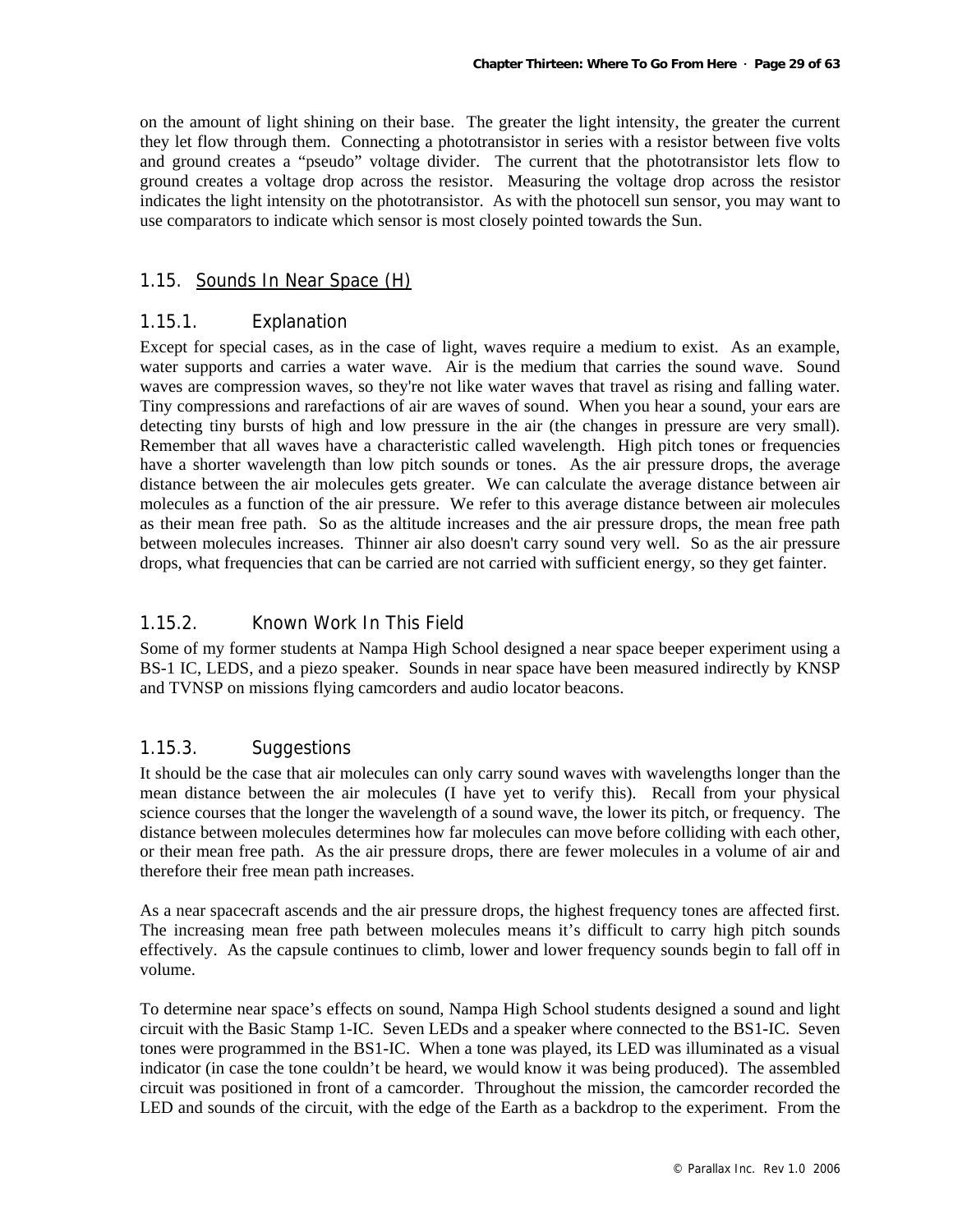results of the experiment, we determined frequency is a large factor in whether a tone is heard or not in near space. But my calculations of mean free path and wavelength at altitude do not predict which tones are affected at each altitude.

Two Useful Equations

The mean free path of air molecules is determined using the following equation.

 $L = 1 / (pi * sqrt(2) * N * D^2)$ 

Where

 $L =$  the mean free path  $N =$  number of molecules per cm3 D = average diameter of molecules  $(2 \times 10^{-8} \text{ cm})$  $pi = 3.14159$ 

The number of molecules in a cubic centimeter of air at sea level is equal to  $3x10^{19}$ . At lower pressures, the number of molecules per unit volume drops off linearly with pressure. So if the pressure is reduced by half, there will only be half as many molecules per unit volume.

The wavelength of a sound wave is determined the equation,

Wavelength = velocity/frequency

The speed of sound changes as the altitude changes.

| <b>Altitude</b><br>(feet) | <b>Speed</b><br>(cm/sec) |
|---------------------------|--------------------------|
| Sea level                 | 33500                    |
| 10,000                    |                          |
| 20,000                    |                          |
| 30,000                    |                          |
| 40,000                    |                          |
| 50,000                    | 29500                    |
| 60,000                    |                          |
| 70,000                    |                          |
| 80,000                    |                          |
| 90,000                    |                          |
| 100,000                   | 30200                    |

### 1.16. Tethered Capsules (H)

### 1.16.1. Explanation

On two occasions, the Space Shuttle attempted to deploy tethered satellites. The satellites were connected to a conductive tether that was wound around a winch. Astronauts on board the Space Shuttle unreeled the satellite from the shuttle for a distance of some miles. Twice the experiment has failed. When it works properly, the tether between the satellite and the shuttle will cut through the Earth's magnetic field, creating a current. This current can be used as a power source or be used to do work and raise or lower satellite orbits.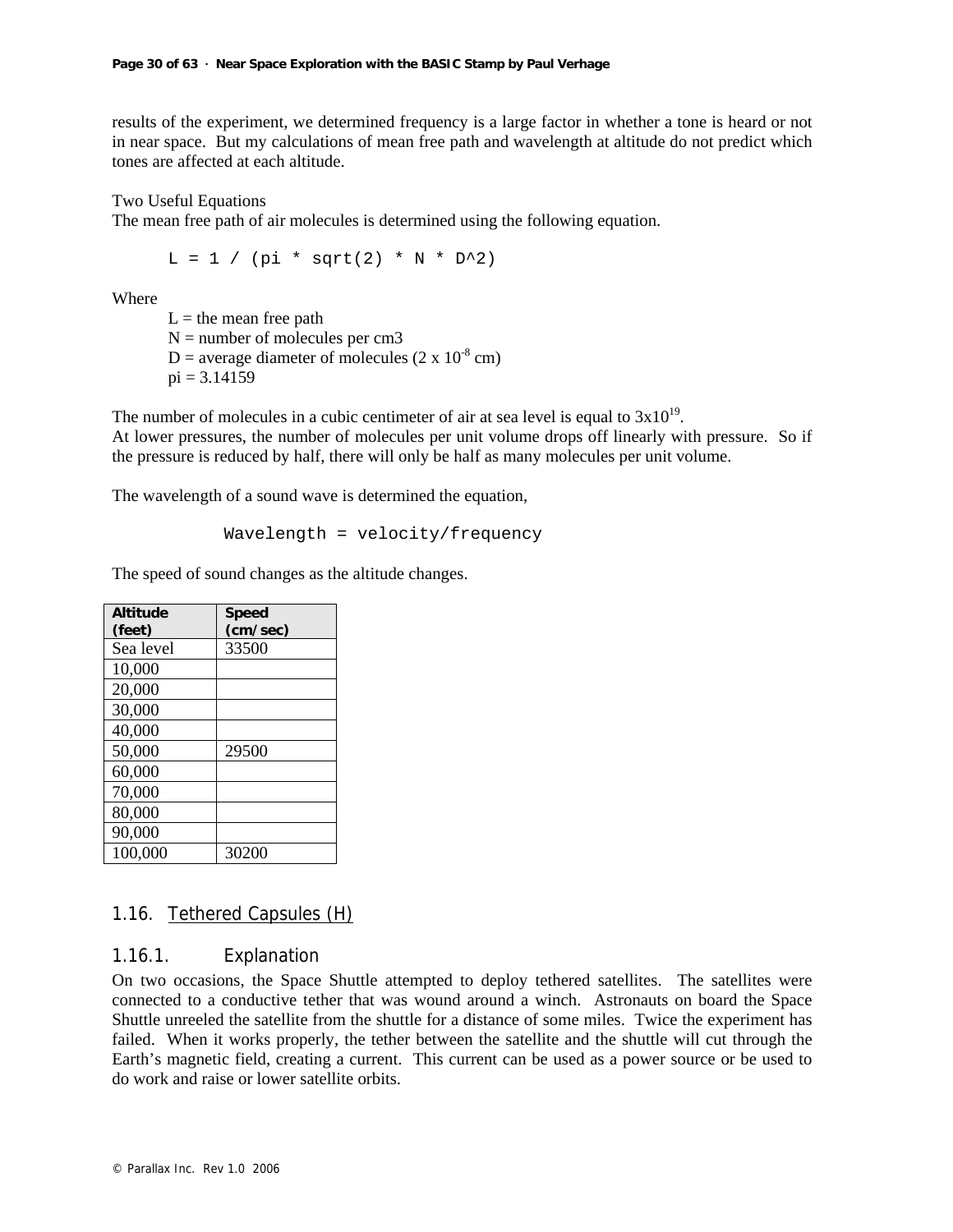How about if amateur near space giving tethered satellites a try?

### 1.16.2. Known Work In This Field

Twice KNSP operated a tethered capsule (flights 98A and 98B). The first time the capsule deployed properly, but the camera failed, so no photographs where recorded. The second time the flight computer glitched, preventing the experiment from taking place. I have not heard of any other attempts.

### 1.16.3. Suggestions

The KNSP Tethered Capsule Experiment relied on a servo modified to be a winch.<sup>B</sup> Many robotics websites explain how to modify a servo for continuous rotation, so it is not covered in this book, or you can buy pre-modified, continuous rotations servos directly from Parallax, Inc. A reel was attached to KNSP's modified servo and approximately twenty feet of 50 pound test Dacron was wound around the reel. The tethered capsule was attached to the end of the Dacron kite line. The servo and reel were housed inside the docking unit and the tethered capsule was pulled tightly into the face of the docking unit. During the mission, the flight computer was programmed to operate the modified servo as if it where a regular servo. But instead of placing and holding the servo in one specific position, the servo spun continuously when instructed to position itself away from neutral. In response the servo began spinning and unwinding the tether and lowering the tethered capsule. A number of seconds later, the flight computer instructed the flight computer to place the servo into the neutral position, stopping the servo's rotation. At the end of the experiment, the flight computer instructed the servo in a new position that was opposite of the first position. The new position reversed the servo, winding the tether back onto the reel. By experimenting on the ground, it was determined that the rewinding required more time that the unwinding. At the programmed time, the servo was instructed to place itself back into the neutral position, stopping the rewinding of the tether. To ensure the tethered capsule remained firmly against the docking unit, occasionally momentary commands were given during the remainder of the mission to rewind the tether. During descent, at approximately 500 feet above the ground, the servo was again instructed to unwind the tether. This kept the near spacecraft from landing on top of the tethered capsule and also allowed Recovery Crews to observe the deployed tethered capsule.

#### **Future Plans**

I have three changes I would like to make the first KNSP attempt at tethered capsules. First, I would like to place a small digital camera and RF link into the tethered capsule and return images of the underside of the near spacecraft when the tethered capsule is deployed. Parallax has the perfect 433 MHz RF modules for this. Second, the Earth's atmosphere develops an electrical charge (the fair weather field) of on the order of 100 volts per meter. A tethered capsule placed five meters below a near spacecraft should experience a voltage potential of 500 volts between the near spacecraft and itself. It may be possible to use a conductive tether to measure this potential. The near spacecraft would seem to be an ideal platform for measuring this charge as a function of altitude. Note that this fair weather field is not related to the potential difference the Space Shuttle sees when its tethered satellite cuts through lines of the Earth's magnetic field. Third, to ensure the tethered capsule remains firmly attached to the docking unit, a servo-operated latch should be implemented. Before the tethered capsule can be lowered, the docking latch must be released. After being rewound, the docking latch is locked.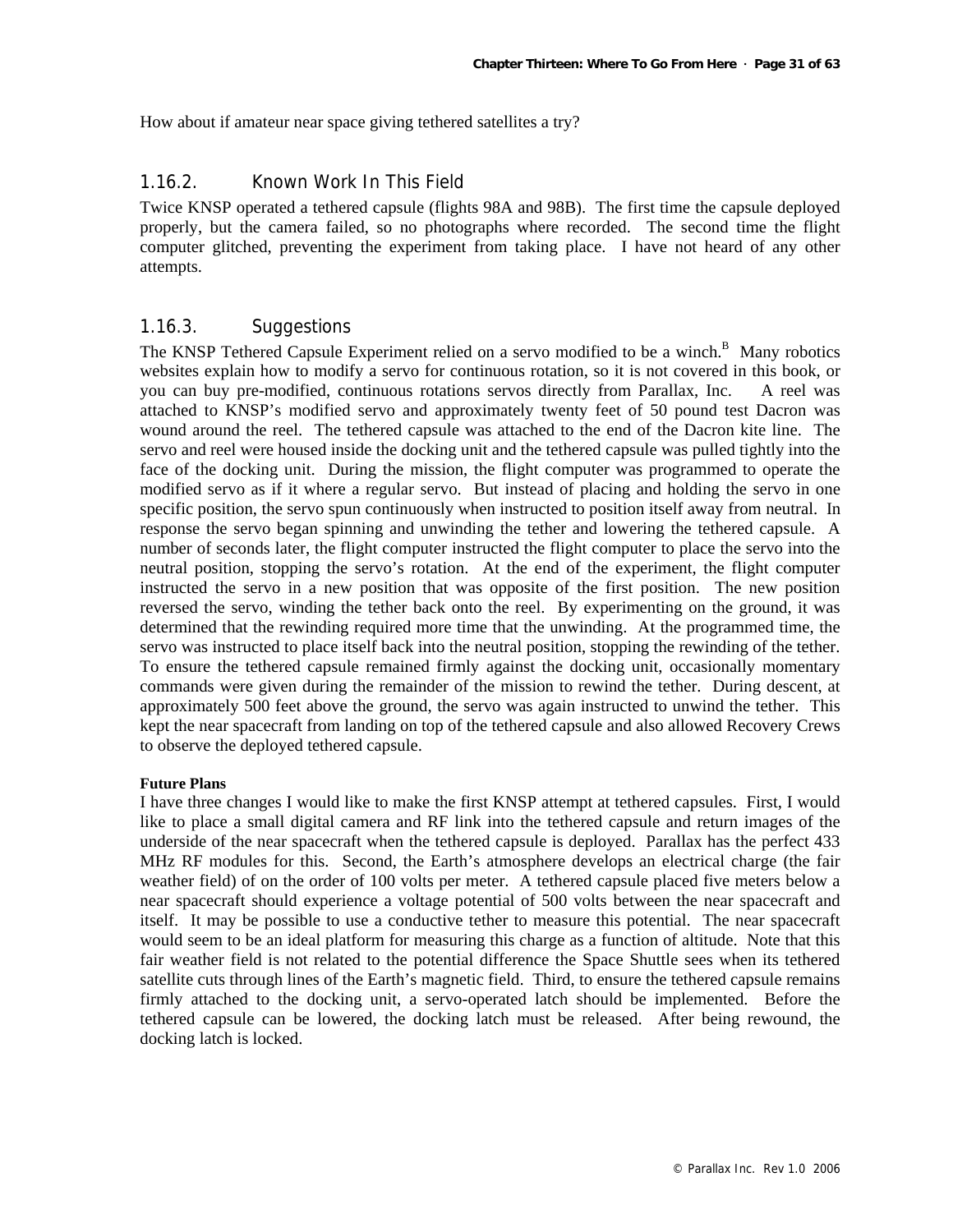### 1.17. Satellite Testing (D)

### 1.17.1. Explanation

The use of pico and nano satellites is somewhat popular with universities. For \$75,000, they can build and launch a one-pound satellite measuring four inches on a side. These pico-sized satellites are called CubeSats. The CubeSat concept was developed at Stanford University. One Stop Satellite Solutions (OSSS) inn Utah is one distributor of the kits, and they will arrange to launch your CubeSat once you complete it. Another nanosatellite idea is the CanSat concept by Dr. Twiggs at Stanford. The CanSat uses a pop can as the airframe. Once a student finishes building their CanSat, it is launched on an amateur rocket. Finally, the Colorado Space Grant along with others has designed the BalloonSat program. In BalloonSats, college students design a functioning nanosatellite model and attach them to near space trackers.

Because of the costs involved, it's highly desirable to test even CubeSats before their launch. Some tests, like vibration and acoustical testing, which simulates a rocket ride into orbit, is best performed on the ground in test chambers. However other tests can be performed in near space at very reasonable cost. Aside from testing complete CubeSats in near space, portions of microsatellites occasionally need to be tested independent of the rest of the satellite. Here again, balloons can perform a valuable service. Because of weight constrains, its more difficult to test anything larger than a complete nanosatellite.

Satellite testing is one of many functions of the National Scientific Balloon Facility (NSBF). Once you develop a proven program, you can offer to test CubeSats and satellite components for less than the equivalent test on the ground. In addition, your test can return photographs of the CubeSats with the Earth's horizon at 100,000 feet as a backdrop. However, remember that we are using amateur radio for telemetry. As a result, we cannot make a profit testing satellites.

### 1.17.2. Known Work In This Field

EOSS is working with the Colorado Space Grant to test BalloonSats. GPSL 2003 took place in Colorado to support the BalloonSat program that year.

### 1.17.3. Suggestions

BalloonSats, CubeSats, CanSats, or portions of satellites can be tested inside a near spacecraft or mounted as part of the stack for greater exposure to the near space environment. This section explains how to make a harness for BalloonSats and CanSats and a bumper for CubeSats, and discusses an idea to carrying CanSats.

#### **BalloonSat Harness**

This is how the author built a harness for the BalloonSats launched at GPSL 2003 in Deer Creek, Colorado. The harness will work for CanSats also, since both BalloonSats and CanSats have a single tether point (in the case of the CanSat, the tether point is for its parachute) The harness is designed to integrate a BalloonSat or CanSat into the near space stack just like another module. It's made up of a Dacron cross and a length of dangling Dacron that attaches to the chain of BalloonSats or a single CanSat.

#### **Materials**

- 150 pound test Dacron kite line
- Five #0 bearing swivels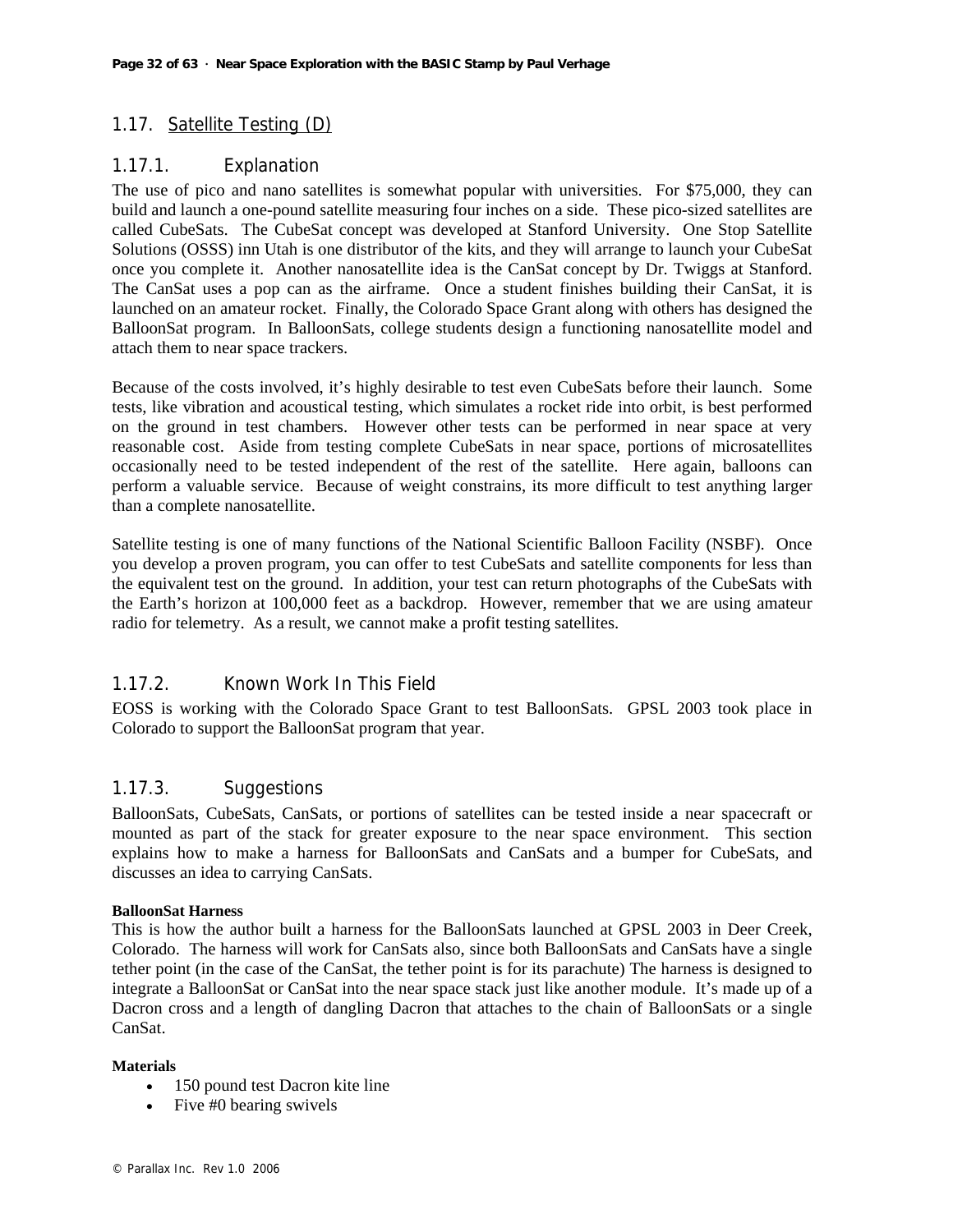- Split ring
- Heat shrink tubing large enough to cover knots in the Dacron  $(3/16)$ "

#### **Procedure**

- √ Cut three lengths of kite line, at least four feet long
- √ Note: two lengths make the Dacron cross and the remaining length is the dangling Dacron. The cross pieces must be the same length, but the dangling Dacron can be a different length.
- $\sqrt{\phantom{a}}$  Mark the center of two of them with a permanent marker
- $\sqrt{\phantom{a}}$  Pass both of them through a ring in a bearing swivel
- $\sqrt{\phantom{a}}$  Align their center marks and center the bearing over the mark
- $\sqrt{\phantom{a}}$  Tie a knot in the Dacron, trapping the bearing swivel in the knot and centered over the centering marks in the Dacron
- √ Mark six inches from the ends of the Dacron with a permanent marker
- $\sqrt{\phantom{a}}$  Slide a short length of heat shrink over the Dacron if you want to cover the knots
- √ Slide a bearing swivel over the Dacron line (four swivels total)
- √ Center the marks in the Dacron inside the ring of the bearing swivel and tie an overhand knot in the doubled over line
- √ Heat shrink the knot if desired
- √ Mark six inches from both ends of the remaining length of Dacron
- √ Slide one end of the Dacron through the open ring of the bearing swivel in the center of the crossed Dacron lines
- √ Tie an overhand knot in the doubled over Dacron
- √ Slide a length of heat shrink over the knot and shrink, if desired
- √ Slide a second piece of heat shrink over the dangling Dacron
- √ Slide the remaining free end of the dangling Dacron through a ring of the last remaining bearing swivel
- $\sqrt{\phantom{a}}$  Center the mark inside the bearing ring and tie an overhand knot in the doubled over line
- $\sqrt{\phantom{a}}$  Slide the remaining heat shrink over the knot and shrink
- √ Put a split ring into the open ring of the swivel bearing on the dangling Dacron

#### **Using the BalloonSat Harness**

The BalloonSat harness is designed to suspend BalloonSats beneath the last module in the near space stack. The four bearing swivels in the Dacron cross connect to the lift rings in the bottom of the last module in the near space stack. The Ballonsats have a metal post through their center(s) that attach to the split ring in the end of the dangling Dacron. The harness basically makes the BalloonSats a part of the near spacecraft.

#### **The CubeSat Bumpers**

A sample satellite bumper is described in this section. This is a simple design that should work with the lightweight CubeSats. Use this design as a beginning and modify it as needed. Unlike the BalloonSat harness, this design has not been tested yet.

#### **Materials**

The following materials are bent into a spherical frame made up of octants.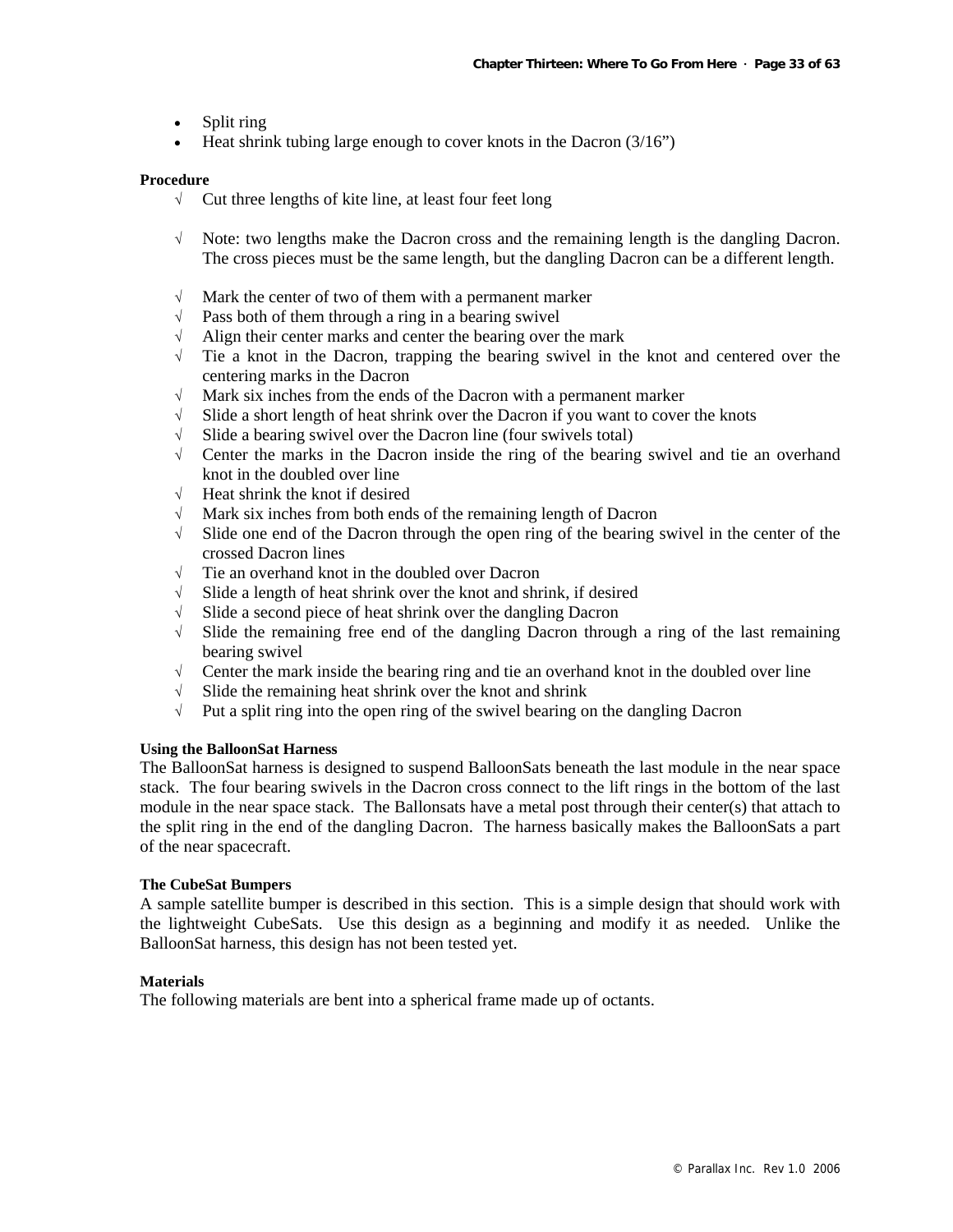

- Fifteen feet of stiff poly hose
- Three plastic barbs
- One package of hot water pipe insulation tubing
- Twenty-four inches of three-inch diameter heat shrink tubing
- Eight pieces of one-inch long,  $3/32$ " diameter heat shrink
- Four lengths of 24" long Dacron, 200 pound test
- Six small hose clamps
- Eight #3 or larger barrel swivels
- At least eight inches of heat shrink tubing
- Eight one-inch split rings
- Scissors and a lighter

#### **Procedure**

- √ Melt the ends of the Dacron line with a lighter to keep the lines from unraveling (Use just enough heat to seal the ends, but not to change their lengths significantly)
- √ Mark three inches from each end of a link line with a laundry marker
- √ Cut eight pieces of one-inch long 3/32" diameter heat shrink tubing.
- $\sqrt{\phantom{a}}$  Slide two pieces of heat shrink tubing onto the link line
- √ Slide two barrel swivels onto the link line
- √ Center the loop of a swivel over a 3" mark on the link line and tie an overhand knot with the doubled over string
- $\sqrt{\phantom{a}}$  Trim up the excess string from each knot. Melt the new ends of the nylon string
- √ Slide a piece of heat shrink tubing over the knot and center it.
- √ Slide the second piece over the knot at the other end.
- $\sqrt{\phantom{a}}$  Apply heat with a heat gun and shrink the tubing securely over each knot.
- $\sqrt{\phantom{a}}$  Repeat the above process with the other three link lines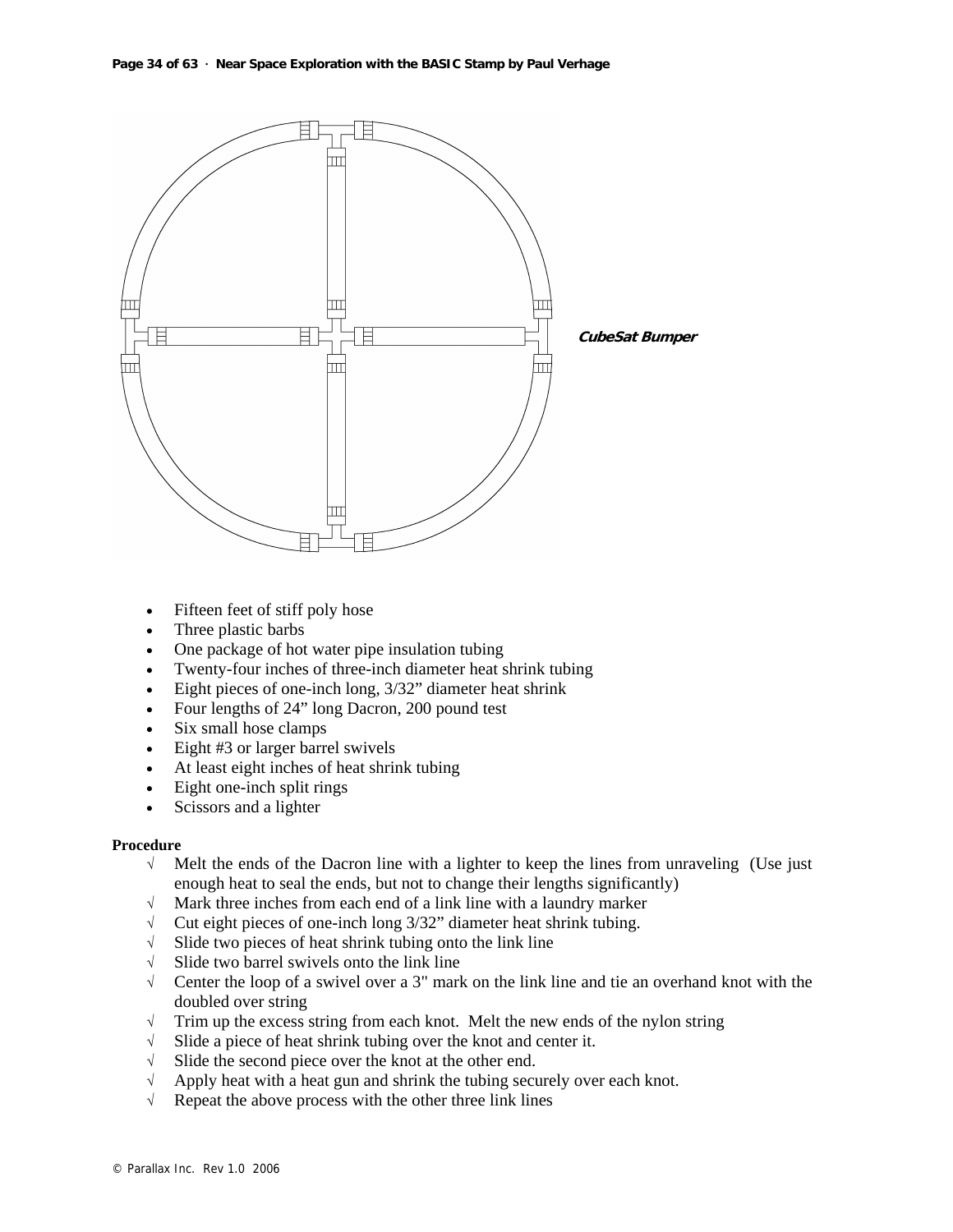- $\sqrt{\phantom{a}}$  Make three marks on both ends of the link line, each mark three inches further in from the knot  $(3", 6",$  and  $9"$  from the knot)
- $\sqrt{\phantom{a}}$  Double the link line at the 6" mark and knot the line on the 3" and 9" marks
- $\sqrt{\phantom{a}}$  Cut the poly tubing into three lengths, five feet long
- $\sqrt{\phantom{a}}$  Cut the heat shrink into one-inch long pieces (24 bands)
- √ Bend each length of tubing into a circle
- √ Slide eight pieces of heat shrink bands on each tubing
- $\sqrt{\phantom{a}}$  Select one tubing piece to be the equator and set it aside for a moment
- $\sqrt{\phantom{a}}$  Slide the loops of one of the link lines through the circular tubing
- $\sqrt{\phantom{a}}$  Slide the loops of the second link line through the second circular tubing
- √ Insert a barb into all three poly tubing circles and lock the ends together
- $\sqrt{\phantom{a}}$  Combine the rings into a sphere with mutually perpendicular great circles formed by the rings
- $\sqrt{\phantom{a}}$  Position the bands of heat shrink so that two bands are in each 90-degree segment
- $\sqrt{\phantom{a}}$  Clamp the intersections of the great circles together with the hose clamps
- √ Cut the hot water pipe insulation tubing to fit each 90-degree segment
- $\sqrt{\phantom{a}}$  Slide the tubing over the segments, making sure the heat shrink bands and the link line loops are placed over the tubing
- $\sqrt{\phantom{a}}$  Gently heat the heat shrink, do not crush or melt the tubing
- $\sqrt{\phantom{a}}$  Slide on the split rings to the link line loops

#### **Using The Bumper**

One way to protect an externally mounted CubeSat during landing is to surround the satellite with bumpers and mount the bumper frame above the top module. Mounted above the top module, the recovery parachute slows the final landing of the satellite even more, as the weight of the lower modules is taken off the parachute by their landing on the ground. Attach the satellite bumper below the parachute ring and above the top module in a stack. The satellite bumper does not support the weight of the near space capsules below it. Instead, it hangs suspended inside the loops in the link lines. A different set of lines attaches the CubeSat-mounting frame to the split rings of the satellite bumper. The lines need to be reasonably tight to keep the CubeSat from swinging outside the bumper. The bumper flexes on landing and keeps the CubeSat from making contact with the ground. A camera mounted to an E-Quad of the top module can photograph the CubeSat during its flight.

#### 1.18. Photovoltaic Systems (P)

#### 1.18.1. Explanation

For long duration flights where a sufficient amount of primary batteries weighs too much, photovoltaic (PV) arrays may be the solution. Even when PV arrays are not strictly necessary, experimentation with them can be valuable. Remember, it's always a sunny day in near space, so take advantage of the free power.

### 1.18.2. Known Work In This Field

The Voice Of Idaho Amateur Radio Club tested a PV array on their first near space launch. TVNSP has designed a PV array suitable to operate an Alinco DJ-S11. However, at this time, it has not been tested in a mission.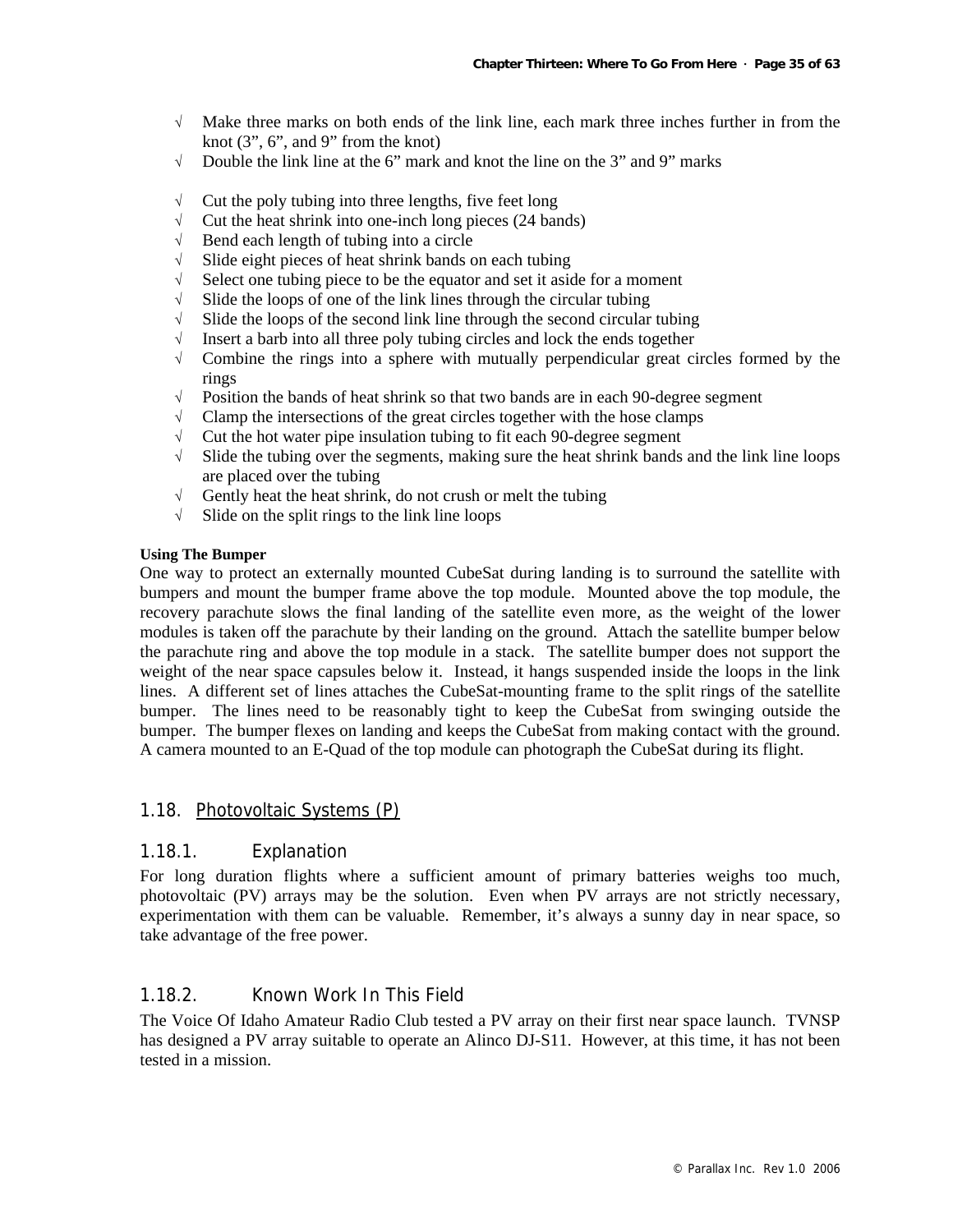### 1.18.3. Suggestions

There are at least three major types of silicon solar cells on the market (in the past a very inefficient selenium based solar cell was available and today more efficient gallium arsenide cells are used on some satellites). The first silicon type is the single crystal solar cell and is the most expensive type. These have a uniform texture and color to them. Not all single crystal solar cells are created equal, as the most efficient ones are also the more expensive ones. The next type is the polycrystalline solar cell. These solar cells have a cracked appearance to them. As they are rotated, different crystals in the cell reflect more brightly. These solar cells are less costly than single crystal solar cells and produce less power. They also are more fragile than the crystalline. The last type of silicon solar cell is the amorphous solar cell. These are the least expensive and produce the lowest power. They are a fairly uniform purple color to them. Amorphous solar cells are always found mounted to a frame or base. Their low power probably makes them unsuitable for near space use since much more efficient solar cells are not so expensive as to make them unavailable. One area where amorphous solar cells shine however is in their ability to bend. If a curved surface must be covered in solar cells, then amorphous solar cells are the choice.

Solar cells are constructed of very thin disks of doped silicon. As a result, they are very fragile. As a result, most commerically available PV arrays are mounted to glass covers and metal frames. Since amateur near space faces severe weight constraints, these PV arrays are unsuitable. Instead, purchase individual solar cells and make your own PV array. To make a PV array for amateur near space use, the individual solar cells must be soldered together to create the voltage and current levels needed, then mounted to a lightweight and durable backing to prevent them from breaking.

#### **Solar Cell Electrical Characteristics**

Solar cells, like photodiodes (which they are related to), are not voltage sources. Instead, solar cells are current sources. The typical solar cell produces 0.5 volts, regardless of the dimensions of the cell. The size of the cell (that is its surface area) determines the amount of current it produces (the load the solar cell is under does vary their voltage, but we are assuming a constant load). The greater the surface area, the more current produced by the cell. Solar cells that produce several volts are actually many cells wired together (so shouldn't we be calling them solar batteries?). The face of a solar cell is crisscrossed with a metal grid, forming the positive electrical connection for the cell. Along the edge of the solar cell's face is a border of silver. Solder to any point on the border to make an electrical connection. The back of the solar cell is coated in a thin layer of silver. Solder to any point on the back to make the negative connection to the solar cells. Before soldering wires to the solar cell, pre-tin the wires. Pre-tinning the wires speeds the process of soldering wires to the solar cells, reducing the chances of damaging them. Use stranded wire to connect solar cells. Solid wire is too stiff, risking breaking solar cells or soldered connections (but probably solar cells first). It's not difficult to solder to solar cells, but be quick so the heat of the soldering iron does not damage the solar cell. Use a DMM set to DC voltage to verify the solar cell's terminals and polarity.

To electrically assemble the PV array, first determine both the current and voltage requirement needs of the near spacecraft subsystem in question. Solar cells are connected in a combination of series and parallel. Connecting solar cells in parallel (soldering back to back and front to front) increases their current capacity. Connecting solar cells in series (soldering front to back) increases their output voltage. To create a PV array, first create a series chain of solar cells to meet the voltage requirement. Then make several chains and wire them in parallel to meet the current requirement.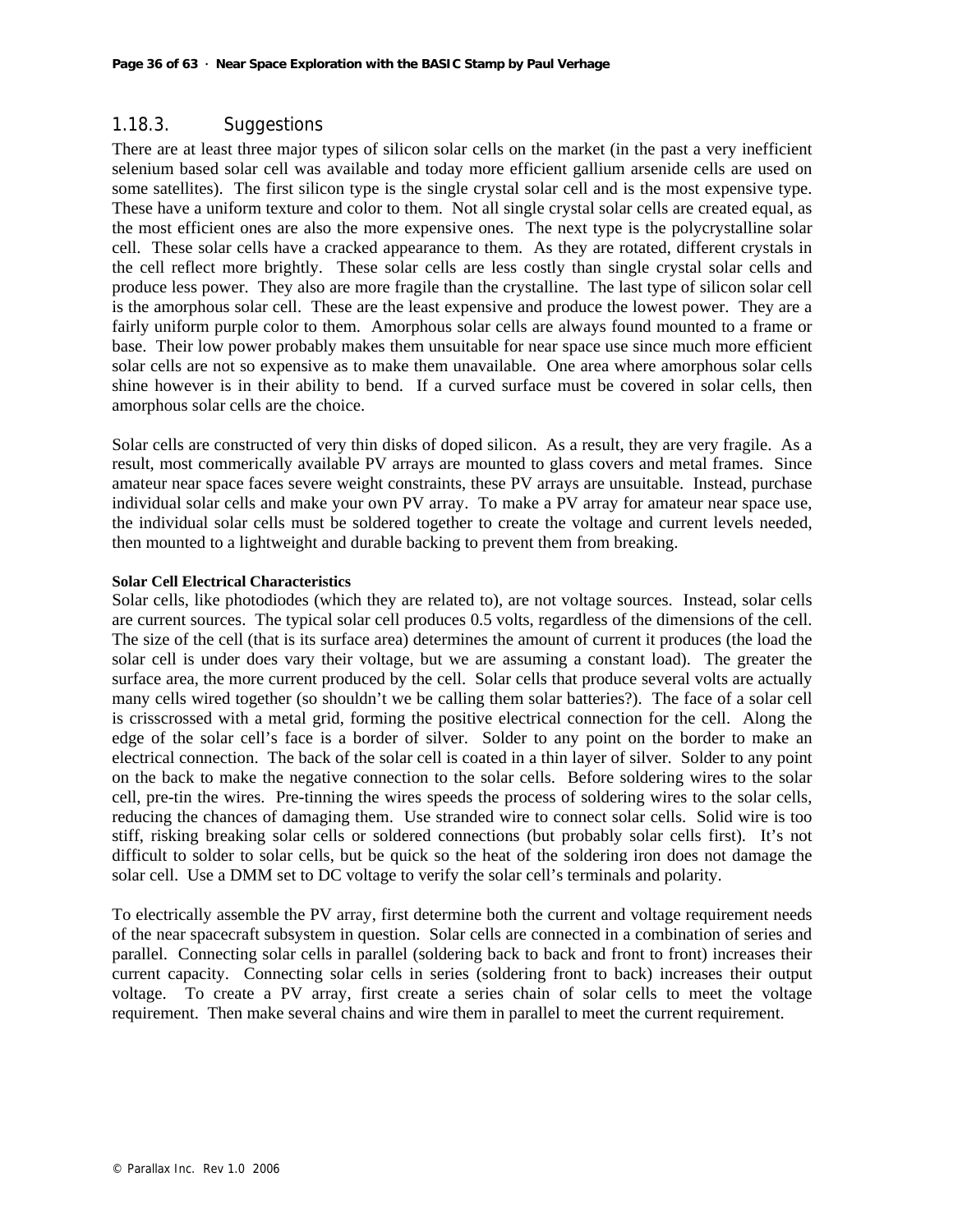

**Diagram of Series and Parallel Combinations** – Series to increase voltage (top), Parallel to increase current (bottom)

A PV array can be used as the primary power system for a device (preferably a non-critical one) or as a trickle charger a battery during a mission. To recharge a battery, the voltage of the PV array must be at least two volts greater than the battery voltage. To get the longest lifetime out of a battery, use a smart charger to control the recharging of the battery. If the battery cost is not great, and the recharging system is to be kept simple, then a trickle charger is suitable. If used to recharge batteries during a mission flown partially at night, the PV array requires a blocking diode to prevent the battery from discharging into the solar cell during the night (ummm, wouldn't running current back into a PV array make it emit light?). Keep in mind that the blocking diode drops the voltage output of the PV array by 0.7 volts. Two benefits of flying a PV array into near space is that the colder temperatures in near space increase the output current of the PV array as well the increased intensity of sunlight. If you will be using a diode in the PV array, then solder it into the array near the end of the power cable. Since the current and voltage are not very great, a 1N4001 diode should be good enough. If you are designing a larger array, then read the voltage and current limits of the diode before soldering it into the PV array. Measure the voltage of the PV array with a DMM set to voltage before proceeding. Record this value, as you will measure the PV array again shortly. Cut the leads of a diode to a length of about  $\frac{1}{2}$  inch. Strip about  $\frac{1}{2}$  inch of insulation from the positive wire in the PV array. Wrap that bare lead around the lead of the diode that is not closest to the band around the diode. The band (the cathode side) is to be connected to the most negative terminal in order for current to flow. Use a DMM set to voltage and measure the voltage of the PV array a second time. It's best if the second measurement is made at close to the same time as the first measurement and in the same lighting conditions. You should see that the voltage of the PV array is about 0.7 volts lower. If you measure no volts, then the diode is in backwards. Now slide a length of heat shrink tubing over the diode and its soldered leads and shrink it, covering the diode completely.

#### **Mounting Solar Cells**

Two characteristics are important when mounting the soldered solar cells to form a near space PV array, weight and rigidity. The PV base material cannot be so heavy to make the near spacecraft overweight. Also, the material needs to resist flexing or the solar cells will break. One ideal material that meets both of these requirements is the same Styrofoam used in the module airframes.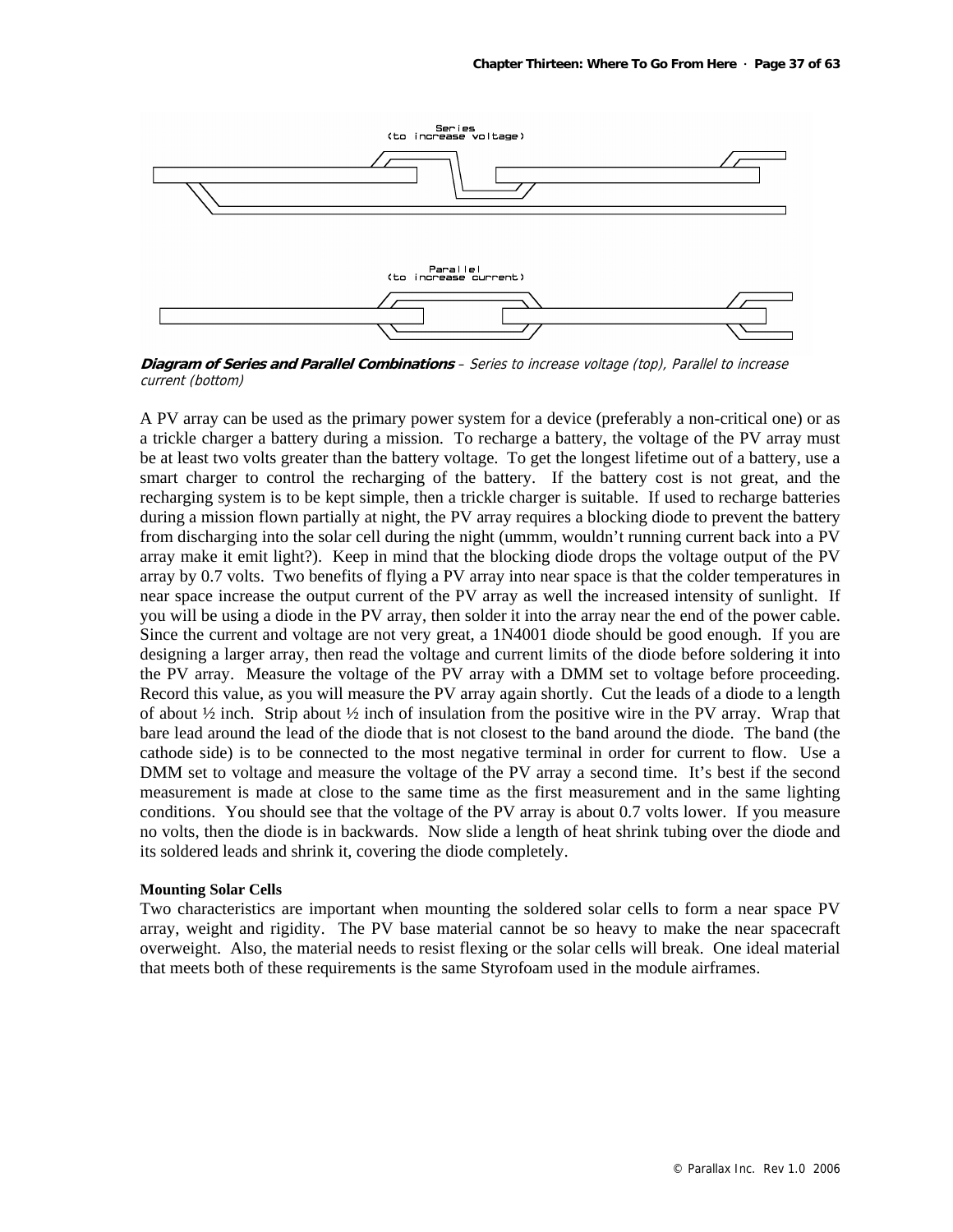

**Photovoltaic Array (PV)** – Solar Cells chained in series to meet voltage requirements, then in parallel to meet current requirements.

Position the soldered solar cells next to each other on your workbench. Measure the dimensions of the array and add then a border to the final size (try a one inch border). Cut the Styrofoam sheet to this dimension. Mount each solar cell to the Styrofoam base with a small dab of silicone glue. Do not coat the entire back of the solar cell with a layer of silicone glue or any other adhesive. Using a single dab insures each solar cell is free to expand and contract at a different rates than the Styrofoam. I have seen differential expansion between a basswood backing and a silicon die shatter the silicon. You may have to cut a small trench into the Styrofoam backing to mount the diode (you want the diode to rise no higher than the top surface of the solar cells. To prevent movement of the PV array wires from breaking their connection to the solar cells, put a dab of silicone rubber over the cable to attach them to the Styrofoam backing. This acts as a strain-relief. During landing there is a risk that the solar cells may be damaged.

The one-inch border around the PV array backing is to reduce this possibility, but if you are still concerned, than make a cover slip for the PV array. Cut a very thin sheet of clear plastic to the same dimensions as the Styrofoam base. If possible, use something other than 1/8" thick Plexiglas, as it's heavy for it's size. Place thin spacers (thin cardboard or plastic strips) on the surface of several of the solar cells in the PV array. Make the spacers long enough that their ends extend beyond the edge of the Styrofoam base. This way they can be pulled out after making the cover slip. The spacers keep the cover slip off the surface of the solar cells in the PV array. Apply dabs of silicone glue to the corners of the Styrofoam. If the PV array is large, then consider applying silicone glue to places in between the solar cells, also. Place the cover slip over the solar cells and let the silicone glue set. After the adhesive sets, carefully pull the spacers out from the PV array.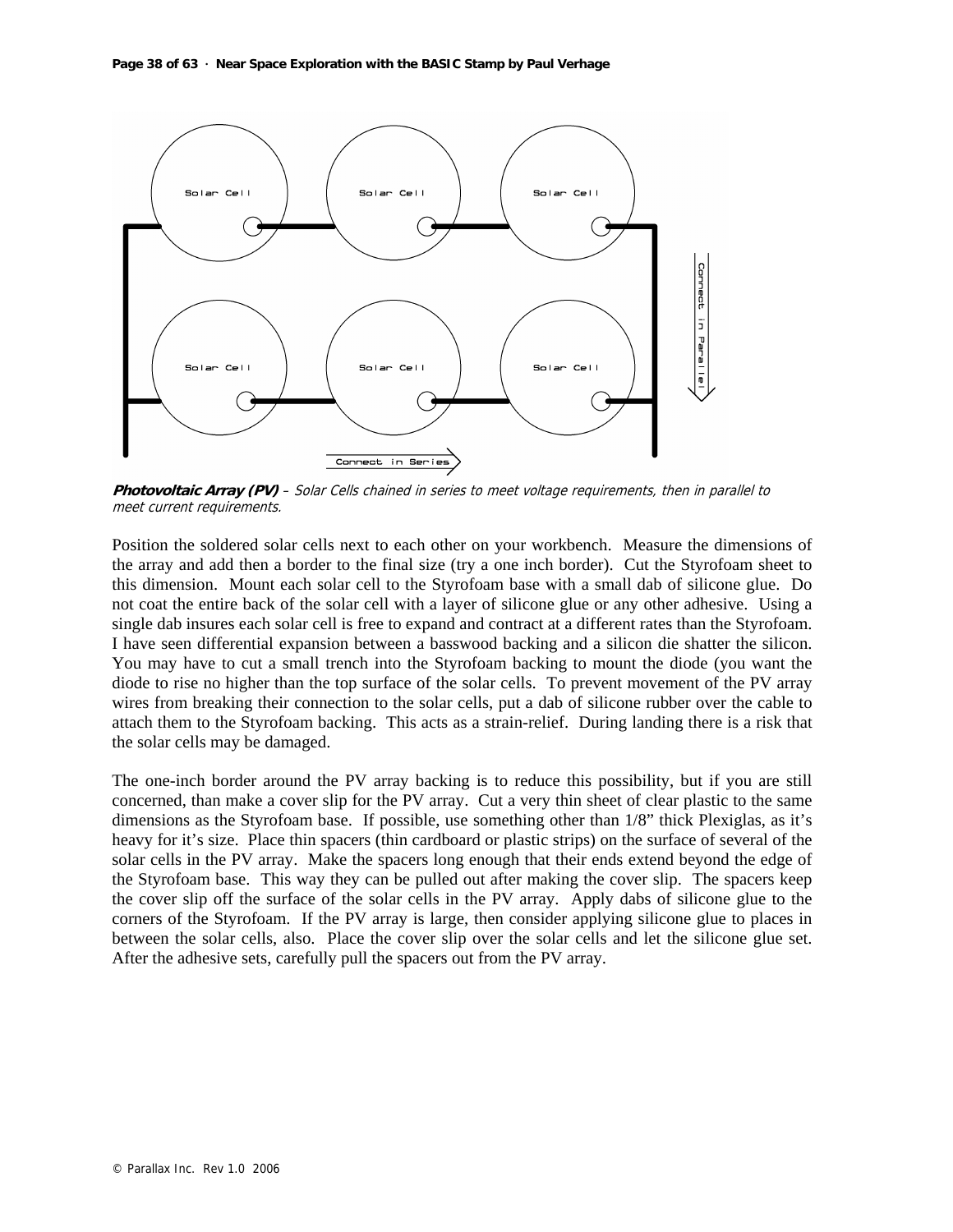

**PV Array** – Details of Coverslip

Since uniformity is one concern with amateur near space, use the same connectors on your batteries for the PV array. So for instance, if you use Anderson Powerpole® connectors<sup>C</sup> (as I recommend), for the batteries, then terminate the PV array power cable with Powerpoles also.

### 1.19. Bolometers (D)

### 1.19.1. Explanation

A bolometer is a device that measures small amounts of radiant heat. Typically they consist of a heatdetecting element with a resistance that that varies as its temperature changes. The Wheatstone Bridge is used to measure the tiny changes of resistance in circuits, so I think it would be appropriate for the bolometer. Satellite-based bolometers are used to measure the heat emitted from the ground and from astronomical sources.

### 1.19.2. Known Work In This Field

I have found no one experimenting with building a bolometer for near space use.

### 1.19.3. Suggestions

There are two approaches I would like to investigate. The first is to design a bolometer similar in fashion to the traditional bolometer in which the temperature-sensing element changes its resistance. The second approach uses a passive infrared (PIR) sensor (which may be very difficult to implement) or a thermocouple and produces a voltage that changes as the bolometer detects differing amounts of heat.

#### **Resistance Output Approach**

Here I would plan to use a thermistor as the temperature-sensing element. As the temperature of a thermistor changes, so does its resistance. Jameco sells a line of thermistors for fifty-nine cents each. Their temperature coefficients are on the order of 4 ohms per degree Celsius. I would try a smaller value thermistor since they experience the greatest percent change in resistance with changes in temperature. The amount of radiant heat impinging on the thermistor from sources on the ground is miniscule. So a means to amplifying the amount of radiation is required. For this, optics is used. A small telescope gathers more radiation from the source and focuses it on the thermistor. There are two ways to increase the radiation gathered by the telescope. One is to increase the field of view of the telescope. The larger the field of view of the telescope, the more radiation gathered. But as a consequence, the resolution of the instrument decreases. The second way to increase the radiation collected by the bolometer is to increase the diameter of the telescope's objective. The objective is either the main lens of a refracting type telescope or the mirror of a reflecting type telescope.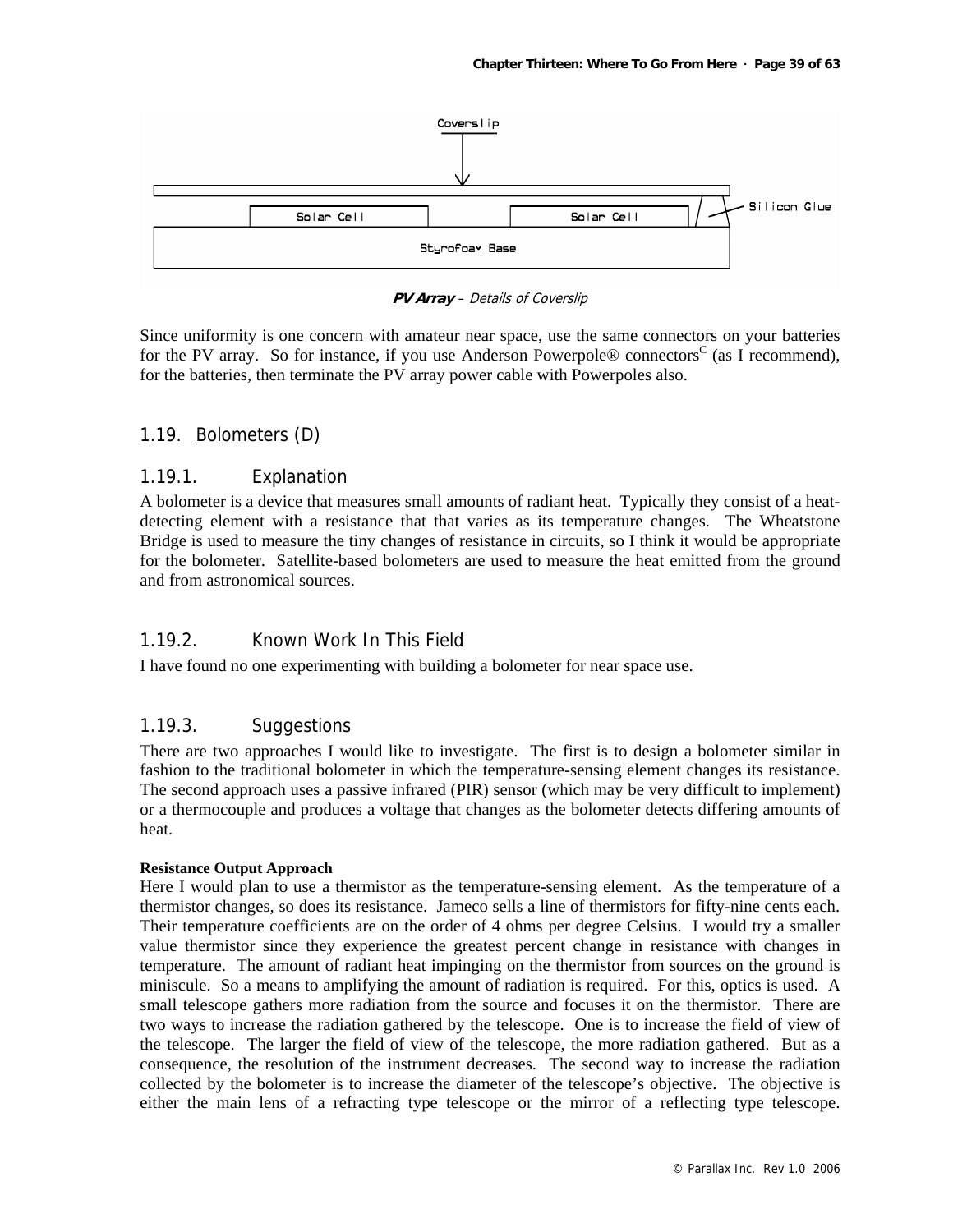Increasing the diameter of the objective increases the weight of the optical system, which is a problem when your module goes over six pounds in weight. There is a relationship between the diameter of an optical system, its focal length, and its field of view. For a fixed diameter of objective, the shorter the focal length of the objective, the wider its field of view. However, a shorter focal length implies a shorter length telescope, making it lighter and easier to mount to the airframe.

In any case, the thermistor must be a part of a Wheatstone Bridge. As the thermistor's resistance changes, it unbalances the bridge, letting current flow through the bridge. The direction of the current flow depends on which element of the Wheatstone Bridge is the thermistor and the direction the resistance of the thermistor changes (whether it increases or decreases as it gets warmer). A fixed resistor across the outputs of the Wheatstone Bridge generates a voltage drop according to the amount of current flowing through it. Before the voltage drop of the current sensor in the Wheatstone Bridge can be connected to the ADC, the ADC and resistor must share the same ground and the direction of current flow, known. I will leave these as an exercise for the reader, since I have not played with it myself.

#### **Voltage Output Approach**

#### Passive Infrared

The passive infrared (PIR) based motion detector contains a sensor with two crystals of a heat sensitive material. Each crystal generates a tiny charge when radiant heat impinges upon them. However, the amount of generated charge is very tiny. It's so small that random fluctuations in the crystal and air will swamp any signal generated by the presences of body heat. The purpose of the frensel lens in front of the motion sensor is break the view of the sensor into segments, where each segment sees a different portion of the field of view. As long as nothing in the field of view changes, then there is no change in the outputs between the two crystals of the motion sensor. When a warm object walks into range of the motion sensor, only one of the crystals is initially affected. The crystals begin generating a different amount of charge, which is detected by the electronics inside the sensor. When the difference between the two crystals is great enough, electronics inside the motion sensor trigger an alarm.

To use a PIR, I see two modifications that must be made. First, a new output from the motion sensor must be found. Perhaps even connecting directly to the PIR sensor itself since a motion sensor with only two digital states (ON and OFF) will not work as a bolometer. The bolometer must have an analog output that varies with IR striking it. Second, the second crystal of the PIR must be exposed to a constant temperature reference to compare to the other crystal. The reference crystal is insulated from the radiation entering the bolometer and is kept at a constant temperature. Perhaps a heat pipe immersed in LN2 would make a good reference source.

#### **Thermocouple**

A thermocouple consists of two dissimilar metal wires twisted together. As the temperature of the thermocouple changes, the voltage generated by the thermocouple also changes. The voltage generated is very small (on the order of microvolts per degree), so an amplifier is required to use the thermocouple. To use a thermocouple, place the tip of the thermocouple at the focus of the telescope used in the bolometer.

Would the thermocouple-based bolometer be more accurate with a constant temperature reference? If so use a second thermocouple kept at a constant temperature as the reference. Place the outputs from both thermocouples into the inputs of a differential amplifier (diff-amp). What constant temperature source would I recommend? I believe liquid nitrogen (LN2) should be used as the reference. LN2 is the lowest easily available constant temperature sources for the amateur. As long as the LN2 is available as a temperature reference, it maintains the same low temperature of 79 kelvins, or –315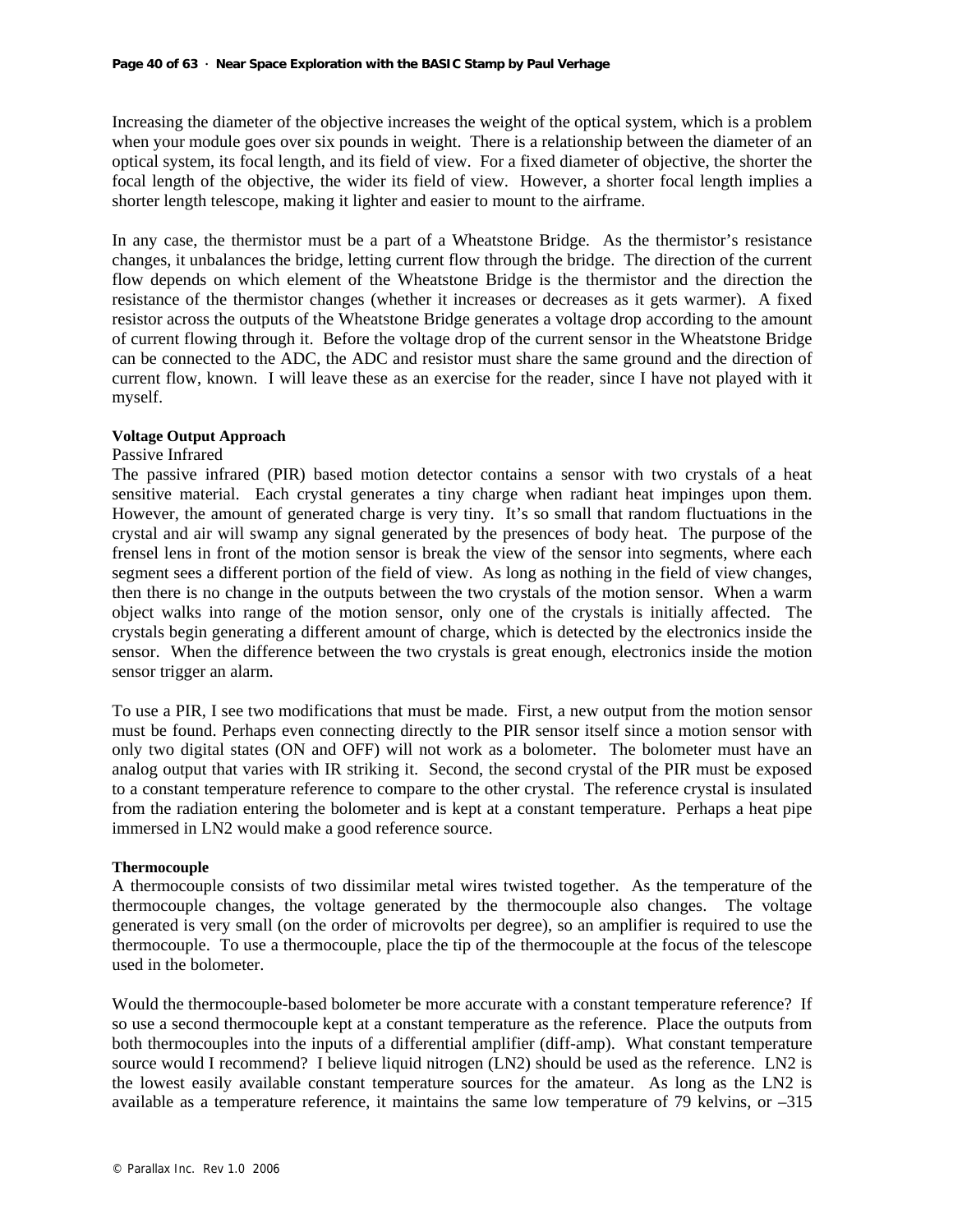degrees Fahrenheit. Styrofoam containers insulate well enough to keep nitrogen liquid for hours. Make the cold cup by carving up a thick piece of Styrofoam. Place the reference thermocouple inside and fill the cup with. Leave the lid of the cold cup loosely fitting because as LN2 boils off, the nitrogen gas must be free to escape. The exterior of the cold cup should be covered in MLI to reflect solar radiation. To be honest, the greatest reason I wish to build this instrument is that I think a gold or silver color instrument requiring me to pour LN2 into it just before launch is a really cool thing to build. Seeing one of my near spacecraft lifting off, trailing a cloud of cold nitrogen gas is an appealing notion.

### 1.20. Radiation Budget Experiment (P)

### 1.20.1. Explanation

A planet's radiation budget is the measure of the radiation absorbed by the planet from space compared to the radiation emitted by the planet back into space. As a near spacecraft ascends, the amount of air below it (a source of heat) increases as the air above it decreases. Making measurements of heat emitted above and below the near spacecraft indicate how much heat is emitted at different levels of the atmosphere.

### 1.20.2. Known Work In This Field

No one I know is investigating this. I have never read whether there is a change in the radiation (mostly infrared, I believe) emitted at various layers of the atmosphere. However, I would expect that since the Stratosphere is warmer than the Troposphere, the radiation emitted by the atmosphere below the near spacecraft will change significantly once the near spacecraft reaches 50,000 feet.

### 1.20.3. Suggestions

In a past issue of the astronomy magazine, *Sky and Telescope*, an article in the Amateur Telescope Making section discussed an automated observatory capable of determining if it was cloudy that night. If it was cloudy that night, then the computer-controlled observatory wouldn't bother opening the observatory and making observations with the telescope that night. The computer located at the observatory made the cloudy sky determination by measuring the voltage created by a Peltier junction.

Peltier junctions are semiconductor thermocouples operated in reverse. As a voltage is applied to them, one side get colder and the opposite side gets warmer. There's no violation in thermodynamics here. The warmer side gets much warmer than the colder side gets cold. Peltier junctions are great cooling systems when it's not practical to pump freon or chilled water over a warmer surface.

The Peltier junction can operate backwards like a standard thermocouple. The difference is that the Peltier junction is made up of many semiconductor thermocouples, which increases the voltage generated by the Peltier junction. In the automated observatory example, the Peltier junction is mounted outside the observatory. One side of the Peltier junction faces the ground and the other side faces the sky. Clouds retain heat emitted by the Earth at night. Without clouds overhead, the warm ground emits infrared radiation into the black (very cold) skies. When clouds are overhead, the sky appears to the Earth to be warmer, so the Earth emits less infrared radiation. Remember, heat can only flow from a warm location to a cooler location, unless work is performed to move heat backwards across this temperature gradient. The maximum difference of temperatures between the ground and the sky occurs on cloud-free nights. The least difference in temperatures occurs on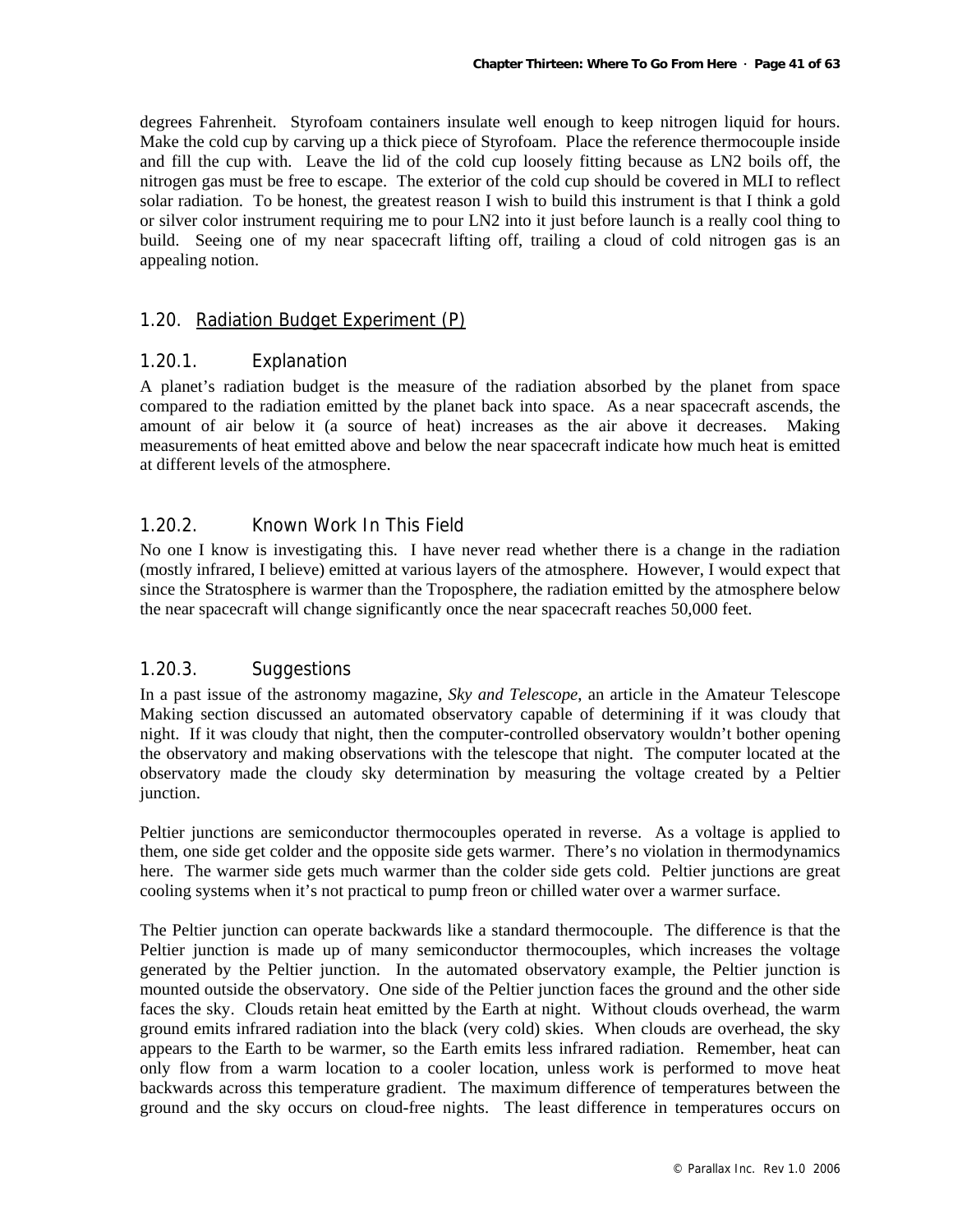cloudy nights. When determining if the nighttime sky is cloudy, the automated observatory measures the voltage generated by the Peltier junction. When the voltage is too low (not enough difference between ground and sky temperatures), the computer determines it's too cloudy to open the observatory.

As the Peltier junction sensor of the mission ascends, the temperature difference between the two faces changes. However, I believe the changing air temperature will make interpretation difficult. I can think of two ways that may get around this. The first uses two Peltier junctions and the second places a constant temperature reference in contact with one of the faces of the Peltier junctions (yep, you guessed it, LN2).

#### **One Peltier Junction**

In this method, the Peltier junction is given a constant temperature source on one face. Just like the bolometer in subsection 1.19, I think LN2 would make the ideal temperature reference. With such a cold reference, the voltage generated by the Peltier junction is greater, increasing the precision of the measurements. To create a liquid tight seal (so the LN2 doesn't leak out), use a metal cup. The bottom of the cup is place in contact with the Peltier junction and then filled with LN2. Now there's a problem with this design. Anyone touching the cup will receive frostbite very quickly. So the metal cup must be surrounded with a Styrofoam cup. A loose fitting lid tops it off. The Peltier junction is mounted to the end of a boom to give the bottom face of the junction an unobstructed view of the ground. Which side is exposed to LN2 must be determined before hand. I believe measuring the voltage produced by the Peltier junction when the junction is placed on a warm surface and touching the top surface with an ice cube in a plastic bag can determine the correct orientation. As long as a positive voltage is produced, then you have the correct orientation of the Peltier junction. If a negative voltage is produced, then switch the leads or flip the junction over.

#### **Two Peltier Junctions**

In the second design, two junctions are assembled into the experiment. However, the junctions must be turned with opposite faces pointed at the ground and at the sky. The effects of cold air on the faces of the junctions are identical in this configuration since they are both exposed to the same air temperature. The effect of colder sky (in relation to the ground and air mass below) does vary, as opposite faces of the junctions are oriented to the ground. As one junction decreases the voltage it generates, the other increases the voltage it generates. Instead of using the voltage generated by one junction, use the difference between the voltages of the two junctions as a measure of the heat coming from the ground and air mass below the near spacecraft. I believe this is sufficient to remove the effects of air temperature on the Peltier junction without relying on a constant temperature reference.

#### **Processing Radiation Budget Measurements**

After recovery, the radiation budget measurements are charted with the altitude from the GPS receiver. If two Peltier junctions are used, then the difference between the two junctions is used as the radiation measurement. If a single junction is used in the experiment, then only the absolute voltage as determined by a single channel of the flight computer's ADC is used. Unfortunately, I don't of a good way to convert the measurements into some kind of absolute units (I haven't researched this project very much, yet). So the radiation emitted at different layers of the atmosphere is compared and graphed. As the altitude increases, the radiation emitted by the atmosphere increases as the mass of atmosphere below the near spacecraft increases and the blacker, or colder the air above appears. The increase in heat emission with altitude may not increase linearly with altitude. In fact, some altitudes may not experience a significant increase in emission with increasing altitude. After processing the data from the flight and graphing it, compare the results to the same measurements taken at a different time of the year, as there may be a seasonal change. Perhaps this experiment will only be able to determine the altitude of the Stratosphere.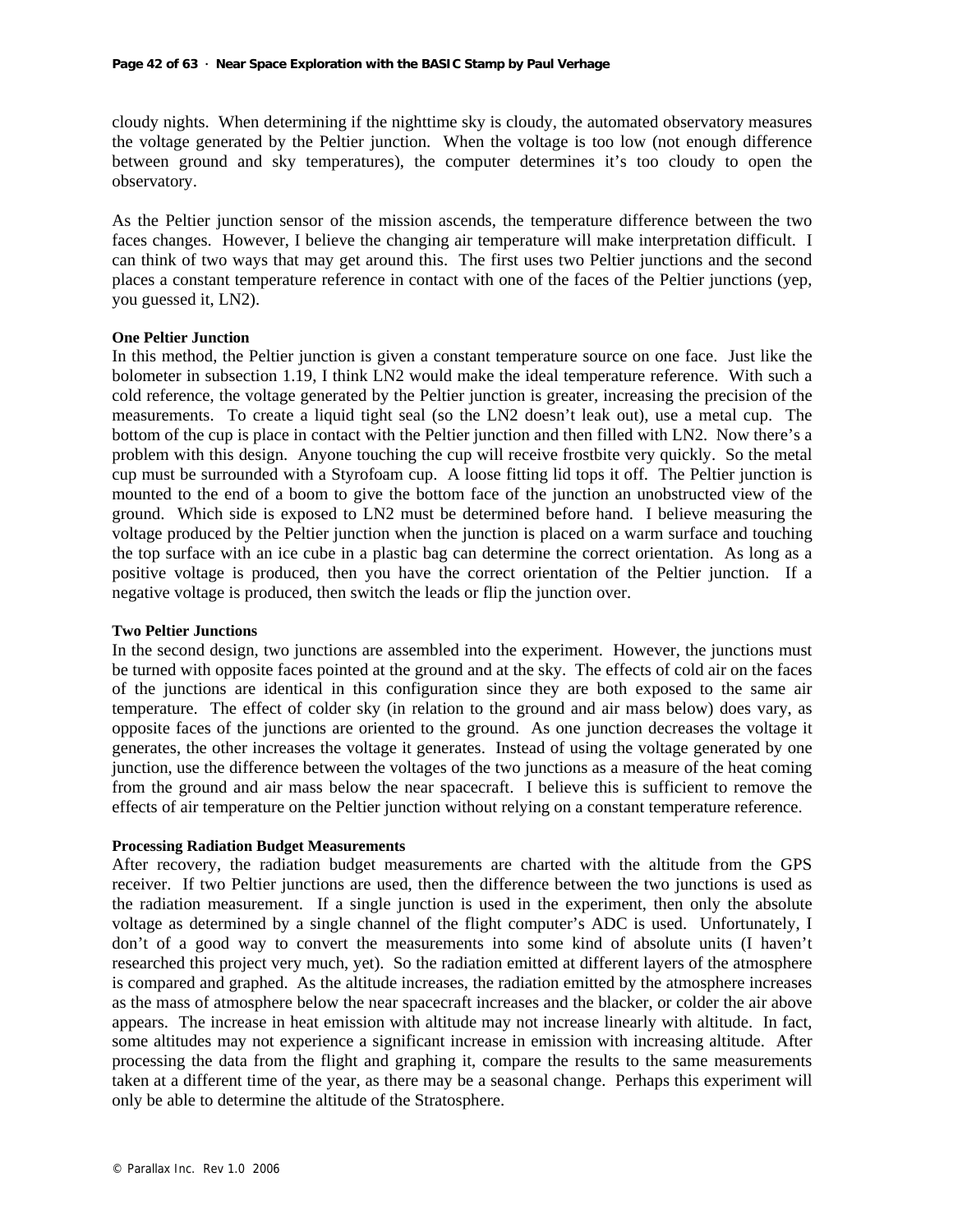### 1.21. Blood On Near Space Demonstration (D)

### 1.21.1. Explanation

As stated in Chapter Six, Good To Know, the ambient air pressure affects the boiling point of liquids. Lower the pressure enough and liquids, including blood, at body temperature will begin to boil. This demonstration is designed to illustrate this fact very dramatically.

### 1.21.2. Known Work In This Field

I know of none at this time.

### 1.21.3. Suggestions

Some large scale RC aircraft use pneumatic systems to deploy landing gear (it makes the deployment of landing gear look more realistic than the instant snap that a servo creates). The RC aircraft company, Robart, manufacturers an entire line of pneumatic systems, under the name of Air Control. One component of Air Control is the Speed Control valve, a servo operated valve. The Speed Control valve exhausts air from a reservoir when a servo sets the valve. It can also vent air overboard when the speed valve is set to a third position. The speed valve is the heart of this demonstration. There are three major topics to discuss in this demonstration, the liquid, the container and getting an airtight seal, and doing the demonstration.

#### **The Liquid**

To demonstrate the lowered boiling point of liquids in near space, a speed control valve must exhaust the air inside a container filled with a red liquid that will pass for blood. As a substitute for real blood (which would coagulate anyways), use either red-dyed water or alcohol. Alcohol has the higher vapor pressure, so it should begin boiling at a higher air pressure. Using alcohol in place of water may be cheating, but remember, it's the effect we're after. The effect will be more dramatic if the liquid is hot to begin with. This is especially important, as the liquid will cool during the mission. Be very careful if you heat the alcohol. Never directly apply a flame to alcohol to warm it. Inside use a water bath. Get the water boiling hot first, remove it from heat, and then place the alcohol container inside the hot water to warm. Keep the cap on the alcohol container so it doesn't evaporate away from the heat.

#### **The Container And An Airtight Seal**

To increase the safety of this demonstration and to reduce its weight, use a plastic container, rather than a glass container, as the blood bottle. It would be ideal to use a plastic version of a chemistry flask, but I don't know if anything like that exists. The next best option is to use a plastic bottle with a screw-on cap.

This demonstration requires that the blood bottle remain out of view of the camcorder until it is time to open the speed valve. I recommend placing the blood bottle on the end of a boom that is mounted to a quad panel next to the camcorder's view. A rotating mirror is used to change the camcorder's perspective. Read Chapter Seven, Section Five for information on building a rotating mirror for a camcorder. The boom holding the blood bottle must be wide enough to secure the container. The means to secure the bottle to the boom cannot interfere with the view the camcorder has of the red liquid in the bottle. Perhaps a bed of hot glue will be enough.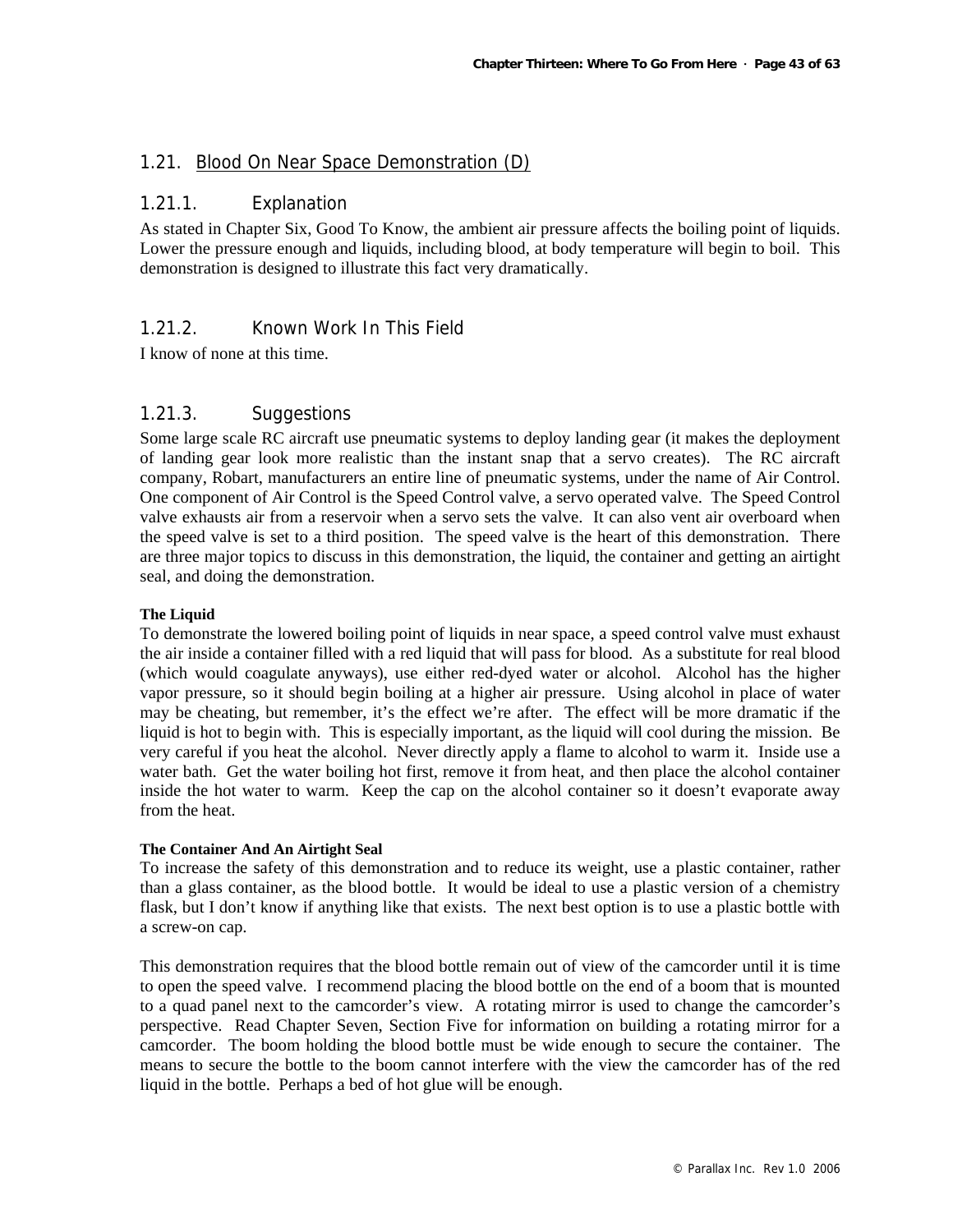A means of sealing the blood bottle airtight is required. The air inside the blood bottle must be exhausted on command as a slow air leak in the blood bottle will weaken the impact of the demonstration. A possible solution is to seal the blood bottle with a screw-on cap and to wrap the threads of the container with Teflon tape. The cap must have a port in it so that an air hose can be attached to it. The port must have a hollow tube attached to it so the air hose can be secured to the cap. If the cap doesn't include a tube, you'll have to drill a hole in the cap just large enough to pass the tube through. Seal the tube to the cap with hot glue or epoxy so it remains airtight. If air does still leak, then use a little vacuum grease inside the cap to seal the air leak. As a final guard against air leaks, you may want to wrap the cap and top of the container with duct tape.

Now it's time to build the blood bottle's pressure control system. Attach an air hose to the cap of the blood bottle and route the hose along the bottle arm and into the airframe at the bottle arm's quad panel. Terminate the hose at the Speed Control valve. To operate the Speed Control valve, it must be securely mounted to a frame that also securely mounts the valve's servo. If the servo and valve are free to shift positions, the servo will not open the valve reliably. A sheet of 1/8" thick plywood and basswood blocks suffices as the frame's base. Epoxy the basswood such that the servo mounting flanges can be screwed to the basswood. In RC aircraft, the Speed Control valve is secured to a bulkhead. Attach and brace a second sheet of 1/8" thick plywood to the frame base as the bulkhead. Drill a large enough hole in the bulkhead to mount the valve. A link rod connects the servo horn to the valve's arm. The link rod assembly is the traditional RC aircraft method for connecting servos to airplane control surfaces.



**Diagram of capsule with mirror, camcorder, and bottle on boom** – Top View (left), Front View (right)

#### **Doing The Demonstration**

Write flight code to operate the demonstration. The code must rotate the mirror into place once the near spacecraft is above 75,000 feet where the skies are black. After a short pause the open the Speed Control valve with its servo. I recommend the following script be added to the video as a voice over.

"This is near space" Short pause, then the mirror rotates the camera's view into position "This is your blood" Short pause, then the Speed Control valve is opened "This is your blood on near space" "Any questions?"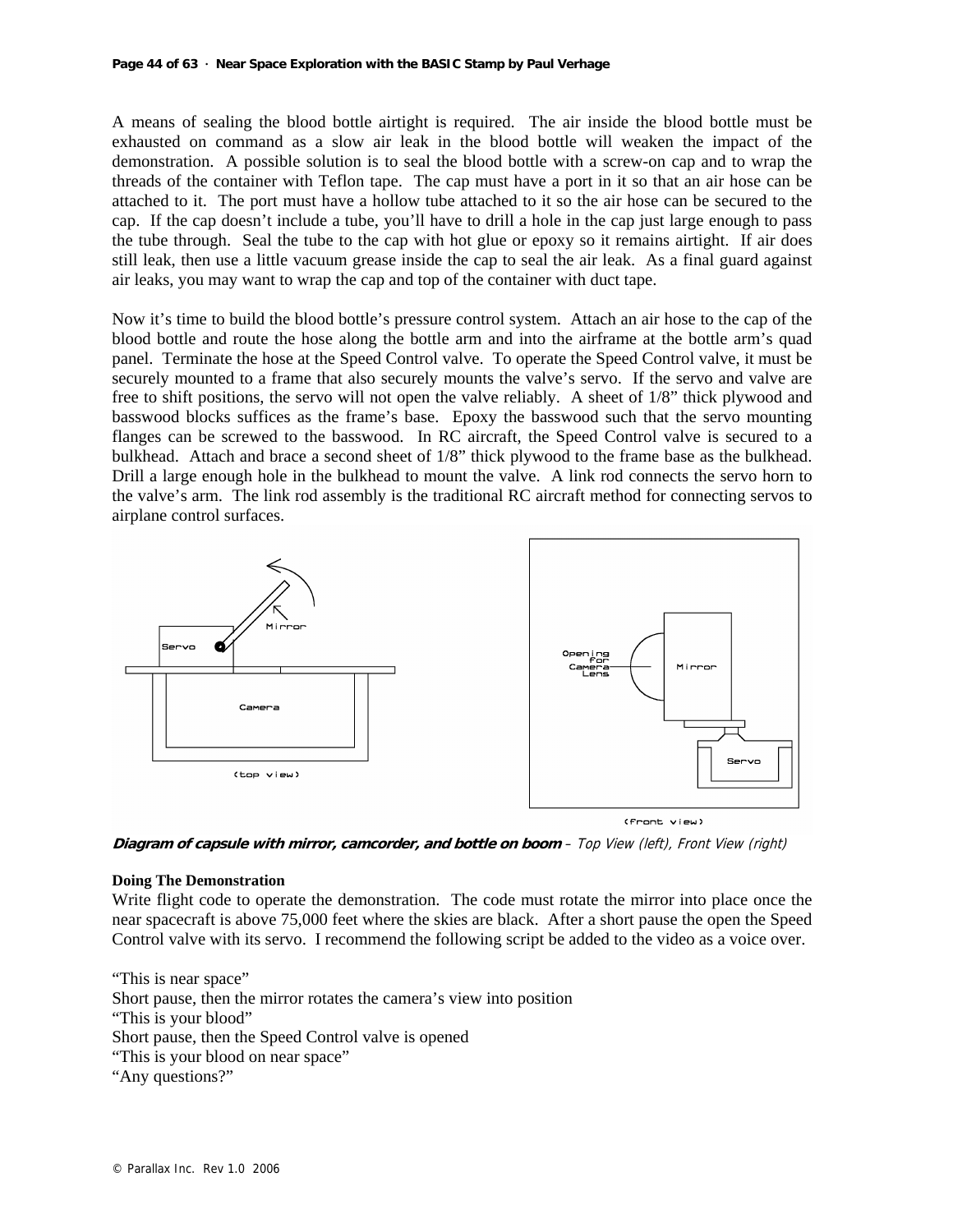#### **Preflight Checklist**

- √ Fill the blood bottle with the hot red liquid
- Note: Start with hot liquid, as it will cool during the ascent
- √ Seal the container airtight
- √ Confirm the Speed Control valve is in the closed position
- √ Start the camcorder and launch the near spacecraft

#### 1.22. Gravity In Near Space (D)

#### 1.22.1. Explanation

Due to the  $1/R<sup>2</sup>$  nature of gravity, the Earth's radius, and its mass, the acceleration due to gravity decreases by just over 1% at an altitude of 100,000 feet.

### 1.22.2. Known Work In This Field

No one that I know of is attempting this measurement

### 1.22.3. Suggestions

To detect the reduction in Earth's gravity compare the weight of a test mass at the ground before launch and once again when the near spacecraft is above 100,000 feet. If the test mass weighs one pound at sea level, then its weight at 100,000 feet is about 4.5 grams less, or just under the weight of a nickel. A means to weigh a test mass is required to perform this demonstration. Perhaps a digital scale can be modified for this purpose. The output of the scale must be made available to the flight computer, or other microcontroller, which records the results. However, the small accelerations experienced by the near spacecraft as it ascends become a source of error in the measurements. The magnitude and direction of the error varies constantly throughout the flight and appear as "noise in the signal". The noise may even swamp the effects of reduced gravity in near space. I can think of two methods to reduce the "noise in the signal".

First, the scale test mass and scale must be isolated from as much balloon and wind induced acceleration as possible. The experiment can be mounted inside a mini-airframe that rides within a real airframe. Shock cords suspend the min-airframe inside of the real airframe, absorbing some of the acceleration. Also consider mounting the scale on a bed of foam rubber or other shock absorbing material. Look at what material is used to cushion laptops that are used inside automobiles.

A second means to decrease the effects of this "noise in the signal" is to make weight measurements of the test mass frequently during the mission. Over the entire flight, the residual errors in the measurements should be consistent. A trend in reduced weight should show up in a graph of the weight of the test mass versus the altitude of the near spacecraft. Have the flight computer take many measurements during the flight. Measurements taken during the mission must include, the current altitude and the current weight of the test mass. After recovery download the data and import the data into a spreadsheet. A graph of altitude versus weight should show a jittery weight that decreases in step with increasing altitude. Add a trendline to the graph, selecting linear regression. With such a small increase in altitude (100,000 feet isn't very significant to the radius of the Earth), the graph may appear linear.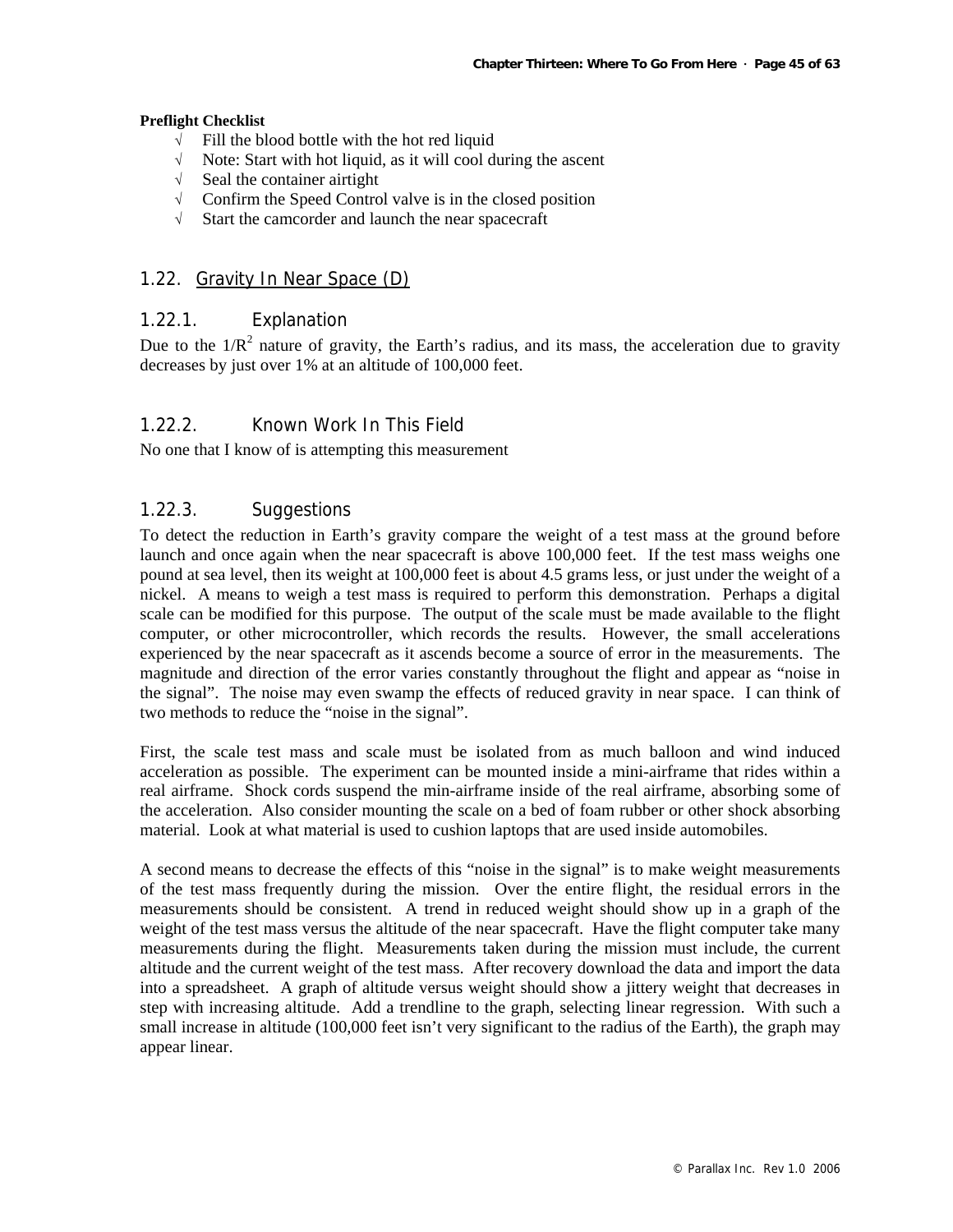### 1.23. Landing Bags (D)

### 1.23.1. Explanation

The Mars Pathfinder Lander relied on airbags to cushion its final impact with the Martian surface. While the Earth's atmosphere is dense enough to aerobrake a near spacecraft with parachutes, the idea of deploying a landing bag during descent is too appealing to ignore.

### 1.23.2. Known Work In This Field

The only organization I know attempting this is the Jet Propulsion Laboratory (JPL). But then, they hardly count as amateurs, do they?

### 1.23.3. Suggestions

JPL designed the Mars Pathfinder to deploy air-filled landing bags shortly before impact with the ground. The landing bags were made of a durable material that resisted abrasion and bursting during the landing. In our case, since landing bags are not the primary recovery system of near spacecraft, they can be a simpler design. I think a toy vinyl flotation  $\text{ring}^D$  would be sufficient. The ring cannot be inflated prior to launch or else it will burst in the near vacuum of near space. Instead, inflate the ring prior to landing, say 5,000 feet above the ground. Two ways to inflate the landing bag are with a source of compressed air or with an air pump.

#### **Compressed Air**

Robart RC equipment is the source of compressed air in this suggestion. A Speed Control valve is connected to an aluminum reservoir (bottle). Prior to launch, the air reservoir is filled with air through a check valve. The Speed Control valve is kept in the closed position. The hose from the Speed Control valve is routed to the filler of the vinyl ring through a quad port. Leave the reservoir inside the airframe and route the check valve to the exterior of the airframe through the same quad port as the check valve. During descent, the flight computer when the altitude is low enough to deploy the landing bag and opens the speed valve, filling the donut.

#### **Air Pump**

In place of a source of compressed air inside the airframe, a small air pump can be used to inflate the vinyl ring. The pump will require more time to inflate the ring than the compressed air. So run a test on the ground to determine the time required to fill the donut and add an extra minute. Then determine at what altitude filling must begin by assuming a constant descent rate of 1200 feet per minute (so multiply the time required to fill the flotation ring by 1200 and the result is the altitude to begin filling). One source of an air pump is the air pump used in automatic blood pressure monitors. I purchased one through a surplus catalog and they still may be available. Route a hose from the input side of the air pump to the outside of the airframe through a quad port. Do not try to pump air from inside the airframe to the vinyl ring, as the input port of the air pump may be covered with a Styrofoam peanut during the flight. So route a hose from the output side of the air pump to the filler of the vinyl ring through the same quad port as the output side of the air pump routes.

#### **Attaching The Vinyl Ring To A Module**

Loosely mount the vinyl ring to the outside of the airframe with Dacron cord. The Dacron must keep the deflated ring in place, but not bind the ring as it inflates. It's easier to let the vinyl ring hang limply from the bottom of the airframe. However, for a more professional look, consider giving the vinyl ring a covering of aluminized Mylar. Cut a single sheet and tuck it around the edges of the deflated ring. The Mylar must be wrapped loosely enough not to bind the inflating vinyl ring. To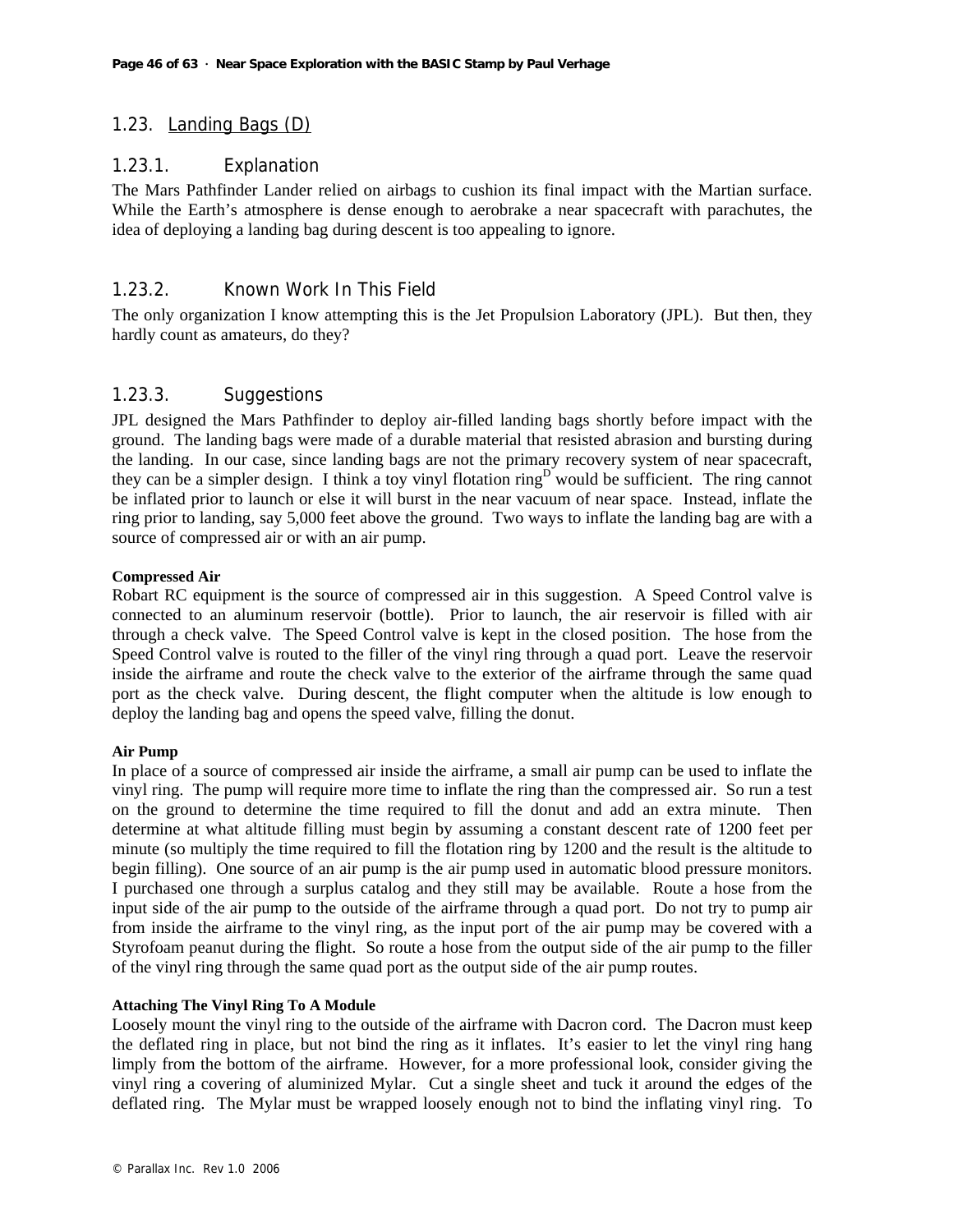prevent the Mylar from falling free of the airframe, tack the Mylar at one point to the airframe or the ring.

Note that a landing bag also works in cases of unplanned water recoveries. The ring becomes a floatation device should the near spacecraft recover in a lake.

### 1.24. Rocket Assisted Landing (D)

### 1.24.1. Explanation

Before the Mars Pathfinder was released from its parachute to bounce like a Martian beach ball, it fired a solid fuel rocket mounted just below the parachute shroud lines. This rocket thrust was the last blast of deceleration before the Mars Pathfinder impacted the ground. Something similar can be attempted with amateur near spacecraft, but not with rocket motors that generate hot thrust.

### 1.24.2. Known Work In This Field

Except for experimental glider programs, no program attempts to land the near spacecraft with anything but a passive parachute.

### 1.24.3. Suggestions

Setting a field on fire when the near spacecraft lands aids in locating the recovery site. However, the costs of such a landing far outweigh the benefits. Here's a better idea. Almost everyone has at one time or another played with toy rockets that develop a cold thrust. I'm referring to water rockets. The technically inclined people have developed water rockets from two and three liter pop bottles. One such two-stage water rocket has reached an altitude of 1000 feet. These are not your father's toy water rockets. Toy water rockets require a pressure chamber partly filled with water and a source of compressed air. Having not tried this yet as a near space application, I recommend using two bottles.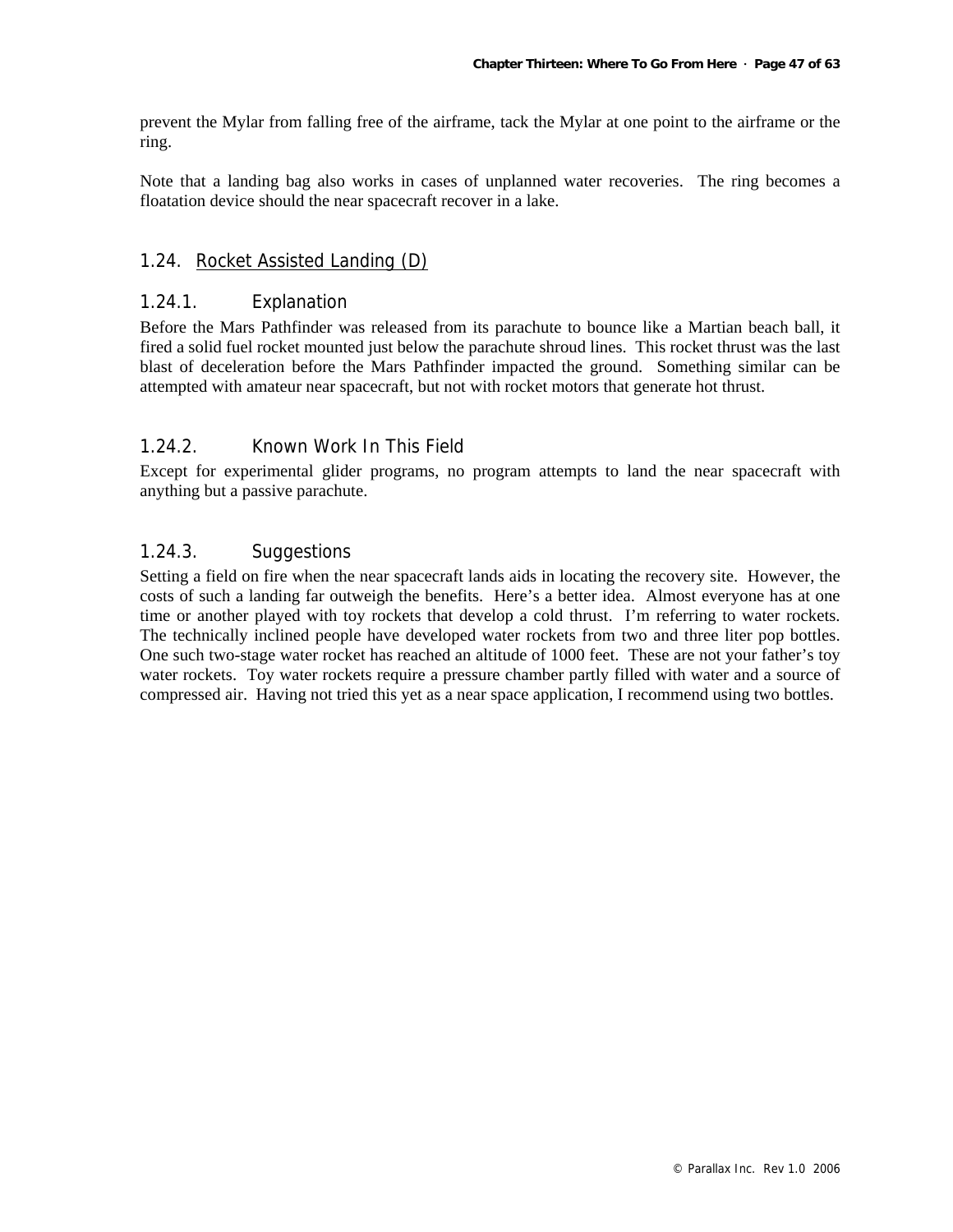

The first bottle is the pressure vessel and is sealed with a servo-operated valve. The second bottle is the pressure chamber and is partially filled with water. The pressure vessel connects to the pressure chamber with a hose that connects to its screw-on cap. A second hose forms an inverted "U" inside the pressure chamber before exiting the pressure chamber through its screw-on cap. The inverted "U" prevents water from leaking out of the pressure chamber until the servo-operated valve is opened and the pressure chamber is pressurized from the pressure vessel.

Note that one end of the "U" extends to the bottom of the tank and its other end loops out of the water and terminates below the water level. If the tube is filled with water, then a siphon forms, draining the water out of the tank. During ascent, air pressure inside the tank will eventually begin pushing water out of the tank through the tube. To prevent the slow draining of the tank during ascent, plug the end of the nozzle with a rubber cap, wax, or clay. You want to use a material that will resist the gradually increasing difference between tank and atmospheric pressure, but not the rapid rise in pressure when the motor is fired.

There are two hoses then that pass through the screw-on cap, one for the pressure delivery hose from the pressure vessel and a second for the exhaust of the pressure chamber. There's no reason the motor hose can't terminate in a T or other junction to create multiple mini-motors. Multiple motors are useful in avoiding problems where a single motor is not aligned with the center of gravity of the near spacecraft. The motor should be fired when the near spacecraft is near the ground. If the motor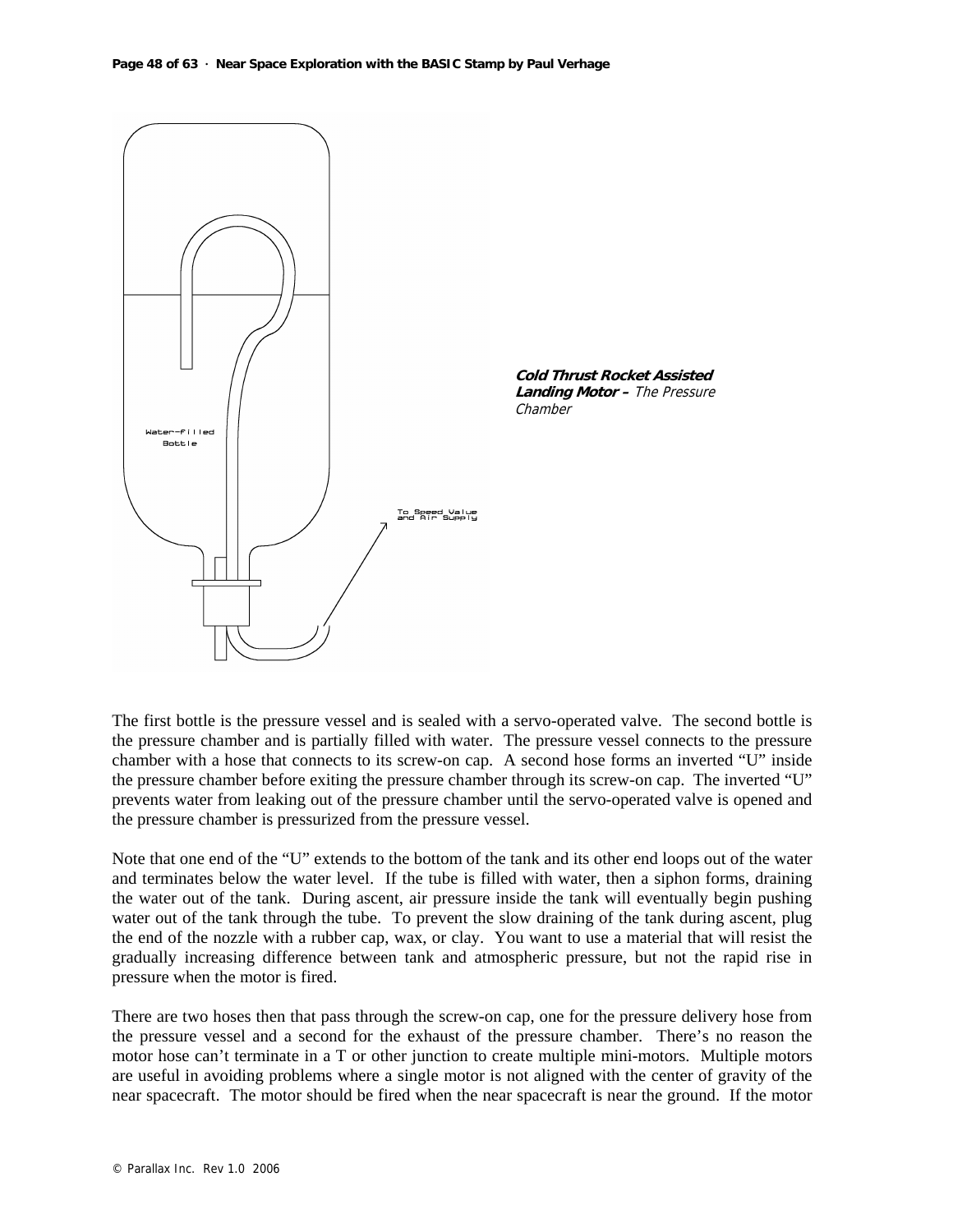exhaust is located in the bottom capsule, then the result of firing the motor is to offset only the weight of the bottom capsule, letting the parachute slow the capsules even further. However, if there is too much thrust, the motor lifts the bottom capsule up into the capsule above it where the collision may damage the capsules. If the motor exhaust is placed inside the top capsule, then firing it will soak the bottom capsule. In that case the top of the bottom capsule requires a plastic roof. When acting on two modules, the motor has more difficulty trying to lift both capsules up, so there's less risk of taking the weight off the parachute and collapsing it.

One issue that needs to be addressed is making sure enough air can flow through the pressure delivery hose to make the motor effective. Because of the requirement for high thrust, a Speed Control valve and its tubing may not be large enough to let air flow fast enough to pressurize the pressure bottle effectively. However, do not think of this as an obstacle to success, rather, think of it as an opportunity to launch more near space missions in support of an experiment. One last idea. In place of a second pop bottle to provide pressure, consider using a  $CO<sub>2</sub>$  cartridge from a pellet gun. A servo can be used to operate the gas release mechanism from the pellet gun.

### 1.25. Reefed Recovery Systems (D)

### 1.25.1. Explanation

A reefed parachute has a cord running around its perimeter that prevents it from opening fully. As a result, its descent speed is increased. A faster drop to the ground reduces the drift the recovering near spacecraft caused by the wind. At a lower altitude, the reefing system allows the parachute to open more fully, slowing the near spacecraft to a safe landing speed.

### 1.25.2. Known Work In This Field

I know of no amateur group experimenting with this, however, reefing parachutes are popular with professional recovery systems.

### 1.25.3. Suggestions

Here's how I plan to approach reefing parachutes some day.

- $\sqrt{\ }$  Sew Dacron loops to the bottom of the parachute that are independent of the shroud line loops
- $\sqrt{\phantom{a}}$  Note: The loops are how the reefing line keeps the parachute from opening fully
- √ Build and test two FTUs (Chapter Six, Section Six)
- $\sqrt{\phantom{a}}$  Note: The FTUs are used to cut the reefing line
- √ Build a case for each FTU

FTU Case Notes:

- The FTU case keeps the reefing line from tugging on their nichrome coils and insulates the coil from cold temperatures
- The cases must have mounting tabs to secure them and the FTU to the canopy
- The FTU and cases are mounted such that their nichrome coils extend below the bottom edge of the canopy where the reefing line can pass through them
- The cases must have a closure that allows access to the nichrome coil and the reefing line
- $\sqrt{\phantom{a}}$  Place the FTUs on opposite sides of the parachute canopy and mark their location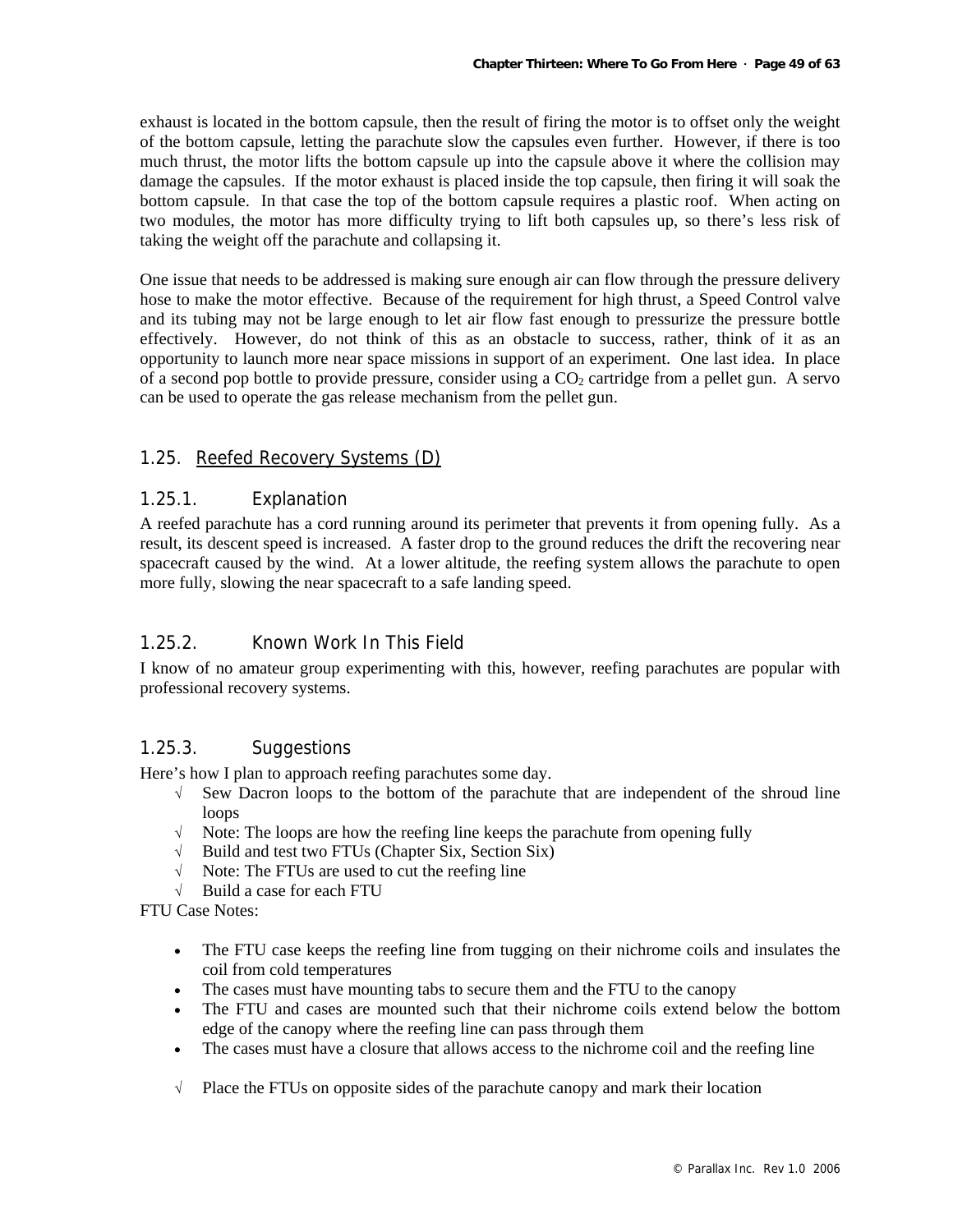- $\sqrt{\phantom{a}}$  Sew reinforcing panels (Dacron?) to both sides of the parachute canopy where the FTUs are to be located
- $\sqrt{\phantom{a}}$  Make the reinforced panels a little larger than the FTU cases
- $\sqrt{\phantom{a}}$  Punch holes in the canopy reinforcement for the mounting tabs of the FTU cases
- $\sqrt{\phantom{a}}$  Secure the cases to the canopy with nylon wire ties
- $\sqrt{\phantom{a}}$  Route cables for triggering the FTUs along shroud lines

#### **Using Reefing Lines**

- √ Determine the circumference of the opened parachute
- $\sqrt{\phantom{a}}$  Cut two 50 pound test Dacron kite lines One to a length 1/3 the parachute circumference (short reefing line) The second to a length 2/3 the parachute circumference (long reefing line)
- $\sqrt{\phantom{a}}$  String the long reefing line through the reefing loops and one of the FTUs
- $\sqrt{\phantom{a}}$  Tie the ends of the long reefing line together, forming a loop
- $\sqrt{\phantom{a}}$  String the short reefing line through the reefing loops and the remaining FTU
- $\sqrt{\phantom{a}}$  Tie the ends of the short reefing line together, forming a loop
- √ Connect FTU triggering cables to the flight computer when the stack is assembled
- √ Launch the near spacecraft
- $\sqrt{\phantom{a}}$  Monitor the near spacecraft's altitude during descent with the GPS receiver and use a back up software timer in the flight computer in case the GPS stops sending data

At this point, the short reefing line prevents the canopy from opening fully, so the near spacecraft descends faster than usual and drifts less

 $\sqrt{\phantom{a}}$  At some point during descent, trigger one FTU to cut the short reefing line Now the long reefing line prevents the parachute from opening fully, but now the near spacecraft descends slower than before the short reefing line was cut

 $\sqrt{\phantom{a}}$  Later in the descent, trigger the second FTU to cut the long reefing line Now the canopy is fully opened, the near spacecraft descends at its normal speed

It goes without saying that this process must be tested thoroughly. Also, launch the first test of any modification to the recovery system in a region where there is no private property to possibly damage.

### **2.0 Developing A Program**

These suggestions come from my experience forming two near space programs (KNSP and TVNSP) and helping others begin their own near space programs

### 2.1. Read

The more, the better. There's a wealth of information out there waiting to be applied to amateur near space. Some sources apply directly to amateur near space, while other sources are only indirectly applicable.

As an example, a book on parachute design will give you ideas on making or modifying your recovery system. Robotics books can be applied except for the parts about wheels, since a near space capsule is a robot on a balloon.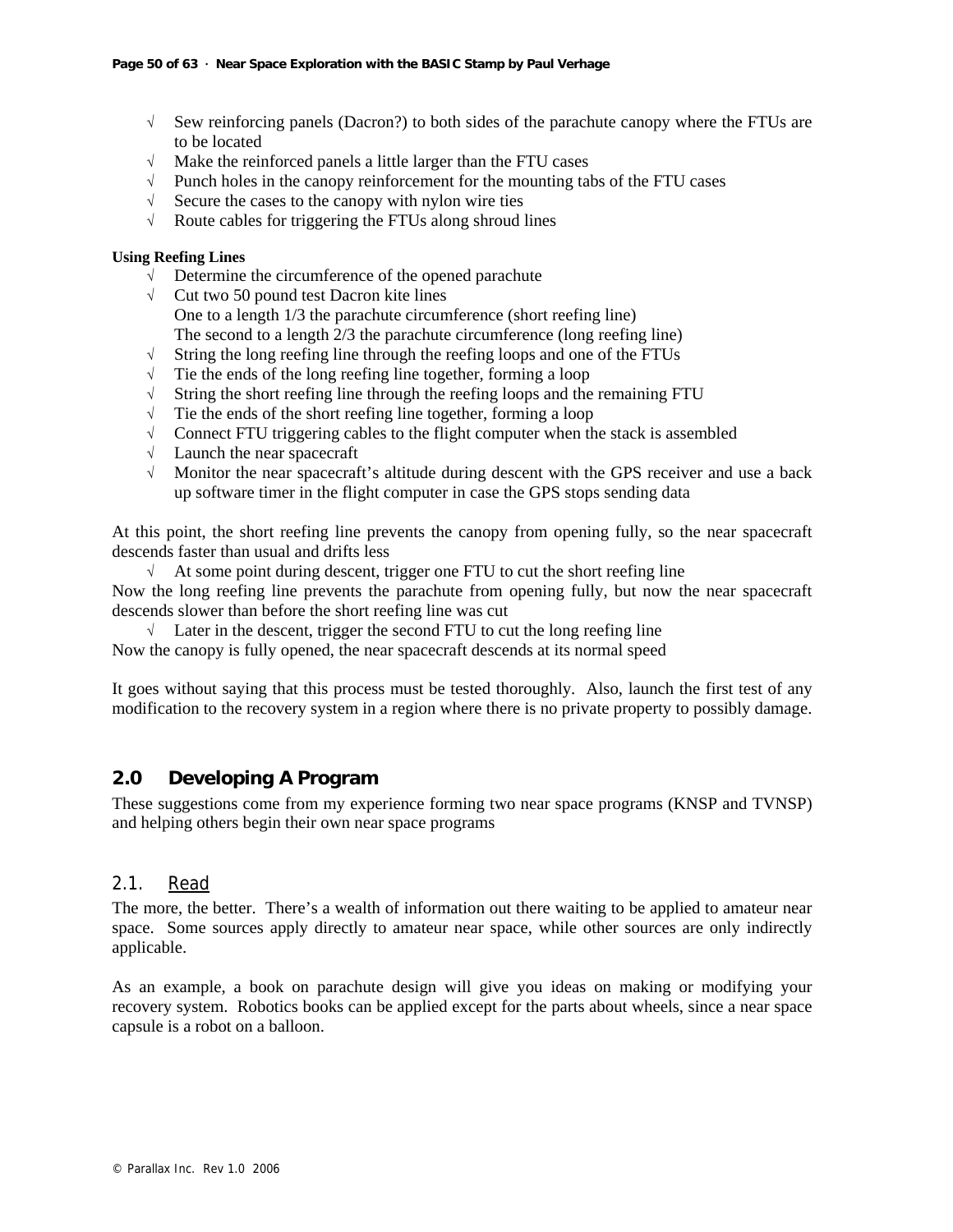### 2.1.1. Sources

Here are some of the references I have read over the last seven years I have been involved with amateur near space.

- BASIC Stamp Programming Manual, Parallax Inc.
- Computers In Space, James E. Tomakyo, Alpha Books
- Engineer's Mini-Notebook (all of them), Forest Mims III, Siliconcepts
- Meteorology, Danielson, Levin, and Abrams, WCB McGraw Hill
- Micro Spacecraft, Rick Fleeter, The Edge City Press
- Mobile Robots, Joseph L. Jones, Bruce A. Seiger, and Anita M. Flynn, A. K. Peters
- Parachute Recovery System, T. W. Knacke
- Practical Electronics For Inventors, Paul Scherz, McGraw Hill
- Research Balloons, Carole S. Briggs, Lerner Publications
- Space Mission Analysis And Design, Wiley J. Larson and James R. Wertz, Space Technology Library
- The 6.270 Robot Builder's Guide, Fred Martin, Pankaj Oberoi, and Randy Sargent, MIT
- The Idiot's Guide To Meteorology,
- The Mars Pathfinder, Price Pritchett and Brian Muirhead, Pritchett and Associates
- The Pre-Astronauts, Craig Ryan, Naval Institute Press
- The Satellite Experiment's Handbook, Martin Davidoff, ARRL

As you can see, some of these books are only indirectly related to near space. Some of the books listed above are more motivational or historical. Some of the experiments I try today are derived from what was attempted in the past.

### 2.2. Crew Training

This cannot be stressed enough. To be successful, your crews need to know what they're doing. You will be stopped constantly during a launch for further instructions when you are the only one who knows what is going on. Launches go much faster when your crew is knowledgeable. When you're the only knowledgeable person, flight predictions are only made when you have time. When many people are making predictions errors can be identified, preventing a launch in questionable wind conditions. TVNSP tries to meet at regular intervals (sometimes every two weeks) for training and review. If you are the program manager, then see the following items are done.

- Document your procedures
- Teach everyone how to perform all the steps of launching a near spacecraft
- Practice launch procedures at the beginning of each year's launch campaign
- Help trackers set up their equipment

Make checklists and "application" notes for your team. Update the checklists before each launch (by the FRR) and keep them concise and clear. At your early meetings, teach everyone present how to perform each task. I feel the following tasks should get the greatest emphasis.

- Making flight predictions
- Filling and tying off the balloon

Other tasks like assembling the stack and using lanyards historically have been less critical for TVNSP.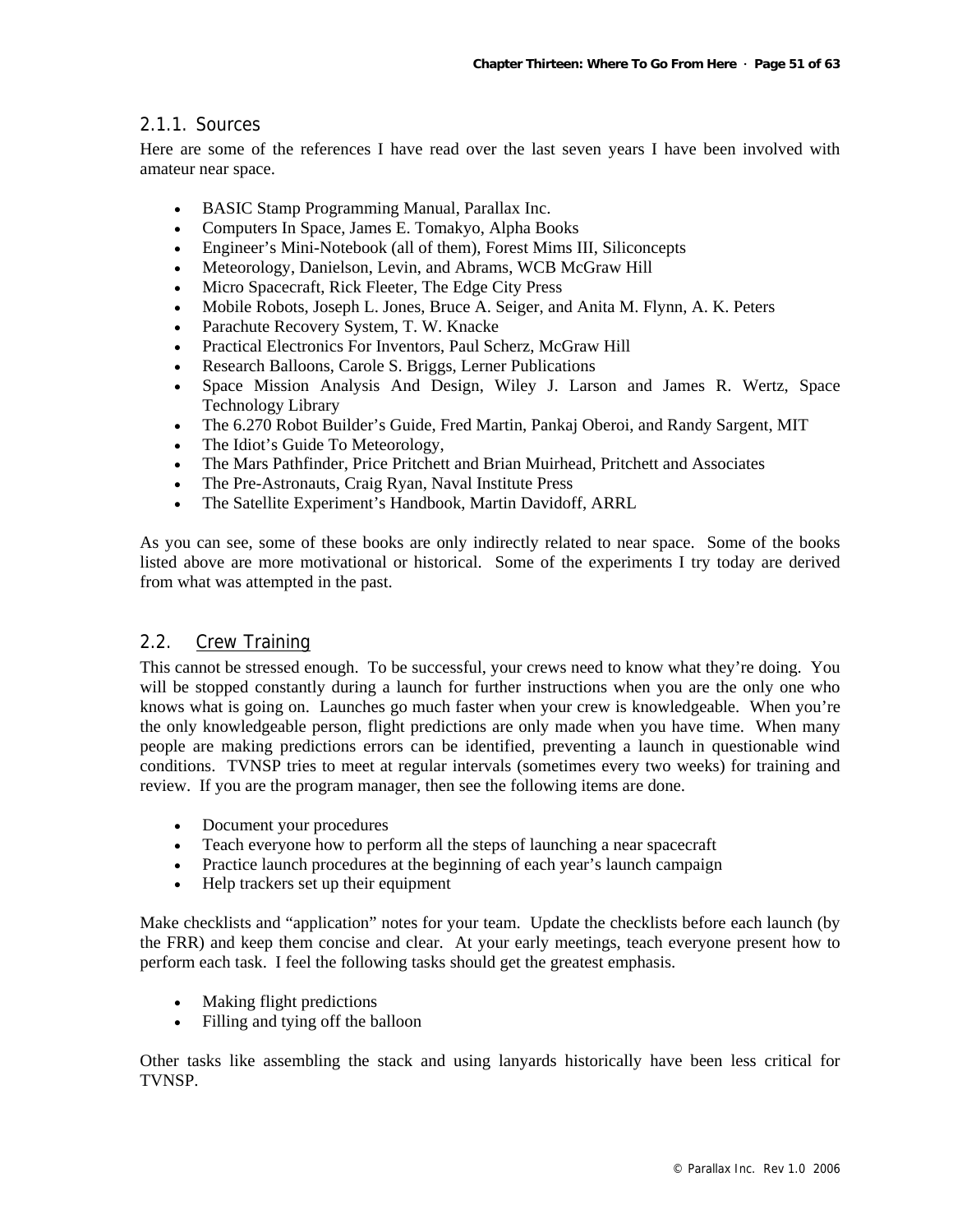Everyone forgets. So every year, before the beginning of the year's near space campaign, TVNSP crews meet to review procedures. We get out the filling equipment and run through the procedure. TVNSP also reviews making predictions.

You will notice there is a lot involved with setting up APRS on a laptop. TVNSP has documented their recommended APRS +SA settings. When a member wishes to set up an APRS tracker, they bring their equipment to a meeting and get the help they need. By the end of the meeting, they should have a functional APRS tracker. During the morning of a launch is a very bad time to help someone set up his or her tracker. During a chase is equally a bad time for someone to be using APRS for the first time.

### 2.3. Support

Even though a near space program is less expensive than a space program, it can be difficult to support out of pocket. However, I have found that being single does improve my ability to run a near space program off of my paycheck. To do so means you have to commit to it like it is your only hobby.

### 2.3.1. Monetary Support

Being a part of amateur radio club allows the near space program to be a part of their annual budget. While it probably won't pay for every flight, the club may be able to pay for one or two flights each year. Be professional and responsible so the near space program is a feather in the cap of the club. In public venues, be sure to mention that the program is a part of the local amateur radio club. Even try to increase membership in the club with the near space program.

Consider flying experiments for other groups and organizations. In some cases, they can be asked to help offset the cost of the launch by perhaps providing the balloon or a tank of helium. Since the program uses amateur radio equipment for telemetry, no profits can be made from launching amateur near space missions.

Ask for donations. Local civic clubs or your helium supplier may be able to sponsor a flight once a year. A thank you to the sponsor can be attached to the outside of a module and photographed before launch. Another way to thank a sponsor is to fly a memento into near space and present it to the sponsor after recovery. Good mementos include a patch or bumper stick from the sponsor. After the flight, return the memento mounted to a frame along with photographs from the flight. Be sure, however, that the cost of making the presentation doesn't end up costing more than the donation.

### 2.3.2. Volunteer Support

Not just money is needed to operate a near space program. Each program seems to have its core of dedicated individuals. However, there may be times when that isn't enough people to successfully launch a near spacecraft. KNSP made use of volunteers who would lend a hand to launch a near spacecraft but not to chase or recover it. Other times KNSP made use of volunteers who couldn't help launch, but who would lend a hand if the landing zone was in their neck of the woods.

The only way to get this kind of support is to talk it up. Get around to all the local clubs, be they radio, astronomy, civic, or other. Get people excited about what your program is accomplishing. After a couple of flights you will have some of the neatest photographs and videos to show. Displaying a photograph taken from 85,000 feet makes people think you're an astronaut (just ask Bill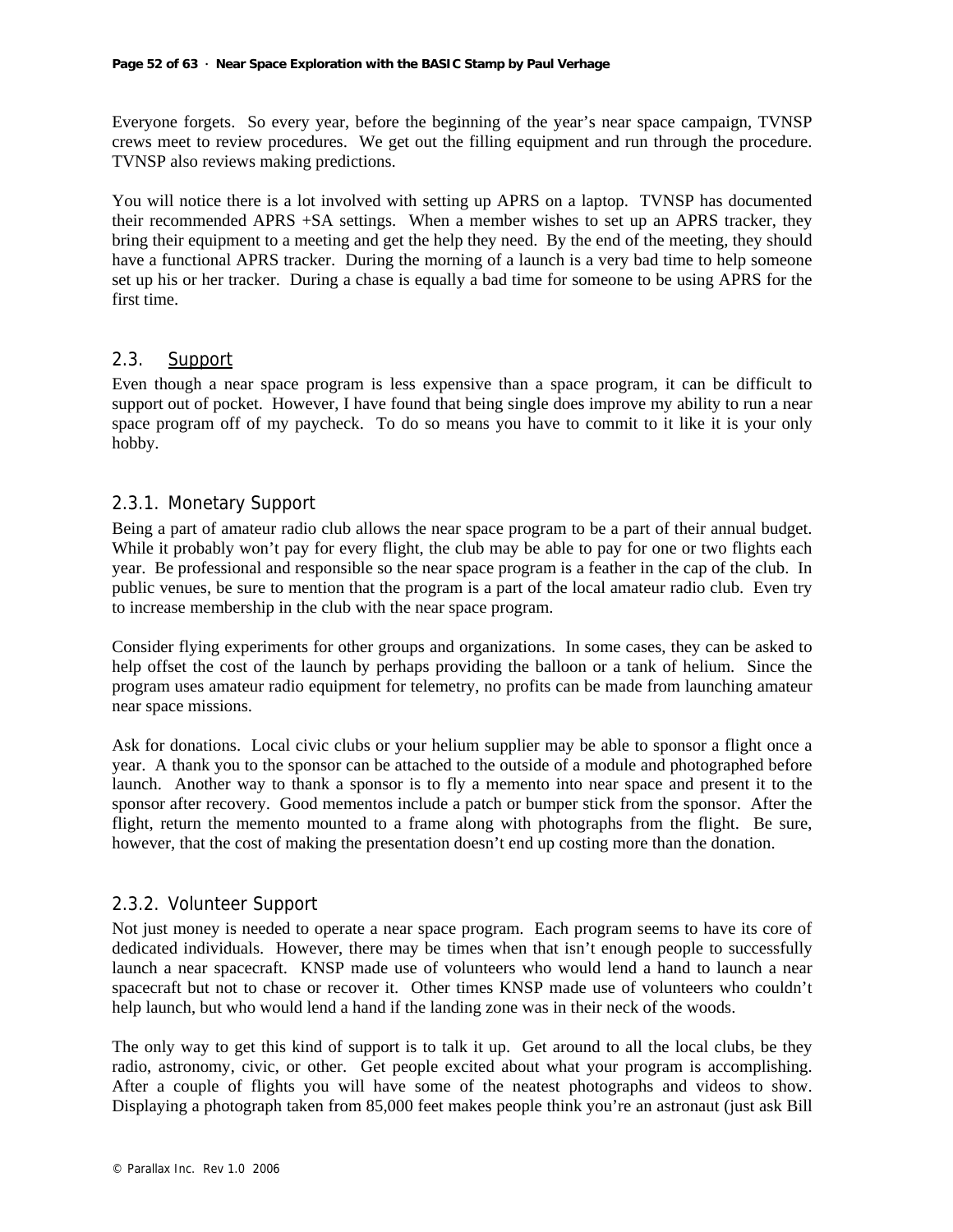Brown). Images like these attract attention and interest. Also, think long term, and give presentations annually. Each year there's always someone new to the club.

#### 2.4. Get Involved In Special Events

Spread the word about what the program is doing and get some public attention. When possible, launch in support of special events that commemorate the sciences and technology. Good examples include the following.

- Astronomy Day
- Space Day
- Star Parties
- Museum Open Houses
- Field Day

If your program cannot launch at times like those, then set up a static display or launch a dummy payload. In either display type, show how tracking is done and examples of the telemetry and results from flights. You may want to hand out diskettes with actual flight data in a spreadsheet format. Include directions with the diskette explaining how to process the data and generate interesting result. Also try to get some public exposure for your crews.

#### 2.5. Visit Classrooms

If you know a teacher then talk to him or her about your program. If your program fits in with what his or her class is doing, you can be given permission to present to the class. It can be tough to present if the teacher doesn't know you. So be ready to explain what your presentation can do to excite children. Don't be disappointed if you can't present any time soon. Teachers have their own lesson plans and you may not fit in those plans. It can also help if you know the spouse of a teacher.

Before presenting to a classroom, ask the teacher about special interests of the class. Have lots of visual displays that are appropriate for the age of the class. I found elementary students like to see and touch the parachute. If you're presenting to a science class, recommend flying an experiment for the class. Share possible experiments with the teacher. It's best if the teacher works with the class on setting up the experiment, but be ready to offer help if asked. You may have to provide parts for the experiment. Classrooms have limited resources and it can take some time to receive equipment that they order. Be ready to provide equipment so the teacher doesn't have to purchase items out of pocket. Be ready to have an experiment ready to go, in case the class has trouble deciding on an experiment or can't build it in time. Sweat the details. If your first classroom presentation and experiment fails, you may not have a second chance. After arranging for students to design an experiment, have them also create a name for the experiment and a mission patch to accompany it. See to it that the patch printed and attached to the experiment. Additional copies of the patch can be laminated and placed onboard the near spacecraft. After recovery, give the flown patches to the students.

Be careful about inviting students out to the launch. Any student attending a near space launch needs to be accompanied by their parents or guardians. Under no circumstance allow unsupervised students to attend launches and/or go on chases by themselves.

Possible classroom experiments include the following.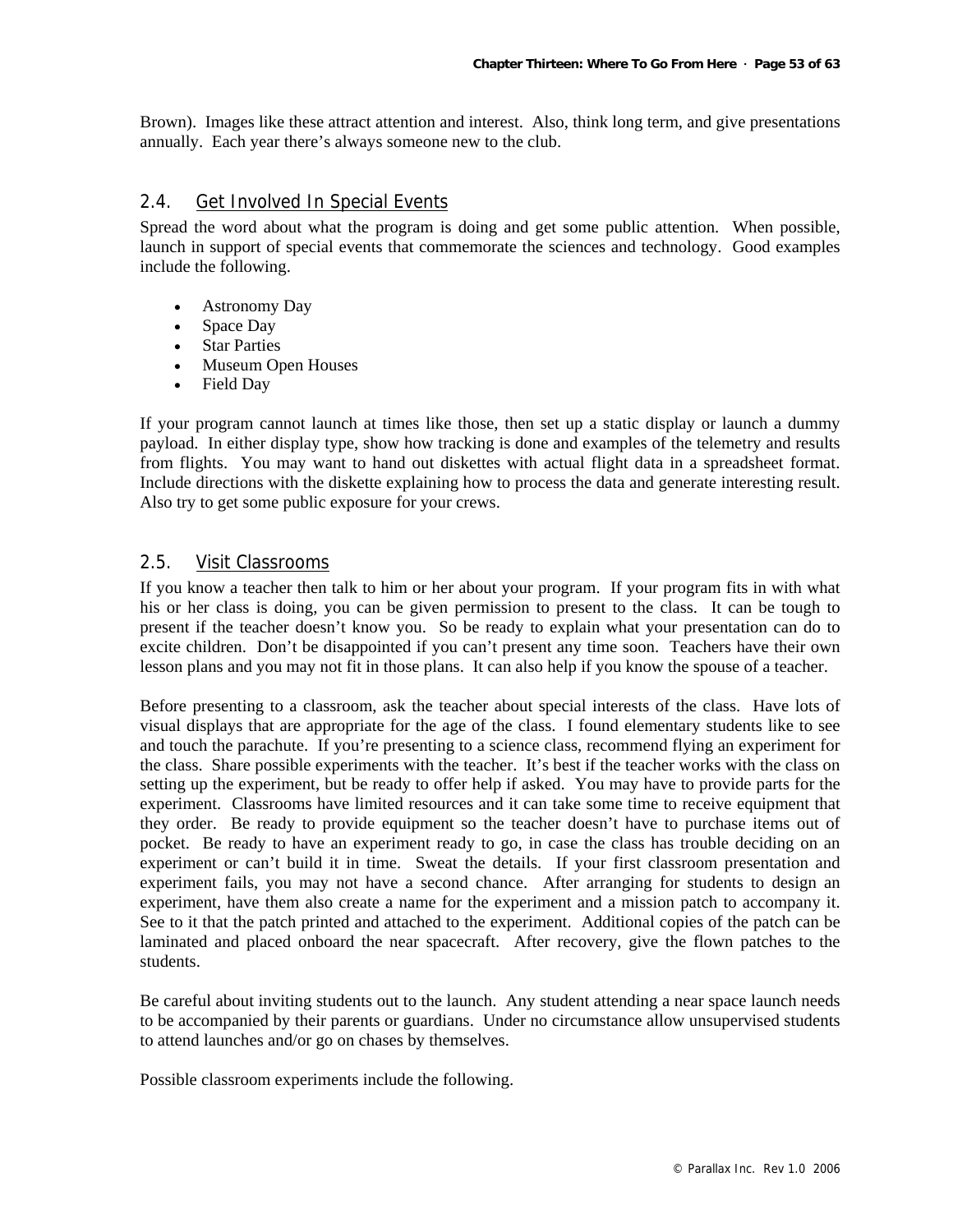### 2.5.1. Seeds In Near Space

Small children like planting seeds. Seeds also make a great way for children to practice applying the scientific method to an experiment they helped design. Consult Chapter Eight, Section 7.3 for directions on flying seeds into near space. To encourage future experiments, offer to fly seeds from the surviving seeds next semester or next year. You could offer to fly later generation seeds every year.

### 2.5.2. Balloons Filled With Various Gasses

Consult Chapter Eight, Section Ten for ideas on flying balloons into near space. Aside from balloons filled with gasses, also consider flying marshmallows into near space and photographing the results. Students should design and construct the lightweight sample holder. Remember to place the sample holder arm far enough from the camera to keep the samples in focus. This may require a ground test before the flight. Returned images of the samples will be far more interesting when you have the edge of the Earth in the background of the samples. If balloons contain various gasses, make sure to label the balloons with a felt-tipped marker. Don't rely on people remembering which balloon carried which gas.

### 2.5.3. Measuring The Temperature Of Samples

A temperature sensor array is needed to perform this experiment. Consult Chapter Eight, Section Nine on constructing temperature arrays. Have students collect or make sample materials to send into near space. The color or method of construction influences how they retain or lose heat. The vacuum of near space and ultraviolet radiation of the Sun also has an impact on samples that's not easy for students to recreate on the ground. Double-check any code the students write before launch as a part of a ground test. As a part of the ground test, have the students process the generated data log. After the flight, give students a copy of the data log.

### 2.5.4. Flight Logs

Generic flight logs make a good math exercise. Students get to practice what they have learned by using real data collected in near space. Give the classroom copies of cleaned up flight log so they can make graphs. Example graphs include, ascent rate, latitude and longitude of the balloon, air temperature at altitude, and cosmic ray counts. Be sure the teacher is comfortable with the format of your data, or else the teacher cannot help out students with questions. Along with the data, include a copy of a video taken in near space that the teacher can play, photographs taken at altitude to pass around or give out, or even stickers of photographs taken of the near spacecraft or images from near space (younger children like stickers).

### 2.5.5. Analyze Ground Photographs

Give the class a set of ground photographs taken from near space along with the latitude and longitude of the photographs. Have the students find the location of photographs on a map. Before a flight, demonstrate how the capsule will take photographs during the flight. Also give the students a graphic of the expected flight path. After the flight, present the students with a set of 4 by 6 inch prints with the altitudes of the photographs. Also give them a copy of the flight log. Students can relate the time of the photograph with the GPGGA sentence in the log. They can use this data to determine the latitude and location of each photograph.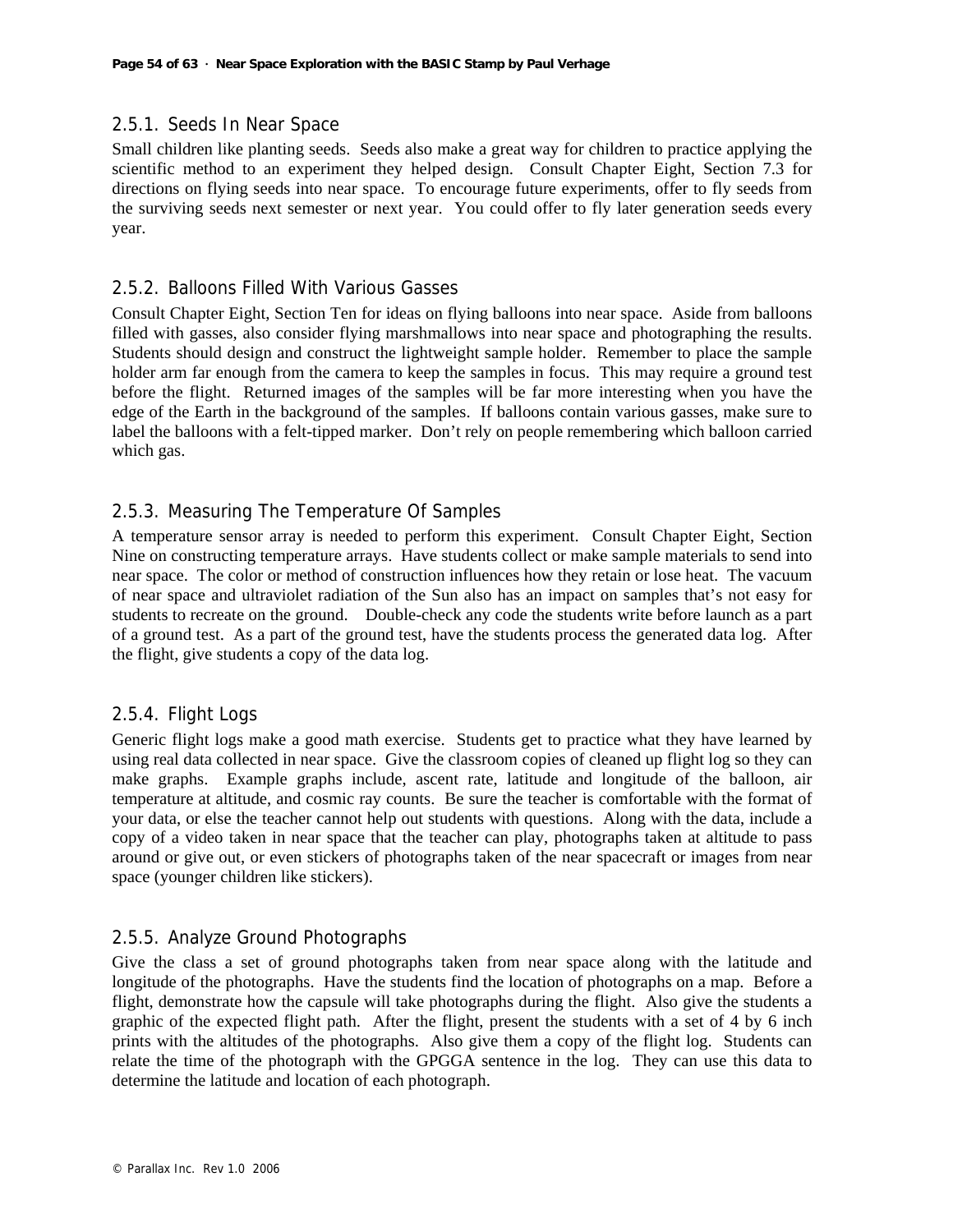Photographs indicate geomorphic features of the ground. Find and read an introductory text on Geomorphology for more information. A flight six months later shows how foliage changes over the course of a year. It also shows how rivers and creeks can also change.

### 2.6. Develop And Fly Experiments For Other Groups

Remember there are more than just school students out there. The scouts, 4H, Boys and Girls Clubs may want to participate in a near space mission. Heck, there's even civic clubs out there. Why shouldn't adults be doing their own amateur science experiments?

### 2.7. The Media

Invite the local news media to cover one of your missions. Be sure to ask them to cover any experiments you are flying for schools and clubs. The news media may not be able to go on the chase for liability reasons, so work with them and give them materials from past flights.

### **3.0 National Organization**

There is no national organization for near space at this time. One reason is that the numbers of groups and their members remains low. With more exposure, this may change in the near future. Currently, these are the parts of a national organization, virtual national organization, so to speak.

### 3.1. Ralph Wallio's Records Website

Ralph Wallio (W0RPK) maintains a website with a focus on many aspects of amateur near space. One of the most popular is his list of amateur near space records, where he keeps track of the state-ofthe-art. Ralph keeps track of the following amateur near space records.

- Highest GPS Reported Altitude (ASL)
- Lowest Reported Maximum Altitude (AGL)
- Highest Continuous Ascent Rate (averaged over >10,000ft)
- Lowest Continuous Ascent Rate (averaged over >10,000ft)
- Longest Great Circle Distance, Release to Touchdown
- Shortest Great Circle Distance, Release to Touchdown (at least 50kft maximum altitude ASL)
- Longest Mission In Time, Release to Touchdown<sup>E</sup>
- Heaviest Payload
- Lightest payload
- Largest Balloon Envelope(s) (Fully Expanded Volume)
- Smallest Balloon Envelope (Fully Expanded Volume)
- Greatest Telemetry Downlink Reception Range (Two Categories)
	- o VHF/UHF near line-of-sight
	- o HF via any mode of propagation
- Greatest Two-Way QSO Repeating/Transponding Great Circle Distance
- Total Missions Flown
- Longest Recovery Time (any method)
- Touchdown Prediction Closest to Actual Coordinates

Ralph's website is located at http://showcase.netins.net/web/wallio/ARHABrecords.htm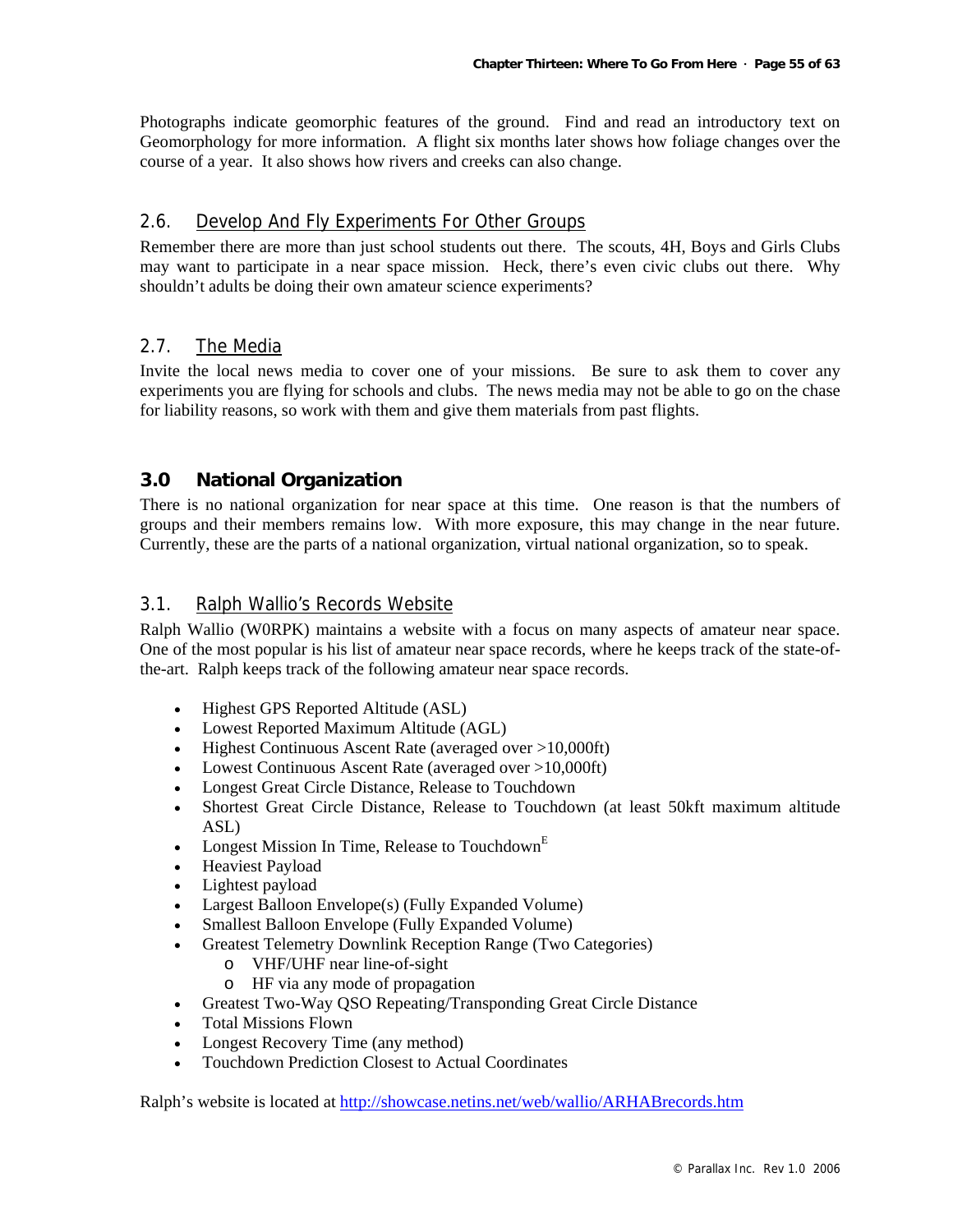### 3.2. Balloon Announcement Email Lists

There are several active email lists in the amateur near space community. When forming your own group, consider establishing an email list for it. You should also consider subscribing to the current email lists to keep up to date with what's happening across the US. By doing so, you will be kept informed on upcoming Super Launches (covered in the next subsection).

All the currently active near space related email lists are hosted on Yahoo.Groups. When at their website, try subscribing to some (all?) of the following email lists.

- ANSR: Based in Tucson, AZ
- EOSS: Based in Denver, CO
- HABITAT: Based in the Kansas City, KS metro
- HamBONE: Based in New York
- KNSP: Based in the Midwest
- NAHBG: Based in Seattle, WA
- Project Traveler: Based in Hutchinson, KS
- TVNSP: Bases in Boise, ID

#### 3.3. Super Launches

The first Super Launch was the Great Plains Super Launch (GPSL) and occurred Manhattan, KS in July of 2001. The name, Great Plains Super Launch, was the idea of Bill All (N3KKM) when we were looking for a name to call our attempt to simultaneously launch balloons from four near space programs. Three balloons were launched at the first Great Plains Super Launch. At the second, a total of eight balloons were launched in support of six near space missions. A second Super Launch has been formed in Idaho. This Super Launch is called, the Northwest Super Launch (NWSL) and is scheduled as to not to conflict with GPSL. The author hopes to begin the Strato-Bowl Super Launch (SBSL) in a few years. With the creation of more near space programs, these additional Super Launches can take place. Think of them as a Field Day specifically for amateur near space.

Super Launches are more than just launching a bunch of balloons at the same time. It's a chance to meet other programs and share knowledge and history. The GPSL includes a more formal symposium element the day before the mass launch. Social events are also planned. As currently planned, the GPSL is sponsored by different near space programs each year. Once your program is established, consider sponsoring a Super Launch.

### 3.4. Benefits Of A National Organization

If sufficient numbers of people get involved with amateur near space, a national amateur near space organization can be started. There are several benefits to be gained, once there are enough people or programs are involved.

### 3.4.1. Liability Insurance

Like any hobby, liability insurance has become necessary in this world. No accidents have occurred with any amateur near space program to date. The NWS launches over 75,000 radiosondes a year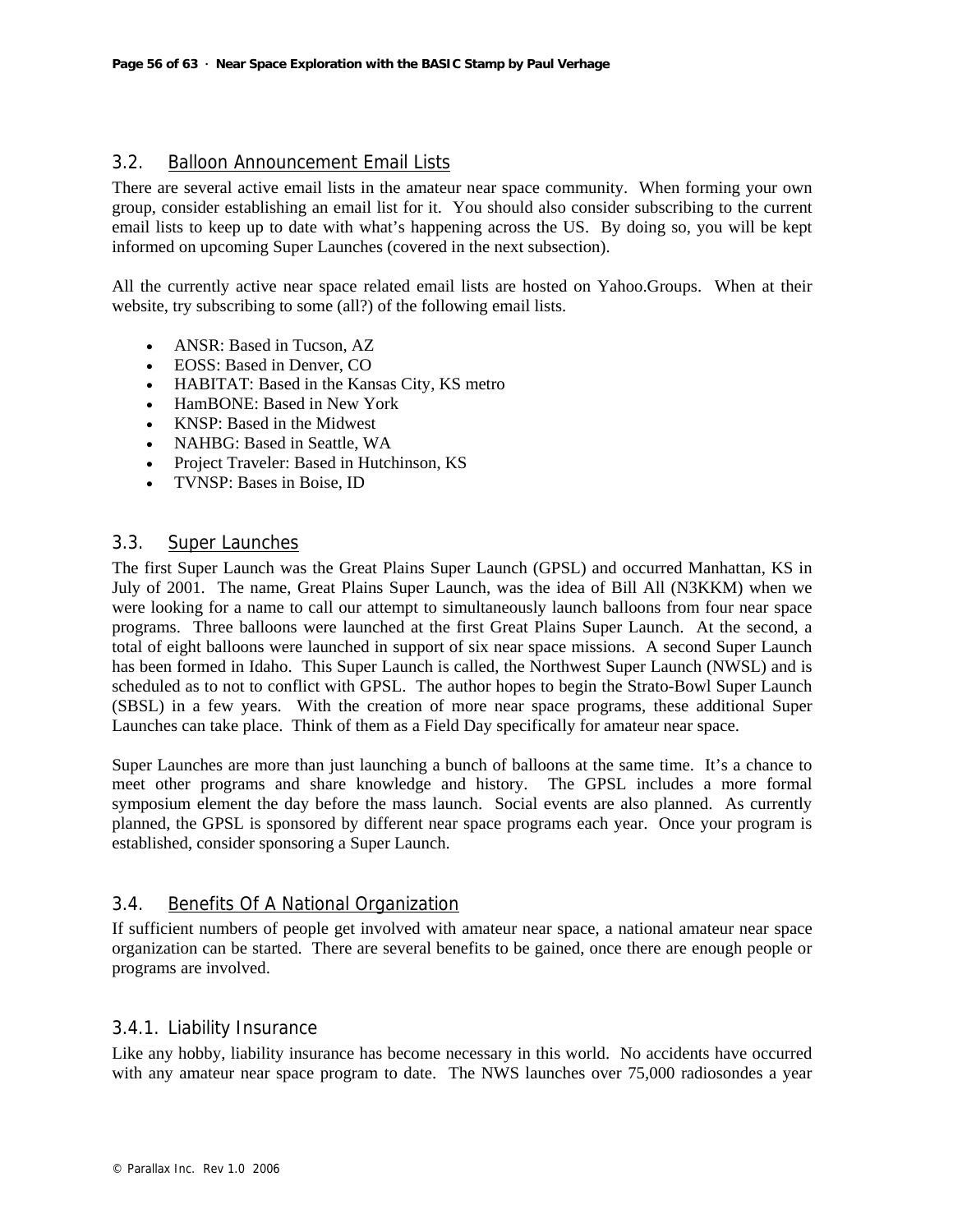with very few incidents over their 65-year history. That being said, it is still a good idea to look into liability insurance through a club or through your homeowner's insurance.

One benefit of a national near space organization is that group insurance can be purchased, saving every group money. Such insurance would be tailored to the needs of the amateur near space community.

### 3.4.2. Publications

With enough launches each year, an annual report of sorts could be published. A year in review becomes affordable when sufficient copies are printed.

### 3.4.3. Awards Programs

Currently the only planed sponsorship of a near space award is by TVNSP. The near space program with the currently highest flight, as documented by Ralph Wallio's Records List, receives a plaque. As new altitude records are set, the award is updated and sent to the new winner. With more groups involved in a national organization, more awards can be sponsored.

### **4.0 The International Geophysical Year Plus Fifty**

The author proposes the following amateur science event to coincide with the fiftieth anniversary of International Geophysical Year. A part of this celebration will focus on amateur near space programs.

4.1. A proposal to create and manage a coordinated amateur science program in celebration of the fiftieth anniversary of the International Geophysical Year (IGY)

4.1.1. Name of Program  $IGY + 50$ 

### 4.1.2. Dates

1 July 2007 to 31 December 2008 (corresponding to the fiftieth anniversary of IGY)

### 4.1.3. Purpose

To encourage the exploration of the Earth, from pole to pole, and from the oceans to the top of the atmosphere, by amateur scientists from around the world in the spirit of IGY

#### 4.1.4. Overall Goals

- A. To create as many amateur science programs as possible
- B. To encourage amateur science activities
- C. To give guidance to these groups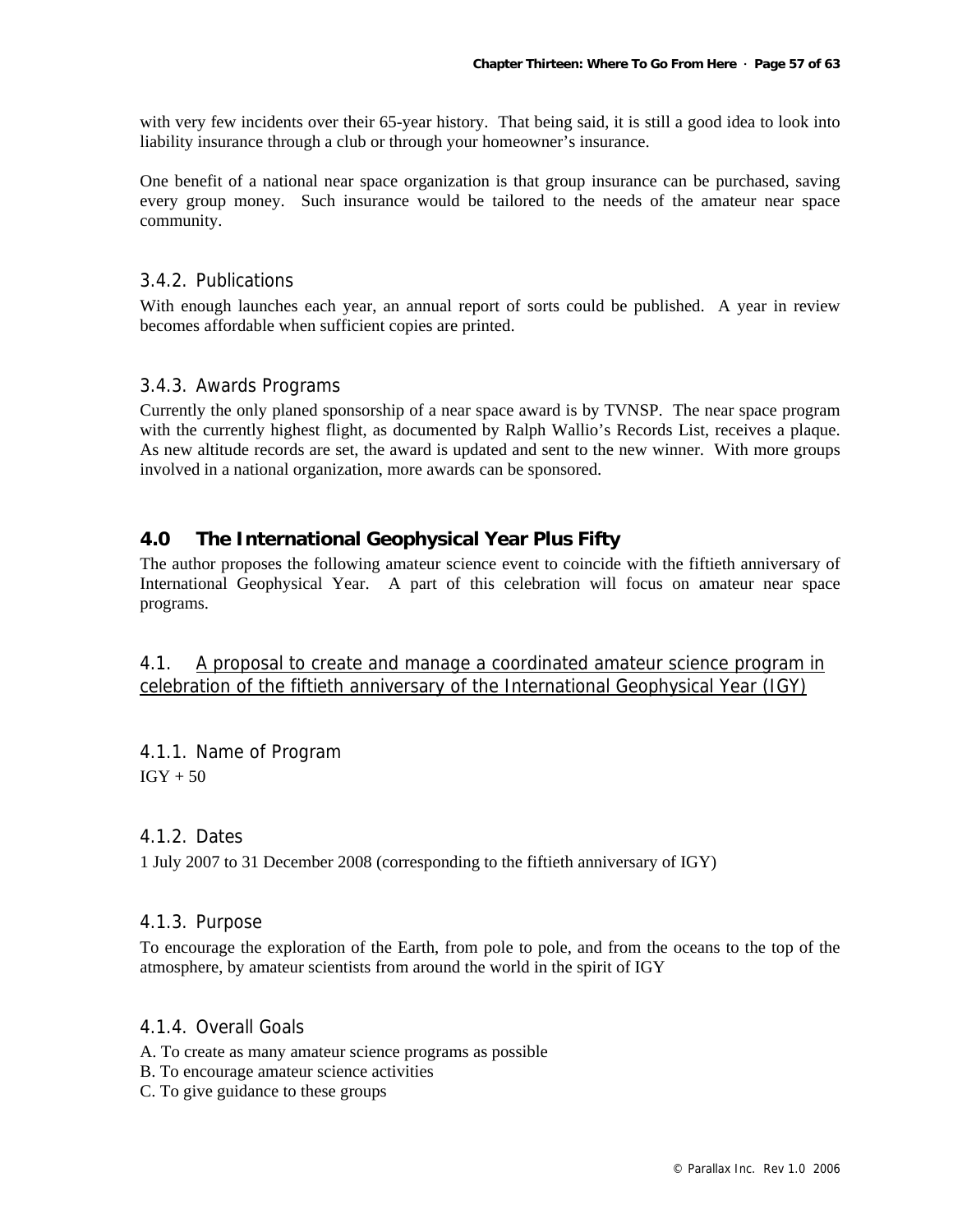- D. To collect as much data and stories as possible in an organized fashion
- E. To host a symposium at the conclusion of the program
- F. To publish a book of the results at the conclusion of the program

### 4.1.5. Specific Near Space Objectives

A. To create as many amateur near space programs as possible

B. To coordinate a large number of balloon launches with each mission carrying at least one experiment

- C. Develop a suite of suitable near space experiments
- D. Coordinate mass-purchases to lower costs

E. Launch, chase, and recover several long duration (cross-country) balloon flights

### 4.1.6. Governance

I believe at least five committees are needed

- A. Directors to oversee all other committees
- B. Membership to register and track all participating groups or individuals
- C. Public Relations to spread the word and line up supporting organizations or donors
- D. Standards to develop a standard for terminology and a format for experimental results
- E. Publications to see to the publication of a final book, symposium, and webpage

### 4.1.7. Background

Beginning in the spring of 1950, James Van Allen (University of Iowa) began leading discussions with American researchers, and eventually European researchers, to create a coordinated, worldwide research program in order to better understand the Earth's upper atmosphere and outer space. Together they declared the 18 months between July 1957 and December 1958 to be the International Geophysical Year (IGY).

As a part of IGY, the Eisenhower administration declared America's intention to launch an earthorbiting satellite. Later the Soviet Union also announced their intention to do the same. The opening of the Space Age is due in part to IGY.

IGY was the last time a peaceful and professional worldwide effort was made to scientifically explore the regions above the surface of the Earth (the two prior times were International Polar Years in 1883 and 1933). I'd like to commemorate the fiftieth anniversary of IGY with what will essentially be an amateur reenactment. But this time it will be an effort of amateurs exploring and experimenting.

### 4.1.8. Starting IGY + 50

- A. Get sufficient agreement to begin the program
- B. Develop an organizational chart for the committees and define their responsibilities
- C. Develop a website for the program

This website should have at least three sections.

The first section is the Groups Section and is a list of links to those groups that have been formed and are planning to take measurements.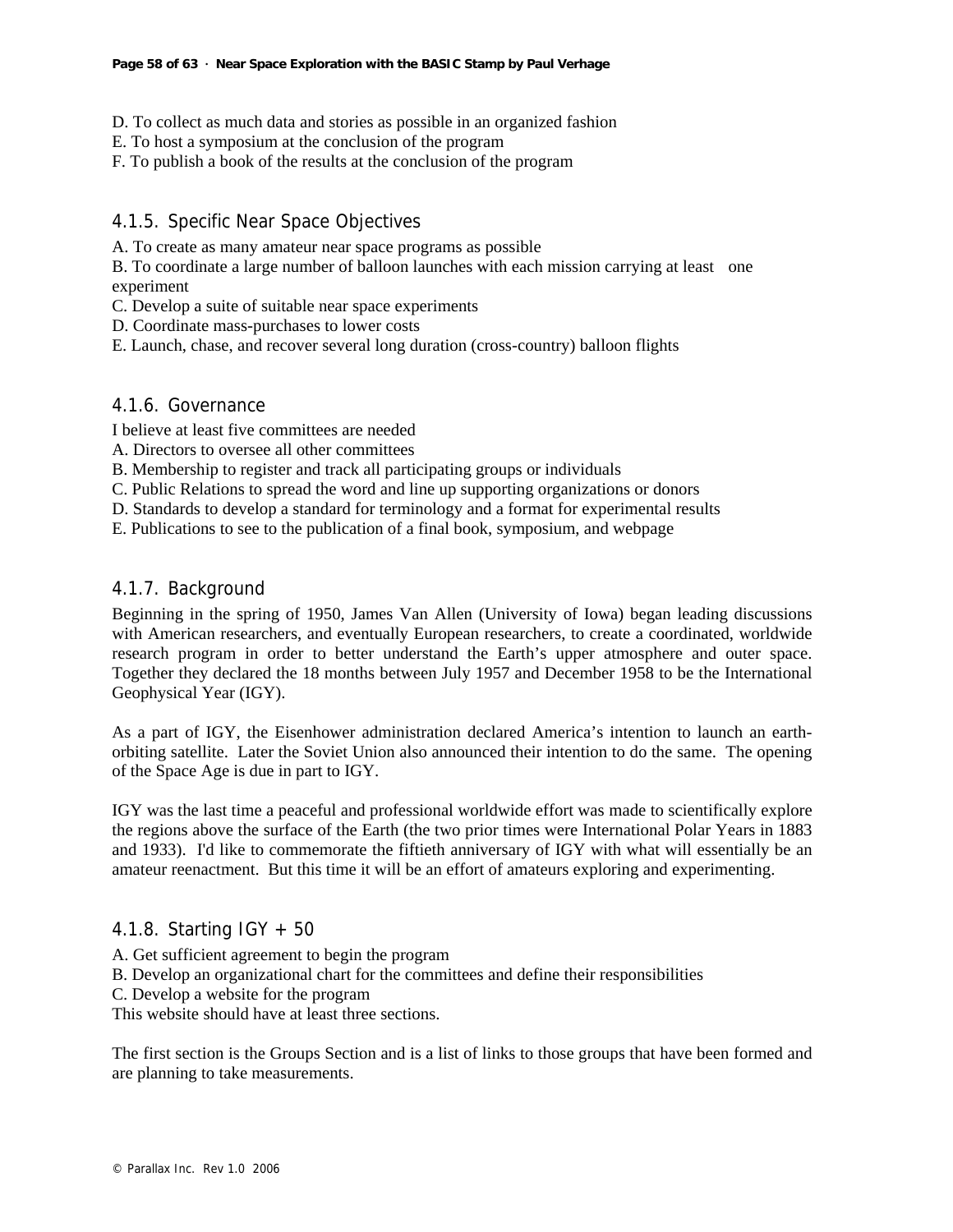The second section is the Help Section. This section is for those giving or needing help. If a group needs help, they list their requirements there. If you have help to give, you list your specific help there. Any donors or mass-purchases are listed in this section.

The third section is the Events Section. This section lists individual, regional, and global events of interest. The list encompasses scheduled events, tours, or nice to know events.

#### D. Develop an email list for the program

The email list doesn't replace those email lists now in, or planned to be in, existence. Just include the email list in your program's emails, so we can all share information.

### 4.1.9. Conclusion

Please share this idea with anyone who may be interested in being a part or supporting those getting involved. We have a few years to get new groups up to speed in designing their programs. I believe we need to develop a recruitment video and a series of posters to help spread the word. I'd like to see some early media coverage of the program. Opportunities to have amateur experiments be a part or performed in conjunction with professional experiments should be explored.

IGY + 50 won't work unless many people make an effort to get involved. Please discuss this issue with me so that I can gauge the level of support and further refine the concept.

L. Paul Verhage Program Manager, TVNSP paul.verhage@boiseschools.org

### 4.2. The Near Space Part Of IGY + 50

If sufficient interest is generated, the author will set up a website for the International Near Space Year (INSY), the near space part of  $IGY + 50$ . Currently the planned URL for INSY is at: http://www.insy.org

The website will have three sections. The first section is the Groups Section. It is for those groups that have been formed and are launching, or planning to launch near spacecraft to announce their participation in INSY. There will be links to their official websites. The second section is the Help Section. This section is for those looking or needing help. If you can help financially or with equipment, please let us know. If your group needs help, again, let us know. The third section is the Events Section. It will contain information on special offers or INSY meetings. It will also have the link to HABET, Hank Riley's website, which provides announcements of launches and Ralph Wallio's Records website.

The author also plans to sponsor an email list for INSY. The INSY email list is not to replace those email lists now in, or planned to be in, existence. The INSY email list is in addition to those in existence. Once (if?) INSY is setup, please include the INSY list in your emails, so we can all share information.

In conjunction with the Super Launches, there will also be a conference or symposium during this period so all groups can meet in person and share the results of their flights.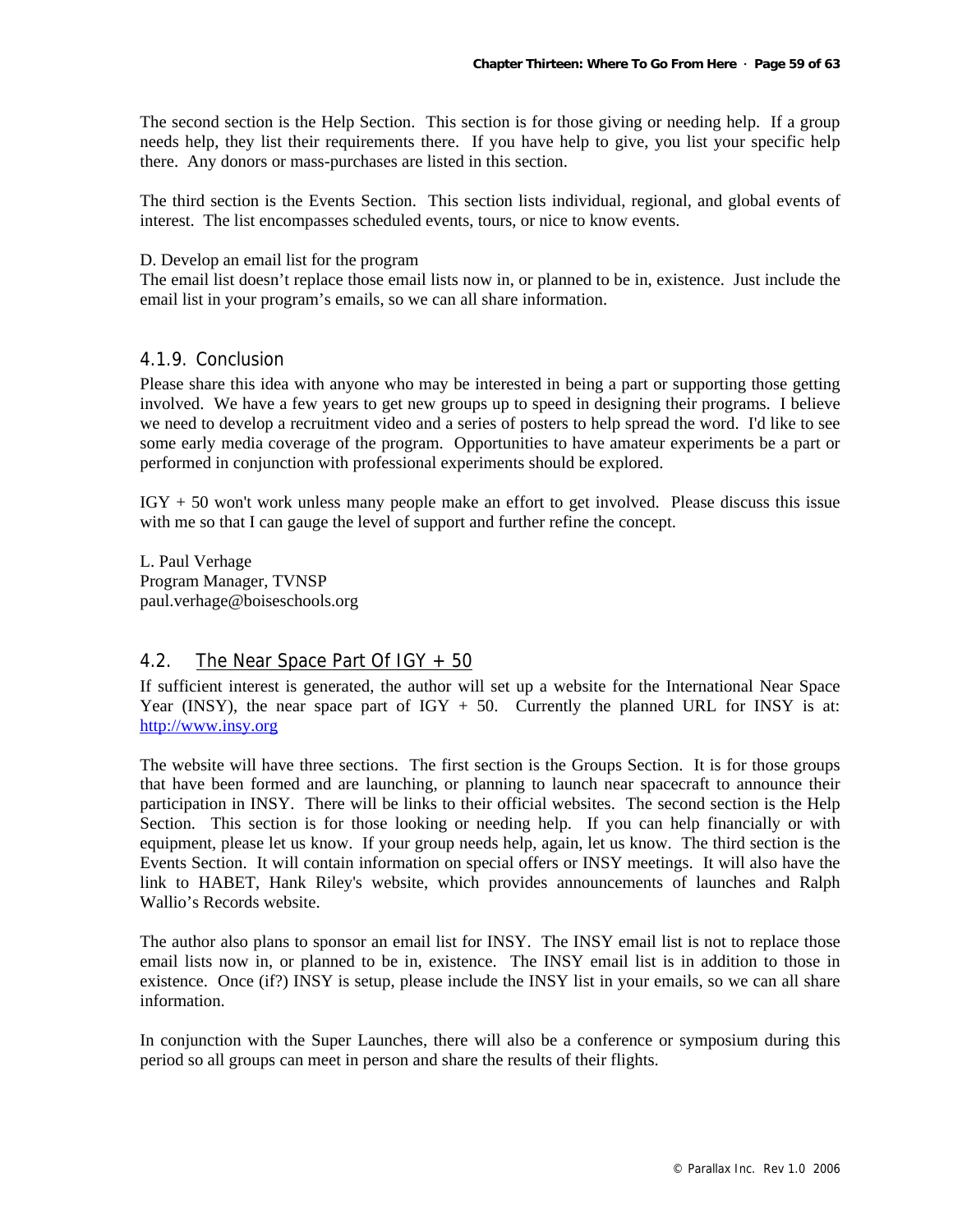Finally, I'd like to publish a journal at the close of INSY. It would include articles from all groups participating in INSY. In each section, groups will be asked to write about their experiences and show pictures.

Please share this idea with any group who may be interested in launching or supporting those who launch. We have a few years to get groups up to speed in designing their own near spacecraft. If you can help out, please contact me at the email address given in the help section. I'd like to see many science fair entries using data from near space flights. The only way this can happen is if you create a near space group and get the local community involved.

I'd design a recruitment video that will be available at cost to those groups making their participation in INSY official. I'll also try to arrange news coverage.

INSY won't work unless you make an effort to get involved. Please do so. With this book and information available over the Internet from the other near space groups, you can design and launch your own near spacecraft.

### **Good To Know - Notable Firsts Of Amateur Near Space Exploration**

Jeff Melanson, KD7INN, of the TVNSP, suggested this section. Good idea, Jeff! Many people have documented the history of professional near space exploration, but up to this point of time, no one has written any kind of history about amateur near space. So here's my small attempt to record some of the important firsts of amateur near space. Perhaps someone, maybe every a reader of this book, will write a more complete history.

The first amateur near space launches took place in Finland in 1967. Amateur near space began in the United States on 15 August 1987, when Bill Brown launched his first balloon carrying amateur radio. The payload consisted of 2m CW IDer and ATV IDer. No live ATV from near space or GPS receiver was carried. Over fifteen years later, look at the difference!

| 1967 May 28 | Ilamari program launches first amateur balloon in Finland. Payload consists  |
|-------------|------------------------------------------------------------------------------|
|             | of 2m and 70 cm beacons and a 2m to 70 transponder (OSCAR-like two           |
|             | band repeater). Ilamari flew a total of 18 missions through 1980.            |
| 1987 Aug 15 | Bill Brown launches the USA's first amateur near space capsule, The          |
|             | Birthday Balloon - it was Bill's birthday (Findlay, OH). Payload consists of |
|             | two IDers, one on ATV and the other on 2m (CW beacon). Capsule is            |
|             | recovered by DFing.                                                          |
| 1988 Jun 4  | Indiana launches its first near space flight, The W9PRD Balloon Launch       |
|             | (Greensburg, IN). In 1990, this group became Windtrax and eventually         |
|             | launched balloons for 22 Indiana high schools, involving over 2000 students. |
| 1988 Oct 23 | Bill Brown launches a 2m digi-peater.                                        |
| 1988        | Bill Brown launches first ATV black & white camera into near space.          |
|             | (Mojave Desert)                                                              |
| 1988        | Bill Brown launches first film camera into near space.                       |
| 1990 Feb 10 | BYBG launches their first flight. (location, Argentina).                     |
| 1990 Nov 18 | EOSS launches its first near space capsule, WVN-1 (later called EOSS-1)      |
|             | (Denver, CO). Payload consisted of an ATV system and camera, a 10m           |
|             | beacon, and temperature and pressure sensor.                                 |
| 1991 Jan    | SSOK launches its first near space capsule, SSOK-1 (Salina, KS).             |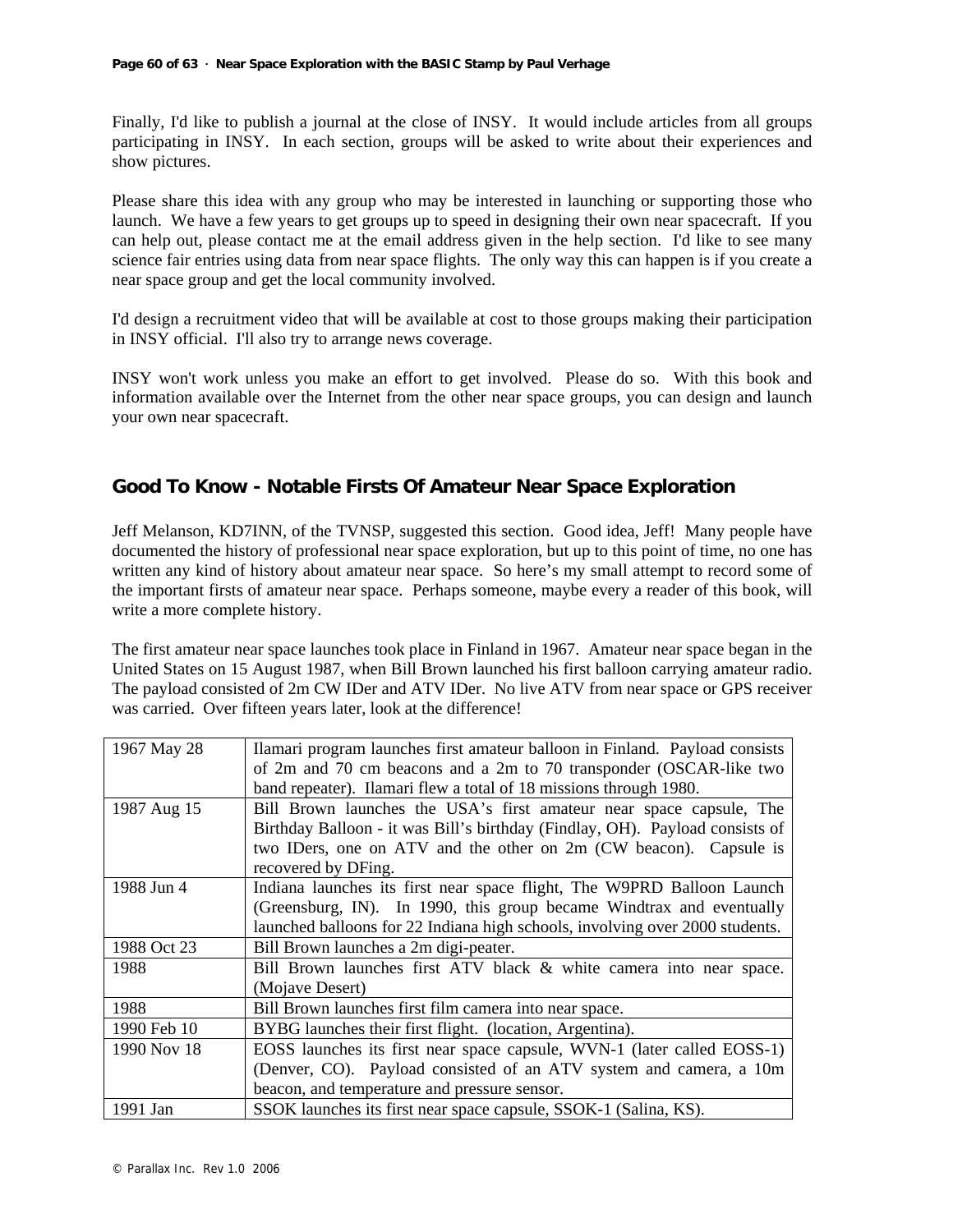| 1991 Aug       | Bill Brown writes first article on amateur near space flights for 73 Magazine                                                   |
|----------------|---------------------------------------------------------------------------------------------------------------------------------|
| 1992 Jan 2     | First amateur launch of a zero pressure balloon, EOSS-4 (Denver, CO)                                                            |
| 1993 Feb 6     | First near space capsule carrying Loran-C, EOSS-10 (Denver, CO)                                                                 |
| 1993 May 2     | First near space capsule to carry a GPS receiver, EOSS-12 (Denver, CO)                                                          |
| 1993 Aug 20-22 | First balloon symposium. Hosted by EOSS, (Denver, CO)                                                                           |
| 1993 Dec 4     | HABET launches its first near space capsule, HABET-1 (Des Moines, IA).                                                          |
|                | Payload consists of SAREX Robot QSO software                                                                                    |
| 1993           | Dave Mullinex writes first FAQ on amateur near space                                                                            |
| 1994 Feb 27    | First 9600 baud packet sent from near space, HABET-2 (Des Moines, IA)                                                           |
| 1994 Nov 12    | First GPS documented flight into high near space (above 100,000 feet),<br>SSOK-9 (Salina, KS). Altitude reached is 111,557 feet |
| 1996 Nov 2     | KNSP launches its first near space capsule, KNSP Flight 96A (Manhattan,                                                         |
|                | KS). Payload consists of dust sampler, two 35mm cameras, and Geiger                                                             |
|                | counter                                                                                                                         |
| 1997 May 11    | First rocket launch from a near space platform, Space Launch-1,                                                                 |
|                | (Hampstead, NC). Rocket reaches an altitude of 36 miles.                                                                        |
| 1997 Oct 4     | HABITAT launches its first near space capsule, 98A (Kansas City, KS).                                                           |
|                | Payload consists of APRS tracker and a camcorder                                                                                |
| 1997 Dec 9     | The launch of PCIS-1 (later to become SkyQuest-1), (Plymouth, MA).                                                              |
|                | Payload consists of a expendable 2m CW transmitter because of the                                                               |
|                | mission's proximity to the Atlantic Ocean.                                                                                      |
| 1997 Dec 13    | First camcorder carried into near space, KNSP Flight 97D (Manhattan, KS)                                                        |
| 1998 Oct 10    | First live SSTV images of near space, KNSP Flight 98D. Uses Kenwood                                                             |
|                | Visual Communicator, VC-H1                                                                                                      |
| 1998 Oct 10    | First capture of a landing near space capsule, KNSP Flight 98D (Manhattan,                                                      |
|                | KS), Payload caught by Dan Miller (KE4SLC)                                                                                      |
| 1998 Oct 24    | University of South Dakota launches its first near space capsule, Margaret-                                                     |
|                | Myrtle, payload consists of APRS tracker, 35mm camera, and dust collector                                                       |
| 1999 Oct 9     | TVNSP launches its first near space capsule, TV99A (Boise, ID). Payload                                                         |
|                | consists of Geiger counter, camera, and weather station                                                                         |
| 2000 Feb 8     | Into The Air launches its first near space capsule, ITA-1, payload consists of<br>fireball CW beacon                            |
| 2000 March 25  | NSBG launches their first flight from Kansas City.                                                                              |
| 2000 Oct 7     | NSTAR launches its first near space capsule, 00-A (University of Nebraska,                                                      |
|                | Lincoln, NE). Payload consists of flight computer and 2m simplex repeater                                                       |
| 2001 Apr 22    | Project Traveler launches its first near space capsule, 2001a (Hutchinson,                                                      |
|                | KS). Payload consists of a PIC-based Flight Computer and a 35mm camera                                                          |
| 2001 July 1    | First Super Launch, GPSL 2001                                                                                                   |
| 2001 July 27   | Ham-Bone launches its first near space capsule, HamBONE-LD1. Payload                                                            |
|                | consists of flight computer with pressure and humidity sensors, 10m and                                                         |
|                | 30m beacons                                                                                                                     |
| 2001 Sept 15   | ES-OS (Experimental Sub-Orbital Society) launches its first near space                                                          |
|                | capsule, ES-OS ONE (Denver, CO). Balloon consists of                                                                            |
|                | envelope built by Mark Caviezel (KC0JHQ)                                                                                        |
| 2001 Nov 17    | First video tape of an entire flight, from launch to landing, TV01H (Boise,<br>ID)                                              |
| 1991           | Bill Brown launches first cross band repeater (440 in and 10m and 2m out)                                                       |
|                | into near space (Peterborough, NH)                                                                                              |
|                | Joe Mayenschein (WB9SBD) launches first near space capsule, Repeat-1.                                                           |
|                | Payload consists of air pressure sensor, 28 MHz beacon, and dual band                                                           |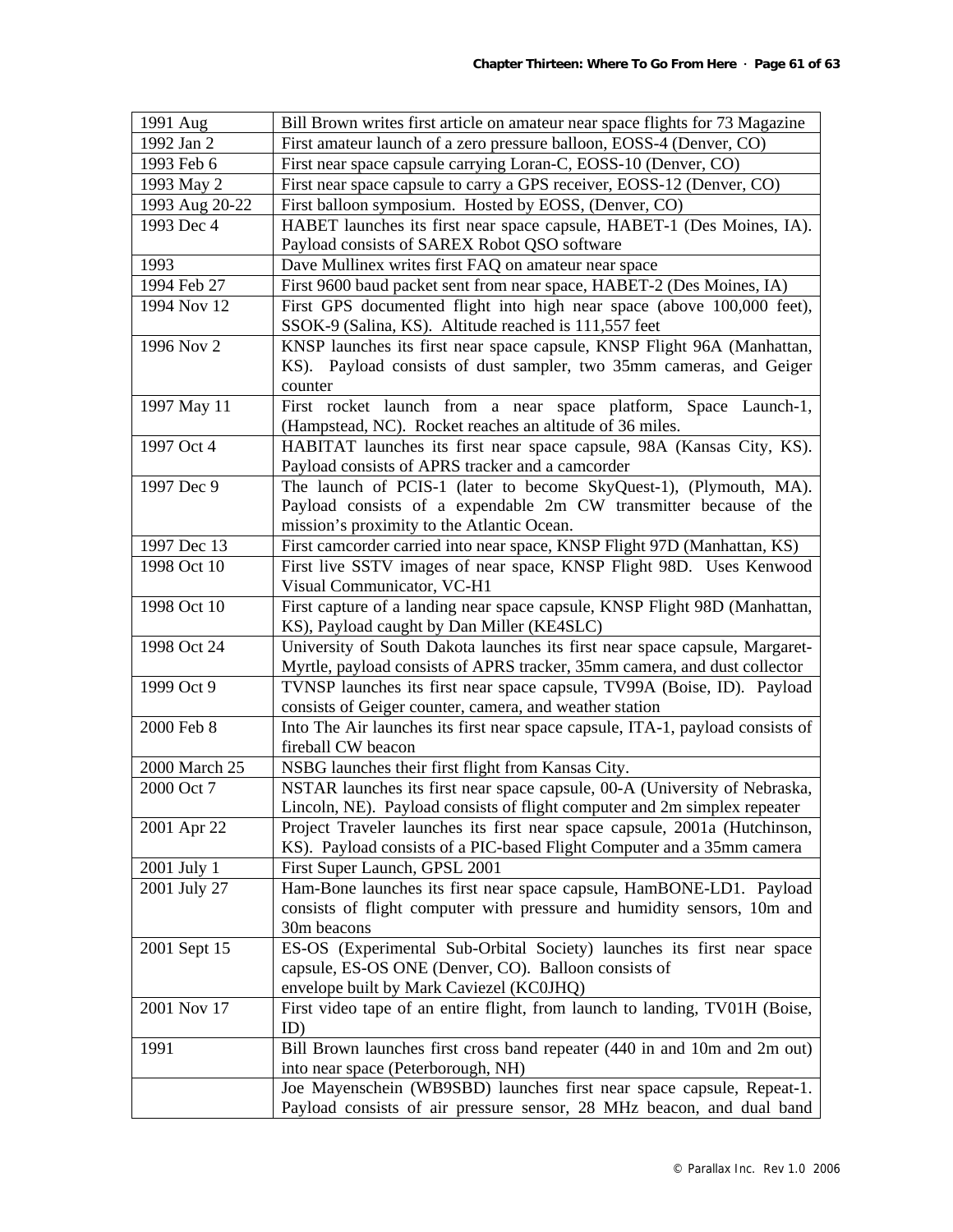repeater (10m and 2m).

### **Near Space Humor - Comix**



**Crater -** At the recovery site of a near spacecraft that broke free of its parachute.



**So Close…** yet so far

l

<sup>&</sup>lt;sup>A</sup> KimWipes<sup>™</sup> are an excellent product. They are made by Kimberly-Clark, makers of Kleenex.<sup>™</sup>